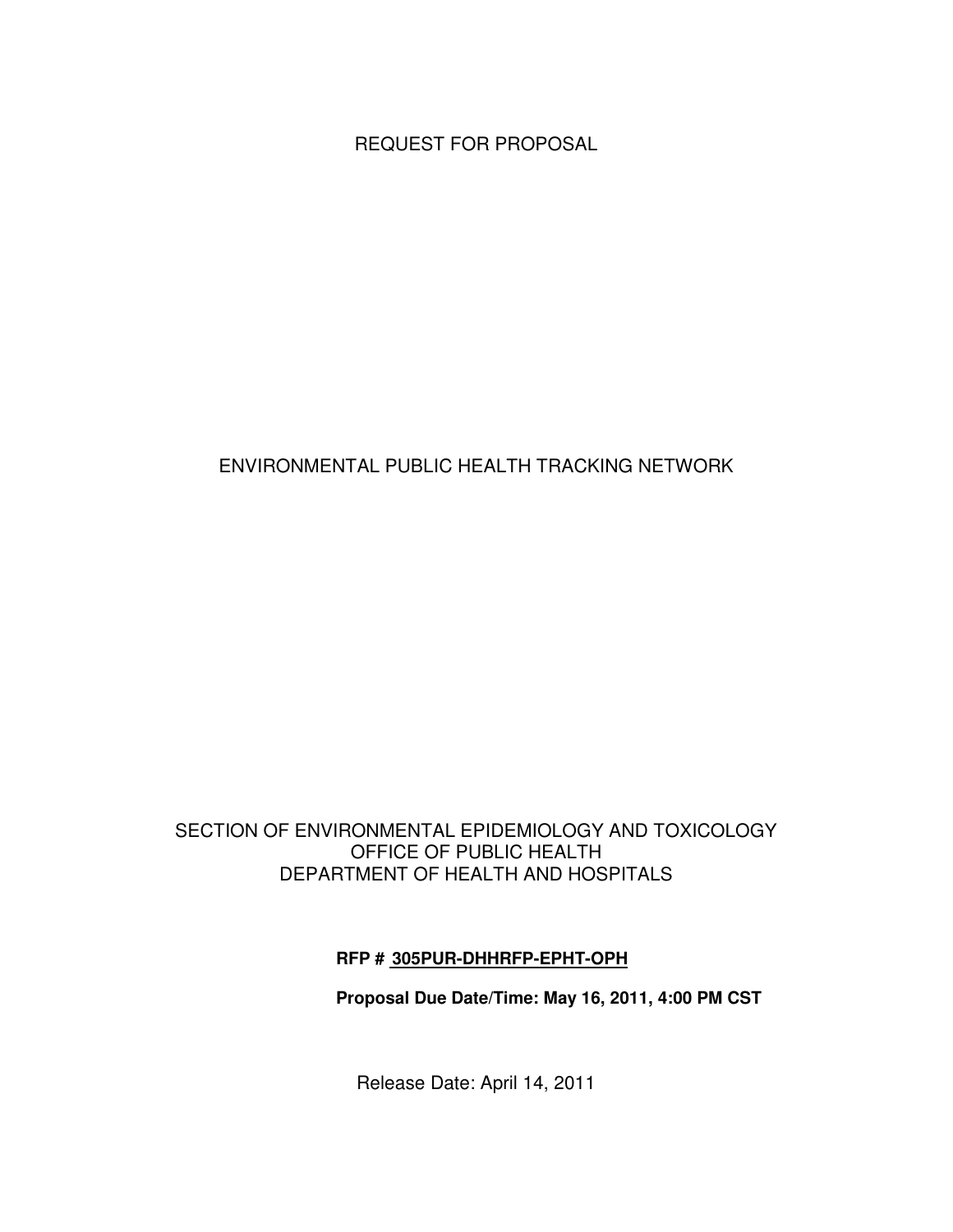| Section                 | Content                                     | Page                |  |  |
|-------------------------|---------------------------------------------|---------------------|--|--|
|                         | Glossary                                    | 3                   |  |  |
|                         | <b>General Information</b>                  | 5                   |  |  |
| A                       | Background                                  | $\overline{5}$<br>6 |  |  |
| B                       | Purpose of RFP                              |                     |  |  |
| $\overline{\text{C}}$   | Invitation to Propose                       |                     |  |  |
| D                       | <b>RFP Coordinator</b>                      | $\overline{7}$      |  |  |
| E                       | Proposer Inquiries                          | 8                   |  |  |
| F                       | <b>Pre-Proposal Conference</b>              | 8                   |  |  |
| G                       | <b>Schedule of Events</b>                   | 8                   |  |  |
| H.                      | <b>RFP Addenda</b>                          | 9                   |  |  |
|                         |                                             |                     |  |  |
| Ш                       | <b>Scope of Work</b>                        | 9                   |  |  |
| A                       | <b>Project Overview</b>                     | 9                   |  |  |
| B                       | Deliverables                                | 11                  |  |  |
| $\overline{\text{C}}$   | <b>Liquidated Damages</b>                   | 30                  |  |  |
| D                       | <b>Fraud and Abuse</b>                      | 31                  |  |  |
| E                       | <b>Technical Requirements</b>               | 31                  |  |  |
| F                       | Subcontracting                              | 32                  |  |  |
| G                       | <b>Insurance Requirements</b>               | 32                  |  |  |
| H.                      | <b>Resources Available to Contractor</b>    | 33                  |  |  |
| L                       | <b>Contact Personnel</b>                    | 34                  |  |  |
| J                       | Term of Contract                            | 34                  |  |  |
|                         | K   Payment Terms                           | 34                  |  |  |
|                         |                                             |                     |  |  |
|                         |                                             |                     |  |  |
|                         |                                             |                     |  |  |
| Ш                       | <b>Proposals</b>                            | 34                  |  |  |
| A                       | General Information                         | 34                  |  |  |
| B                       | <b>Contact After Solicitation Deadlines</b> | 34                  |  |  |
| Ć                       | Code of Ethics                              | 34                  |  |  |
| D                       | <b>Rejection and Cancellation</b>           | 34                  |  |  |
| E                       | <b>Award Without Discussion</b>             | 35                  |  |  |
| F                       | Assignments                                 | 35                  |  |  |
| G                       | <b>Proposal Cost</b>                        | 35                  |  |  |
| $\overline{\mathsf{H}}$ | <b>Errors and Omissions</b>                 | $\overline{35}$     |  |  |
| L                       | Ownership of Proposal                       | 35                  |  |  |
| J                       | Procurement Library/Resources for Proposer  | 36                  |  |  |
| K.                      | <b>Proposal Submission</b>                  | 36                  |  |  |
| L                       | Proprietary and/or Confidential Information | 36                  |  |  |
| Μ                       | <b>Proposal Format</b>                      | 37                  |  |  |
| N                       | <b>Requested Proposal Outline</b>           | 38                  |  |  |
| O                       | <b>Proposal Content</b>                     | 38                  |  |  |
| P                       | <b>Evaluation Criteria</b>                  | 42                  |  |  |
| Q                       | <b>Oral Presentations/Demonstrations</b>    | 43                  |  |  |
| $\mathsf{R}$            | Announcement of Award                       | 43                  |  |  |
|                         |                                             |                     |  |  |
| IV                      | <b>Contractual Information</b>              | 43                  |  |  |
|                         | Attachments                                 | 45                  |  |  |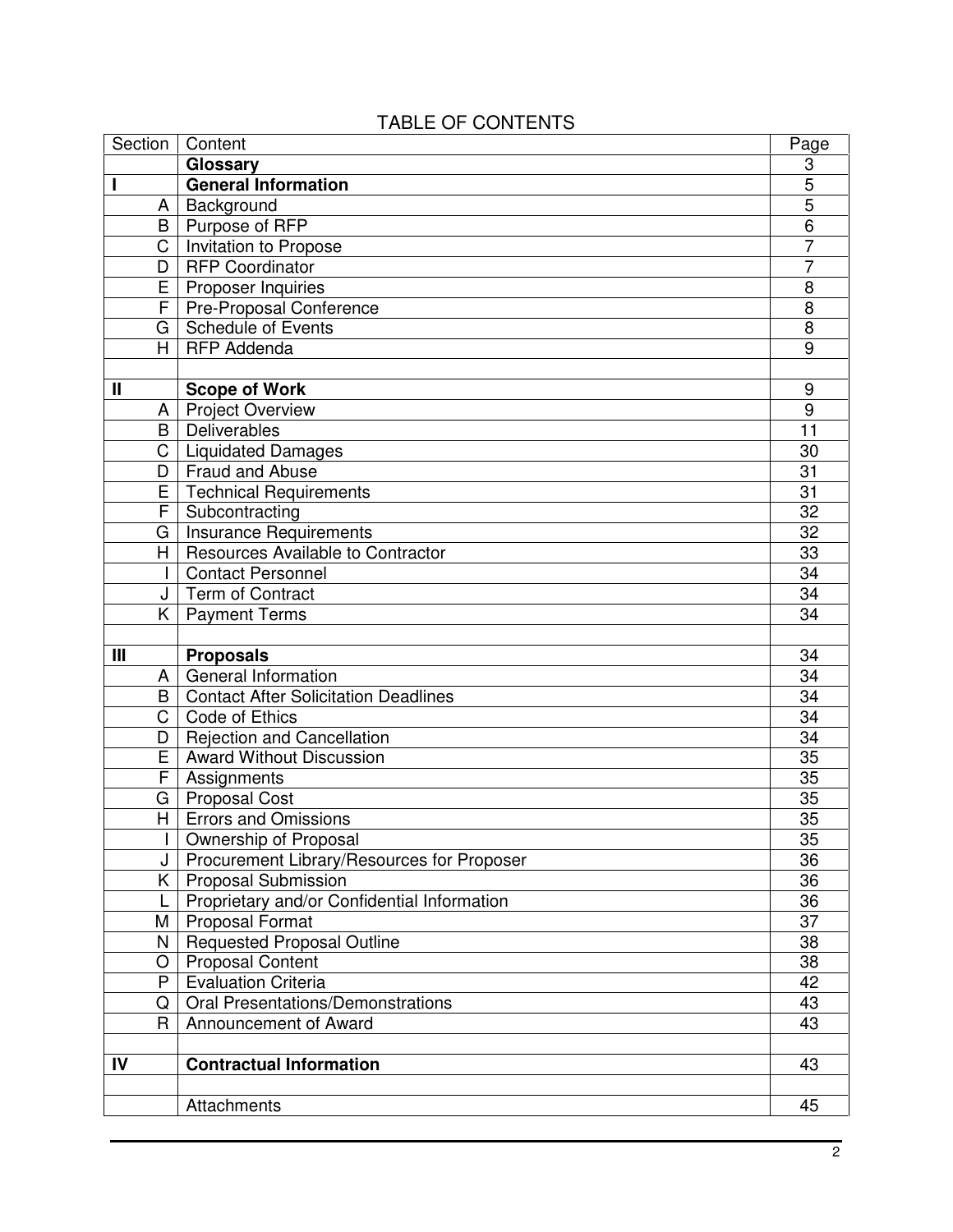#### **Glossary**

CDC: Centers for Disease Control and Prevention

CEHS: Center for Environmental Health Services

DHH: Louisiana Department of Health and Hospitals

DHH-IT: Louisiana Department of Health and Hospitals – Division of Information **Technology** 

DICE: Data Investigation, Collection and Evaluation

EPHT: Environmental Public Health Tracking

EPHTN: Environmental Public Health Tracking Network

ETL: Extract, Transform and Load

GIS: Geographic Information Systems

HIPAA: Health Insurance Portability and Accountability Act

LATNIP: Louisiana Technical Network Implementation Plan

LEPHT: Louisiana Environmental Public Health Tracking team, consisting of DHH-IT and SEET

Must: Denotes a mandatory requirement

NCDM: Nationally Consistent Data and Measures

NEPHTN: CDC's National Environmental Public Health Tracking Network

OPH: Office of Public Health

PHIN: Public Health Information Network

PHIN-MS: Public Health Information Network – Secure Messaging Service

PI: Principal Investigator

PMO: Project Management Office, under DHH IT

Redacted Proposal: The removal of confidential and/or proprietary information from one copy of the proposal for public records purposes.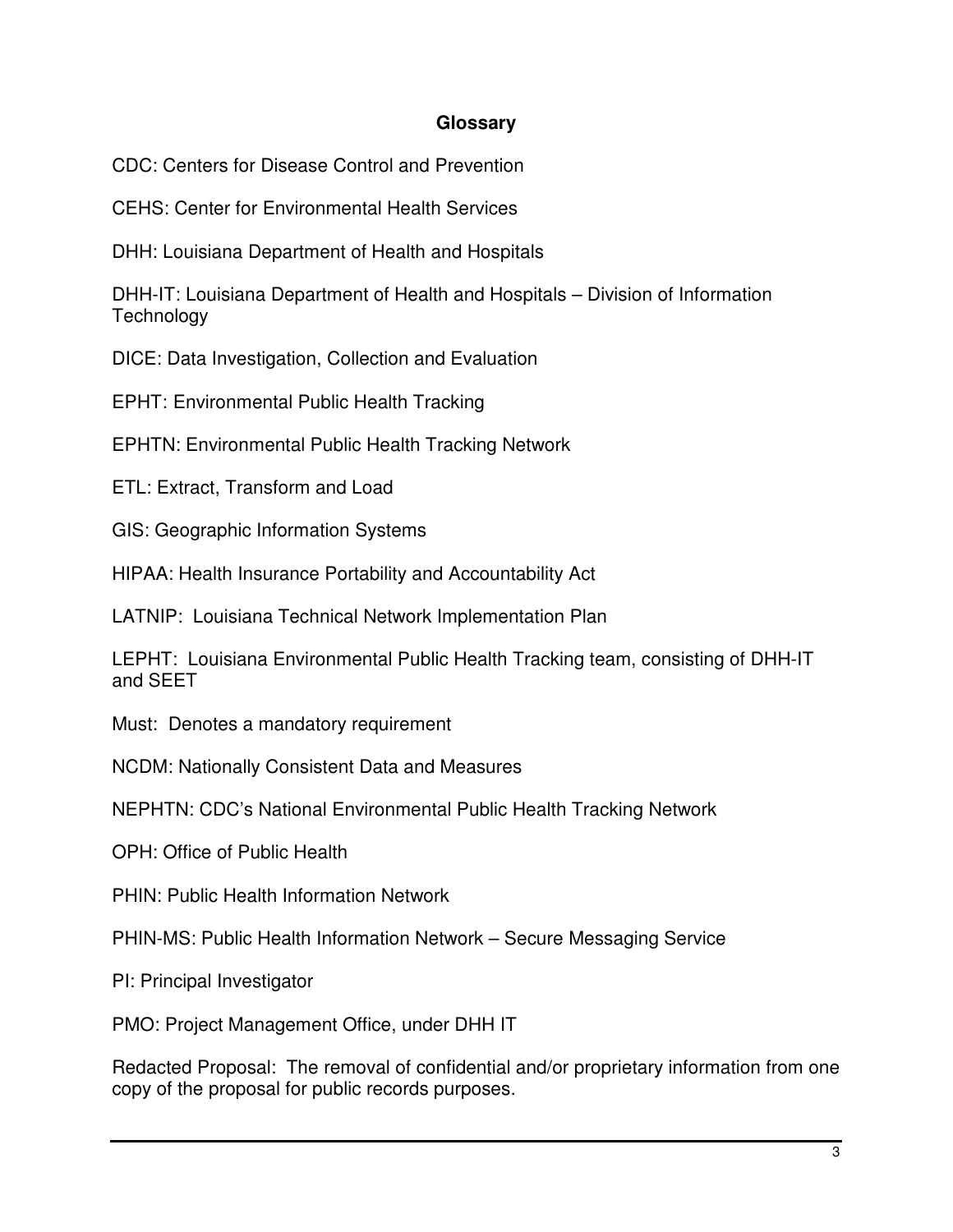SDE: Spatial Database Engine

SEET: Section of Environmental Epidemiology and Toxicology

Shall: Denotes a mandatory requirement

Should: Denotes a preference, but not a mandatory requirement

TAG-E: Technical Advisory Group (Enhanced). This includes additional advisors to the original planning advisory group, including participants from the community, industry, researchers, etc.

TNIP: Technical Network Implementation Plan, or Louisiana TNIP (LATNIP)

XML: Extensible Markup Language, used for encoding documents electronically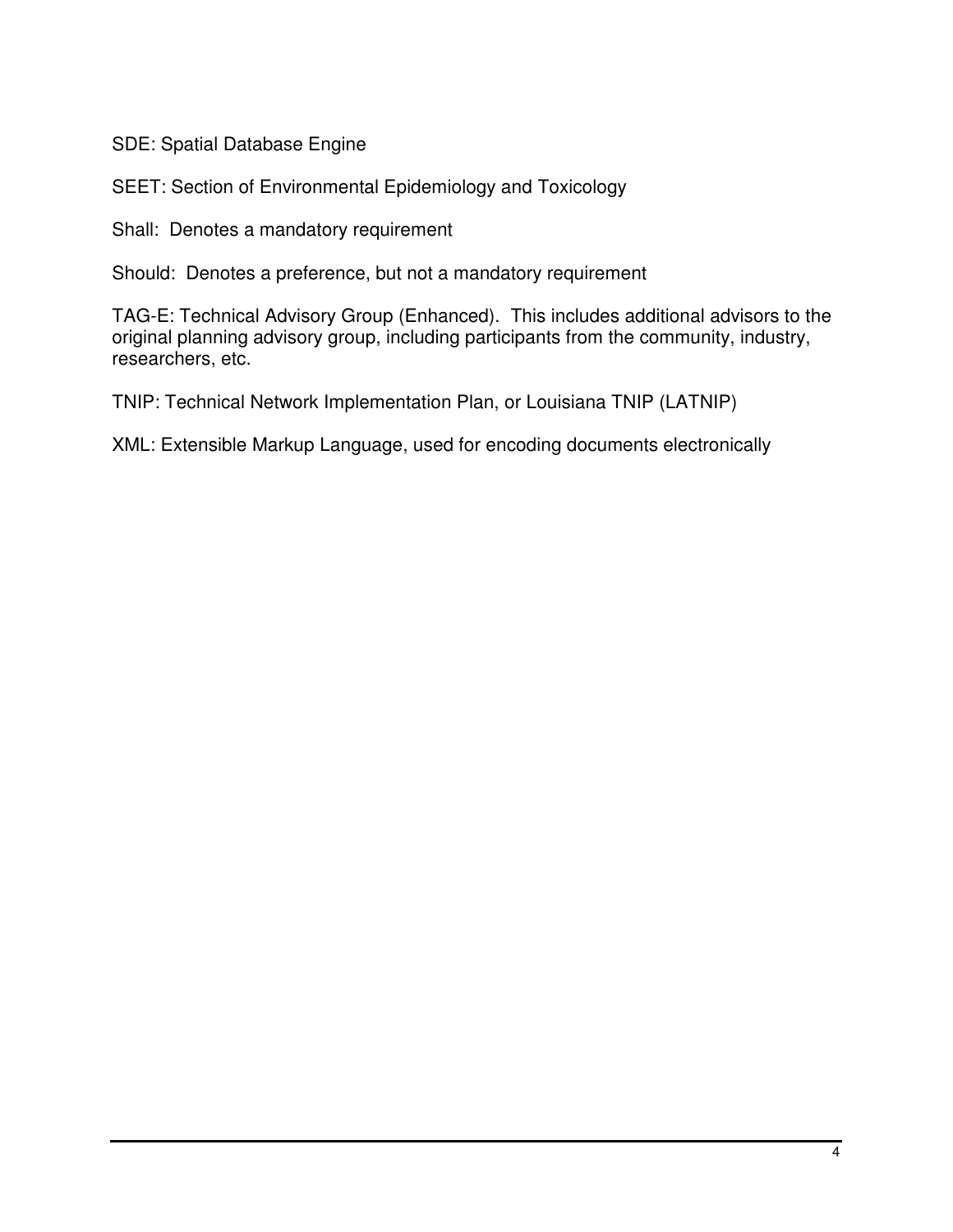### **I. GENERAL INFORMATION**

#### **A. Background**

- 1. The mission of the Department of Health and Hospitals (DHH) is to protect and promote health and to ensure access to medical, preventive, and rehabilitative services for all citizens of the State of Louisiana. The Department of Health and Hospitals is dedicated to fulfilling its mission through direct provision of quality services, the development and stimulation of services of others, and the utilization of available resources in the most effective manner.
- 2. DHH is comprised of Medical Vendor Administration (Medicaid), Office for Citizens with Developmental Disabilities, Office of Behavioral Health, Office of Aging and Adult Services, and the Office of Public Health. Under the general supervision of the Secretary, these principal offices perform the primary functions and duties assigned to DHH.
- 3. DHH, in addition to encompassing the program offices, has an administrative office known as the Office of the Secretary, a financial office known as the Office of Management and Finance, and various bureaus and boards. The Office of the Secretary is responsible for establishing policy and administering operations, programs, and affairs.
- 4. Within the Office of Public Health (OPH) there are five Centers of Excellence: Center for Community Health, Center for Environmental Health Services, Center for Preventive Health, Center for Records and Statistics and the Center for Community Preparedness.
- 5. Since 1980, the Section of Environmental Epidemiology and Toxicology (SEET) under OPH's Center for Environmental Health Services has addressed morbidity and mortality associated with environmental chemicals. In recent years, there has been an increase in public awareness of the immediate and long-term health effects related to chemicals in the environment and, as a result, a greater demand for SEET to investigate these effects. SEET responds to these requests by:
	- Identifying chemicals in the environment which are likely to cause adverse health effects;
	- Evaluating the extent of human exposure to these chemicals and the resultant adverse health effects;
	- Making recommendations for the prevention and reduction of exposure to hazardous chemicals; and
	- Promoting a better public understanding of the health effects of chemicals in the environment.

As a public health program using an applied science approach, SEET investigates the health effects of chemical exposures in populations. It supports, collaborates, and participates in environmental health research. SEET is committed to reducing any known environmental threat to the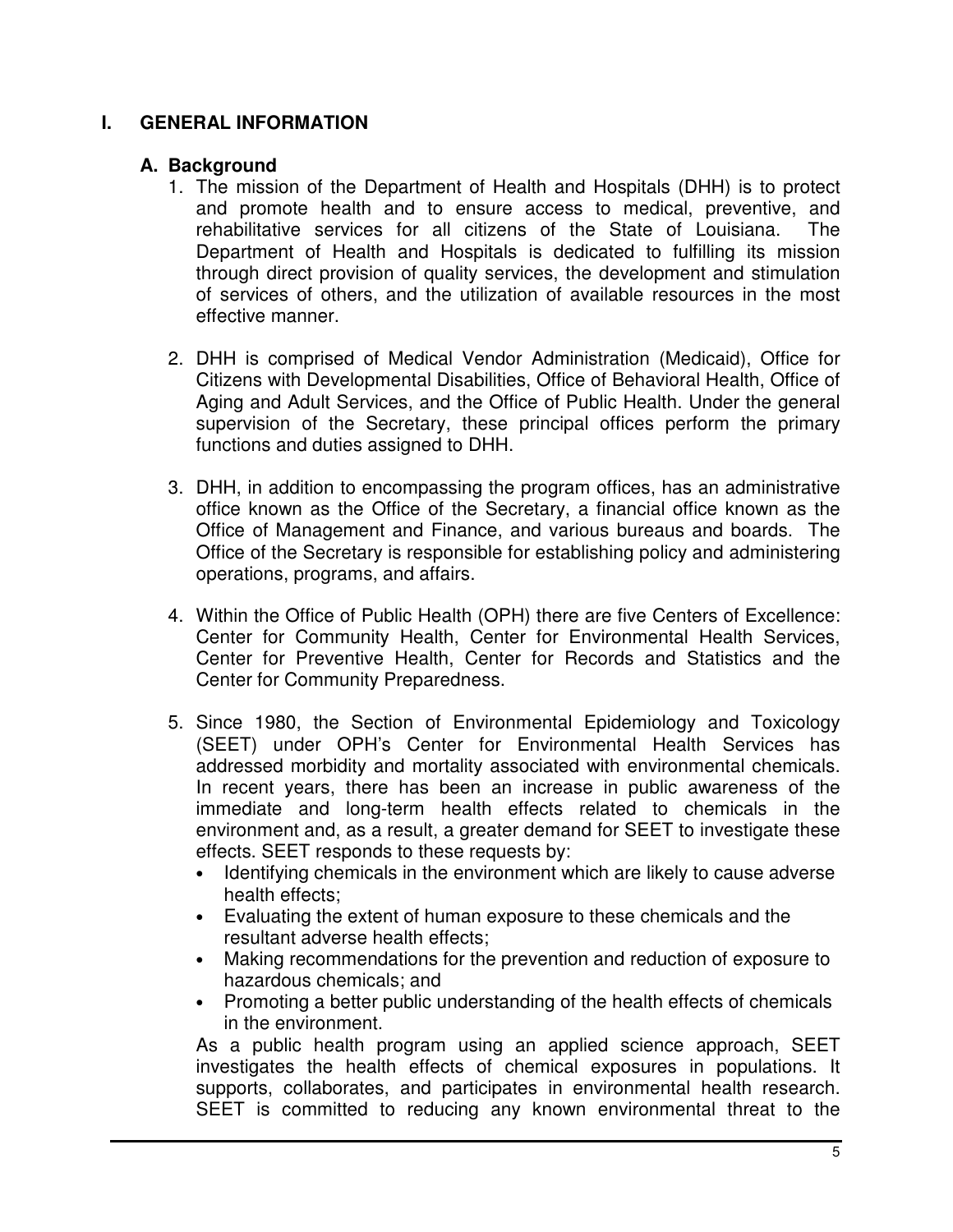public's health; it also provides information and data to the public to ensure better government policies and personal choices. Public health education efforts by SEET promote awareness of environmental health issues and are an integral part of its mission.

- 6. In August 2009, US Centers for Disease Prevention and Control (CDC) awarded a grant to SEET to implement a standardized statewide Environmental Public Health Tracking Network (EPHTN) that will be part of the national tracking system. The goal of the Louisiana Environmental Public Health Program (LEPHT) is to plan and develop a statewide environmental public health tracking network (EPHTN) to promote the health, safety and quality of life of people in Louisiana. Program activities include the following:
	- Collect, analyze, interpret, standardize and disseminate data and information about environmental hazards, exposures, and environmentally-related health risks and diseases in Louisiana.
	- Provide role-based data access to data owners for querying, analyzing, mapping and reporting purposes
	- Educate the public and other stakeholders about environmental public health issues.
	- Use surveillance information to guide the development of prevention and outreach activities.

# **B. Purpose of RFP**

The purpose of this RFP is to solicit proposals from qualified individuals with the technical expertise necessary to plan, develop and execute the information technology requirements for building a successful Louisiana Environmental Public Health Tracking Network (LEPHTN). The LEPHTN will be a system that tracks exposures and health effects that may be related to environmental conditions or hazards. The LEPHTN will provide for:

- Single entry, role-based access to disparate environmental health data via a public and secure portal on the web;
- The secure exchange of EPHT data with the Center for Disease Control (CDC) EPHT Network;
- Public and secure access to environmental/health care measures information;
- The capability of searchable metadata;
- The implementation of analysis, visualization, and reporting tools.

A contract is necessary to provide SEET, in collaboration with LDHH-IT, with the expertise required to build a public and secure portal for LEPHTN. SEET has the capacity to track all core indicators, but requires the technical infrastructure for developing and supporting a tracking network. While the LDHH has implemented a state-wide Public Health Information Network (PHIN) compliant data reporting and sharing system, this system must be standardized and expanded to include CDC's core tracking measures. A centralized EPHTN will improve tracking data access, enable surveillance, support response capacity, guide public health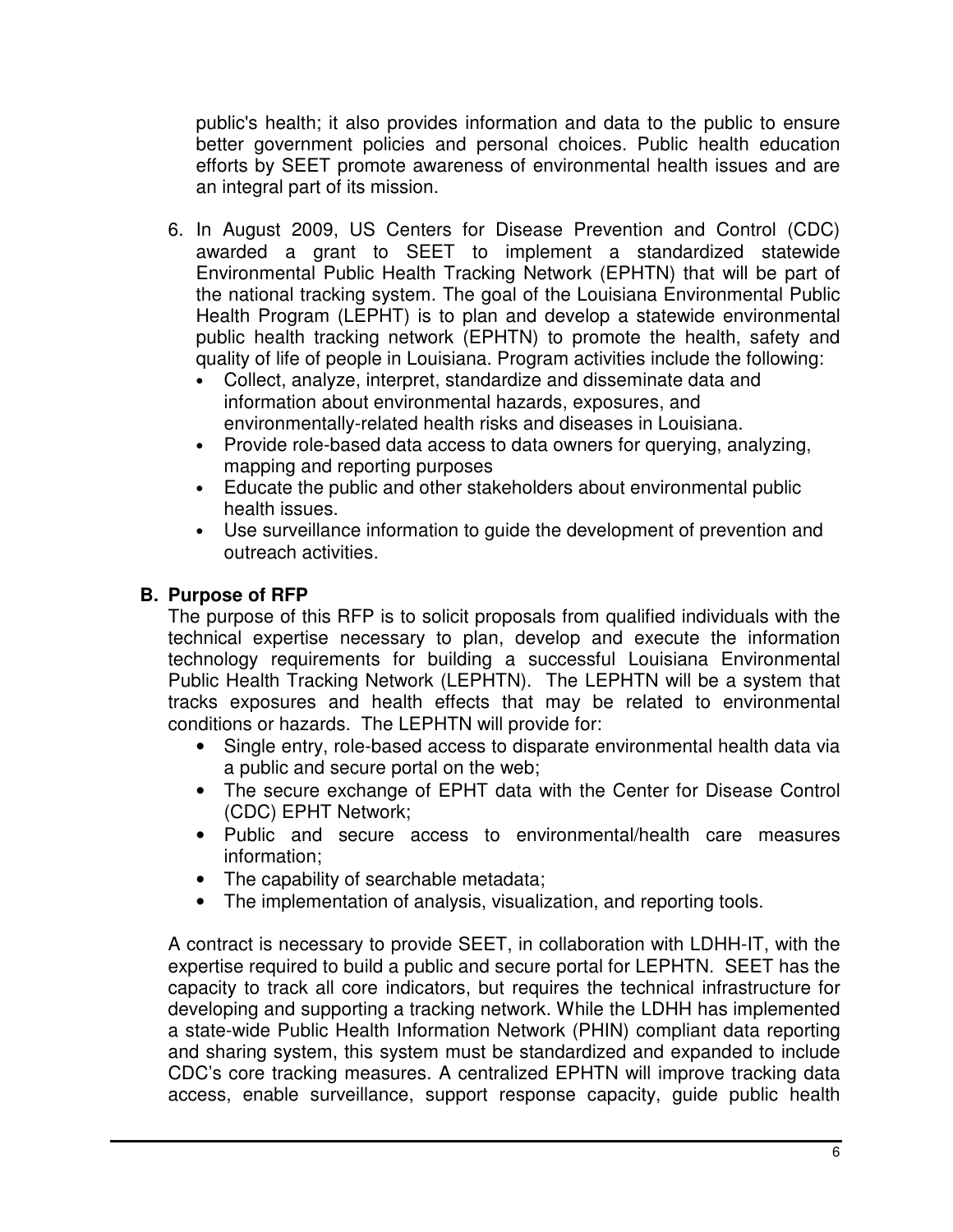actions and decisions; and ultimately, further the goals of the National Center for Environmental Health, which are to:

- prevent and reduce illnesses, injury and death related to environmental risk factors;
- increase understanding of relationships between environmental exposures and health effects; and
- enable the public's right to know about health and the environment

The objectives and major milestones of EPHTN which the contractor must meet are:

- by August 31, 2011, begin implementation of the Louisiana EPHTN;
- by August 31, 2012, deploy the state's secure and public tracking portals; and
- by July 30, 2014 complete development of a web-based EPHTN that incorporates all required functionality for both public and secure portals

The contractor selected for this project will be responsible for coordinating the EPHT program's information technology (IT) activities. They will be responsible for developing the LEPHTN and must work with the EPHT GIS and Data Teams, LDHH-IT personnel and current IT Contractors to enable integration between network components and the integration of EPHTN into the LDHH system. The contractor will work closely with other program partners to support EPHTN development and implementation.

# **C. Invitation to Propose**

DHH/OPH/SEET is inviting qualified proposers to submit proposals for services to coordinate IT program activities for SEET's Louisiana Environmental Public Health Tracking Program (EPHT) in accordance with the specifications and conditions set forth herein.

### **D. RFP Coordinator**

1. Requests for copies of the RFP and written questions or inquiries must be directed to the RFP coordinator listed below:

Shannon Soileau Environmental Health Scientist Manager OPH/Section of Environmental Epidemiology and Toxicology Department of Health and Hospitals 1450 L & A Road, Metairie, LA 70001 504-219-4570 504-219-4582 shannon.soileau@la.gov

2. This RFP is available in pdf at the following weblinks: http://new.dhh.louisiana.gov/index.cfm/newsroom/category/47 and http://wwwprd.doa.louisiana.gov/OSP/LaPAC/bidlist.asp?department=4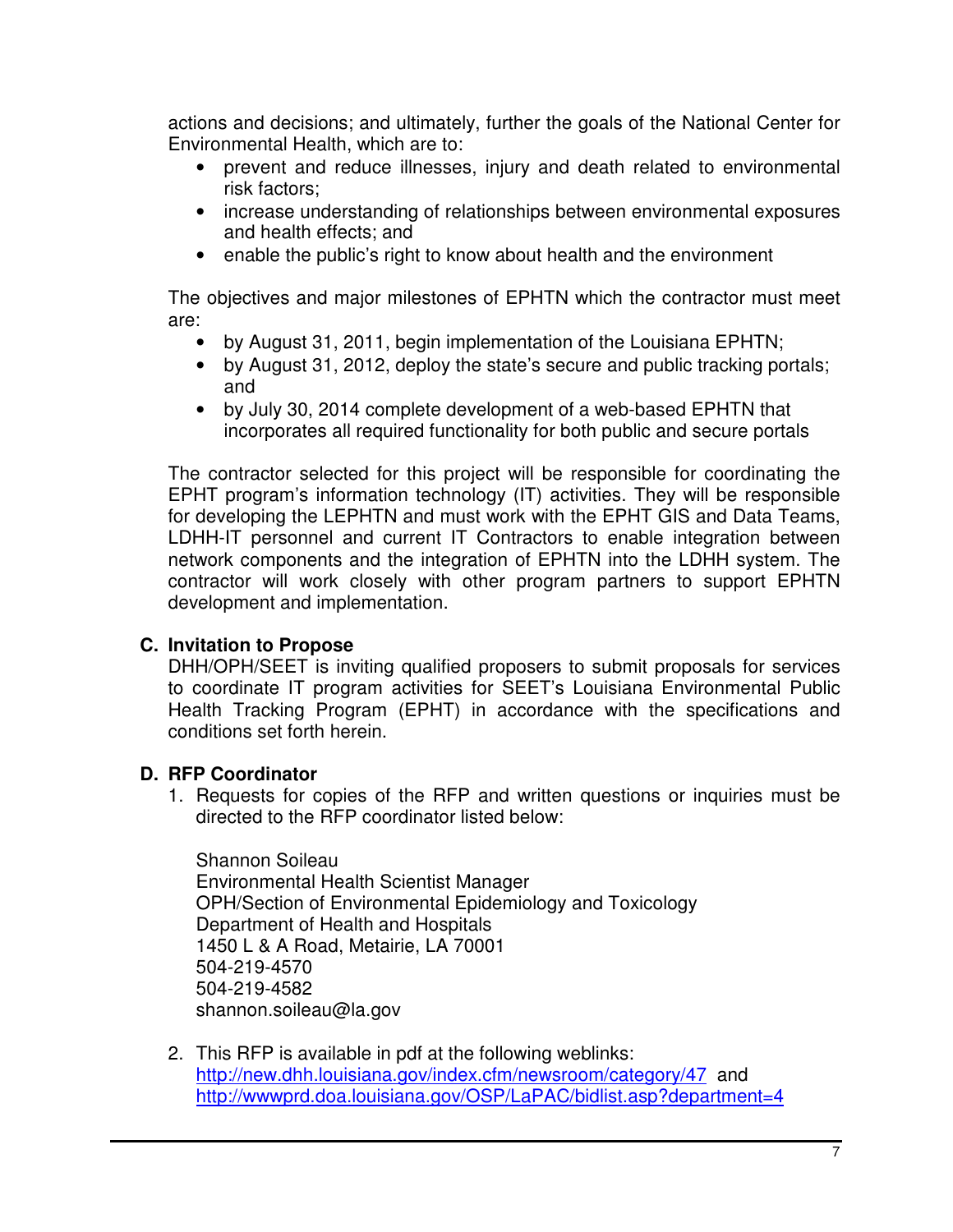3. All communications relating to this RFP must be directed to the DHH RFP contact person named above. All communications between Proposers and other DHH staff members concerning this RFP shall be strictly prohibited. Failure to comply with these requirements shall result in proposal disqualification.

# **E. Proposer Inquiries**

1. The Department will consider written inquiries regarding the requirements of the RFP or Scope of Services to be provided before the date specified in the Schedule of Events. To be considered, written inquiries and requests for clarification of the content of this RFP must be received at the above address or via the above fax number or email address by the date specified in the Schedule of Events. Any and all questions directed to the RFP coordinator will be deemed to require an official response and a copy of all questions and answers will be posted by the date specified in the Schedule of Events to both of the following web links:

http://new.dhh.louisiana.gov/index.cfm/newsroom/category/47 and http://wwwprd.doa.louisiana.gov/OSP/LaPAC/bidlist.asp?department=4

2. Action taken as a result of verbal discussion shall not be binding on the Department. Only written communication and clarification from the RFP Coordinator shall be considered binding.

# **F. Pre-Proposal Conference**

Not required for this RFP

### **G. Schedule of Events**

DHH reserves the right to deviate from this Schedule of Events

| <b>Schedule of Events</b>                                                                                                                                                              | <b>Tentative Schedule</b> |
|----------------------------------------------------------------------------------------------------------------------------------------------------------------------------------------|---------------------------|
| <b>Public Notice of RFP</b>                                                                                                                                                            | April 14, 2011            |
| Deadline for Receipt of Written Questions                                                                                                                                              | April 25, 2011            |
| <b>Response to Written Questions</b>                                                                                                                                                   | April 29, 2011            |
| Deadline for Receipt of Written Proposals                                                                                                                                              | May 16, 2011, 4 PM CST    |
| Initial Proposal Evaluation Begins                                                                                                                                                     | May 17, 2011              |
| On Site Presentations/Demonstrations<br>Proposers susceptible of being awarded the<br>contract may be invited to provide on-site<br>presentations or demonstrations of services and/or | May 23-27, 2011           |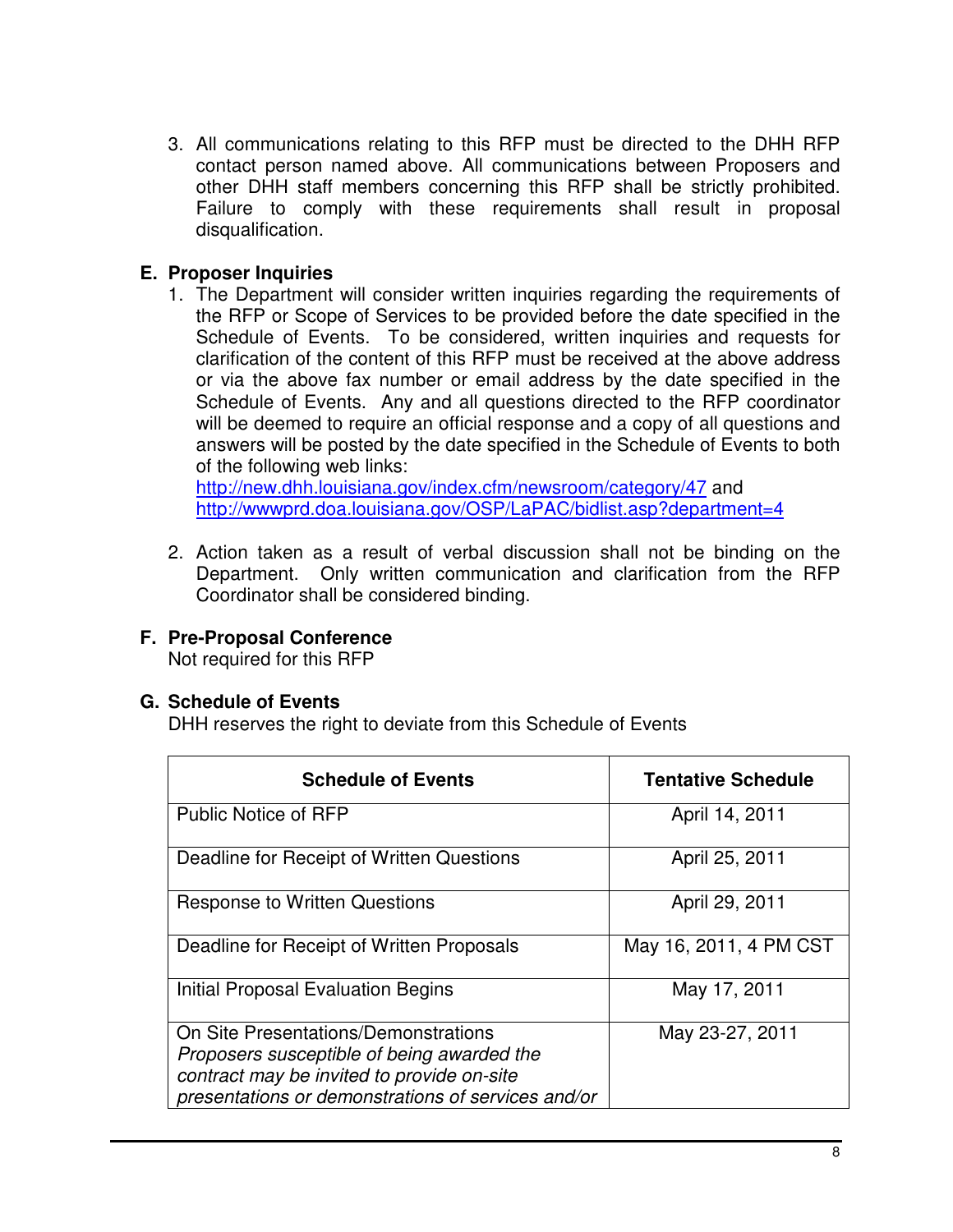| products.                          |              |
|------------------------------------|--------------|
| <b>Contract Award Announced</b>    | May 31, 2011 |
| <b>Contract Negotiations Begin</b> | June 1, 2011 |
| Contract Begins                    | July 1, 2011 |

# **H. RFP Addenda**

In the event it becomes necessary to revise any portion of the RFP for any reason, the Department shall post addenda, supplements, and/or amendments to all potential proposers known to have received the RFP. Additionally, all such supplements shall be posted at the following web address:

http://new.dhh.louisiana.gov/index.cfm/newsroom/category/47 and http://wwwprd.doa.louisiana.gov/OSP/LaPAC/bidlist.asp?department=4

It is the responsibility of the proposer to check the websites for addenda to the RFP, if any.

# **II. SCOPE OF WORK**

### **A. Project Overview**

The Contractor must provide services to meet the following objectives:

#### **Objective 1: Evaluate, Maximize, and Supplement Current Infrastructure Capacity through Systems Analysis and Expansion and Support Team Coordination**

- 1. Review the current Louisiana Technical Network Implementation Plan (LATNIP) and conduct system analysis. Identify ongoing technology resource needs and gaps in internal report. Create a report card at the end of each year as part of the LATNIP review and update process.
- 2. Conduct a data assessment on data listed in Attachment VI and identify data set inconsistencies, incompatibilities, and data quality issues that will prevent integration and ETL processing.
- 3. Explore and implement best methods for data exchange and optimization of transfer processes with data partners.
- 4. Provide revisions to the current EPHTN High Level Architecture that includes all elements specified by the CDC (see Attachment V). Work with the Project PI to obtain necessary CDC, state or agency approvals for infrastructure alternatives or proposed network changes.
- 5. Perform capacity planning and determine any additional hardware, licensing, or integration tools needed and make recommendations for purchase.
- 6. Maintain updates to the network architecture plan within the LATNIP document as planning and implementation progresses. Provide updates to the LATNIP document to LDHH Project PI for approval at the time the LATNIP is edited.
- 7. Develop a Data Integration Plan with respective data dictionaries as part of the data warehouse expansion and integration design.
- 8. Evaluate the current EPHT SharePoint public portal site design and test the environment for user acceptance.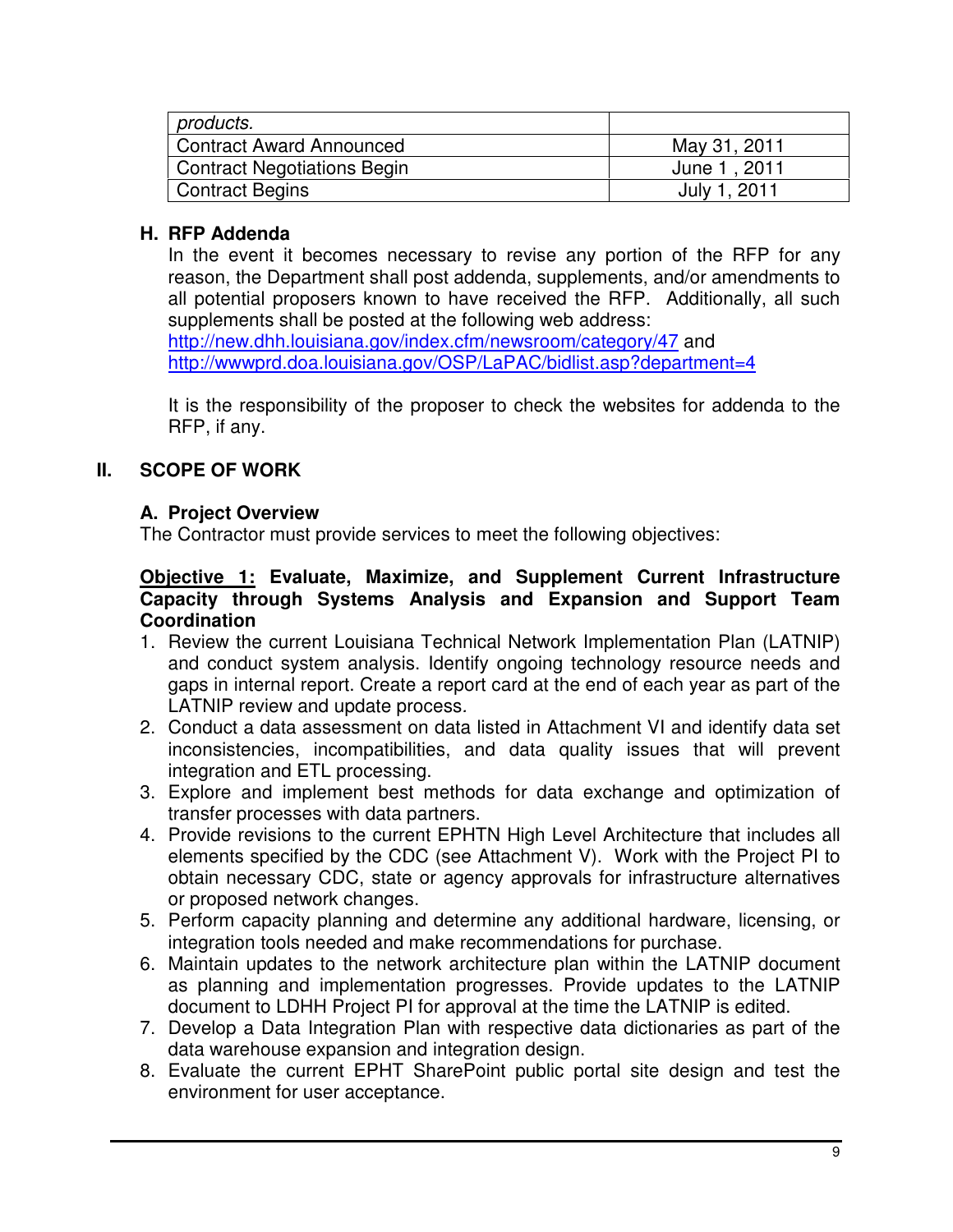9. Maintain current SharePoint team collaboration site.

#### **Objective 2: Obtain, Assess and Standardize Existing Tracking Data for NCDM compliance, Manage Metadata and Create Data Warehouse Expansion for Secure Access.**

The LEPHTN must allow for discovery of data by searchable metadata using the Tracking Metadata template for all data available on the portal. Metadata search and discovery is required for both public and secure portals. See **Attachment V.** 

- 1. Evaluate current data obtained from key stakeholders.
- 2. Complete the analysis, design, and expansion of the current EPHTN data warehouse for secure data access/storage.
- 3. Evaluate the current core data and import it, as well as any additional core data measures CDC defines from key stakeholders, into the EPHTN data warehouse.
- 4. Provide coordination and oversight for all secure messaging (PHIN-MS). Conduct security assessment of both storage and messaging, including PHIN Preparedness Cross Functional Components, certification, self-assessment and National Institute of Standards and technology (NIST) SP 800-26.
- 5. Automate the current process for Metadata editing, processing, and notifications.
- 6. Provide guidance and training of the metadata template from CDC to the data owners.

# **Objective 3: Work with LDHH and Partners to Streamline Data Flow Processes**

- 1. Obtain and securely store all core indicator data in data warehouse.
- 2. Streamline data flow processes with data stewards through the secure portal for maximum efficiency of data transfer into the DHH data warehouse
- 3. Present TAG-E with pilot portals & solicit input.
- 4. Incorporate recommendations into final online portals.

# **Objective 4: Transfer NCDM data via PHIN-MS to CDC**

- 1. Meet NCDM standards for all core data measures, enable/test secure messaging.
- 2. Transfer NCDMs to CDC EPHTN using PHIN-MS.

# **Objective 5: Deploy LEPHT Network and Public and Private Portals**

- 1. Complete development and deployment of public and secure SharePoint Portals and complete Quality Assurance and User Acceptance Testing.
- 2. Complete and test implementation of foundation security and role-based access.
- 3. Assign role-based access to secure portal including foundational security that supports role-based access of internal, external and public users to the LEPHTN.
- 4. Complete and test implementation of portal registration process.
- 5. Deliver SharePoint Portal training to stakeholders.

# **Objective 6: Assessment and Reporting**

- 1. Document data usage and public health advances
- 2. Provide quarterly reports, Interim Progress reports, Annual Progress Report and a Final Progress Report.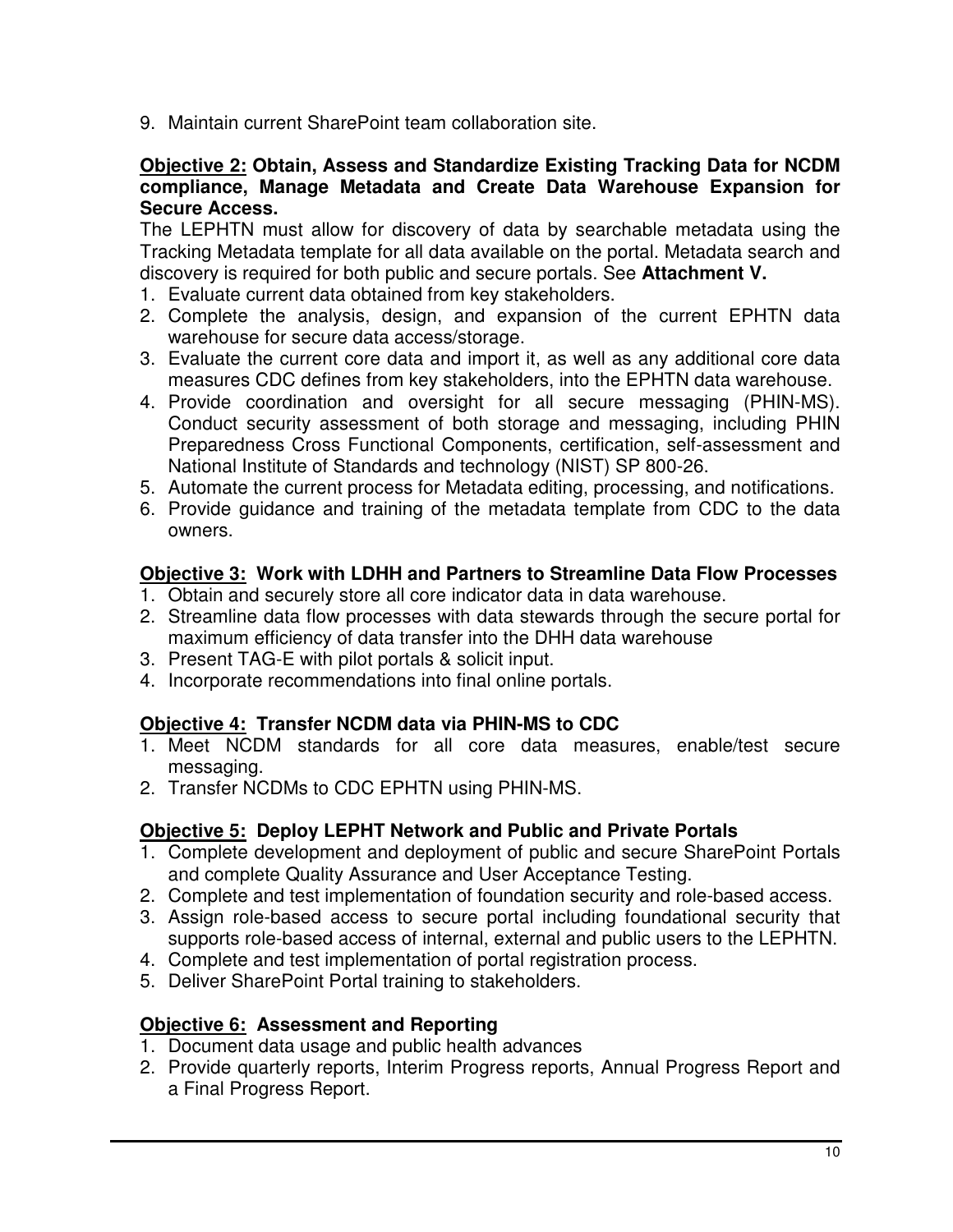LDHH-IT has implemented SharePoint 2010 for the public and secure portal, Microsoft SQL Server 2008 R2 as the database management system, Microsoft SQL Server Analysis Services (SSAS) and Microsoft SQL Server Reporting Services (SSRS) for report and cube development, and Microsoft SQL Server Integration Services (SSIS) as the enterprise platform for internal and external data integration. See Section B. Deliverables for all deliverable due dates. Some due dates are flexible depending on the contract start date.

# **B. Deliverables**

Contractor is required to complete the following tasks and deliverables.

#### **Task 1 - System Analysis and Architecture and Technical Infrastructure Assessment**

Identify existing technology resources (hardware, software, and personnel) available for this project, and identify any gaps that could jeopardize the completion of implementing the LEPHTN. Evaluate, revise, and maintain the current LATNIP to guide the continued design, development, testing, and delivery of the EPHTN. Points to address include: program and capacity requirements and gaps, implementation approach, staffing, hardware and software needs, network architecture, alternative approaches, timeline, requirements for exchange of CDC's NCDMs, data access and security, methods to ensure success of milestones and measures, and integration of the state EPHTN into the national EPHTN.

Review existing hardware, middleware, databases, the DHH data warehouse, tool platforms, and existing LEPTN architecture. Determine gaps and whether existing platforms will be able to provide the productivity and performance needed. Evaluate and revise the current high-level document describing the Technology Architecture that currently forms the basis of the expanded EPHTN implementation.

Deliverable(s):

- 1.1 Report system analysis and internally document needed technology resources and gaps. Due Date: August 31, 2011
- 1.2 Assess and rate LATNIP implementation success in annual report cards. Due Date: Annually on June 30<sup>th</sup>.
- 1.3 Submit revised LATNIP document that includes revisions to the architecture of the current SharePoint, databases, data warehouse, and SSIS architecture. This documentation will expand upon the LEPHT High Level Architecture of the LEPHT proposal submitted to the CDC (see Attachment VII) and will be submitted at the end of each year as part of the review and update process.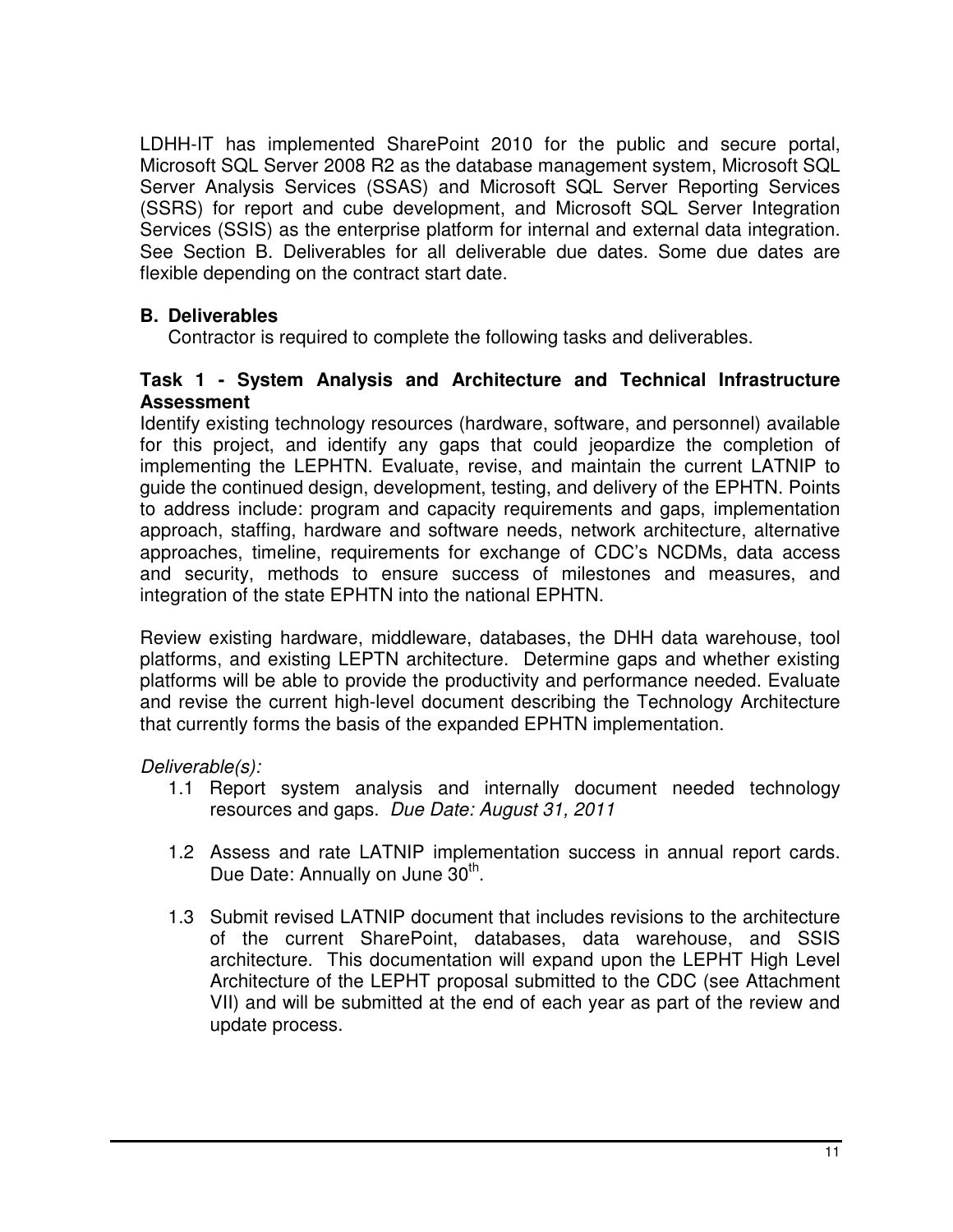

Figure 1: Nationwide Tracking Network Technical Infrastructure

#### **Task 2 - Data Assessment and Planning**

Conduct a data assessment and identify data set inconsistencies, incompatibilities, and data quality issues that will prevent integration and ETL processing. The following data must be integrated into the EPHTN: Hospitalizations for Asthma Carbon Monoxide Poisoning and Myocardial infarction, Ozone and Particulate Matter monitoring and modeled data, Drinking

water quality, Birth Defects, Cancer, Childhood blood lead levels, Housing age, Reproductive health outcomes (from vital statistics), Mortality data, Population data, Mercury in fish, Occupational health, Pesticide exposure, Adult blood levels, and other data sets to be determined by CDC.

The goal is to identify large data gaps, inconsistencies across data sets, and make a determination on the quality of the data and an initial estimate of work required to bring the data into compliance with the goals established by the project. (See **Attachment VI** for preliminary indicator assessment.)

#### NCDM Categories on the Tracking Network

- **Air Quality**
- Asthma
- Birth Defects
- **Cancer**
- Carbon Monoxide Poisoning
- Childhood Lead Poisoning and Age of **Housing**
- Community Drinking Water
- Myocardial Infarctions (Heart Attacks)
- Vital Statistics/Reproductive Health **Outcomes**

#### Examples of Other Data on the Tracking Network

**b** 

- Population Statistics
- **Well Water**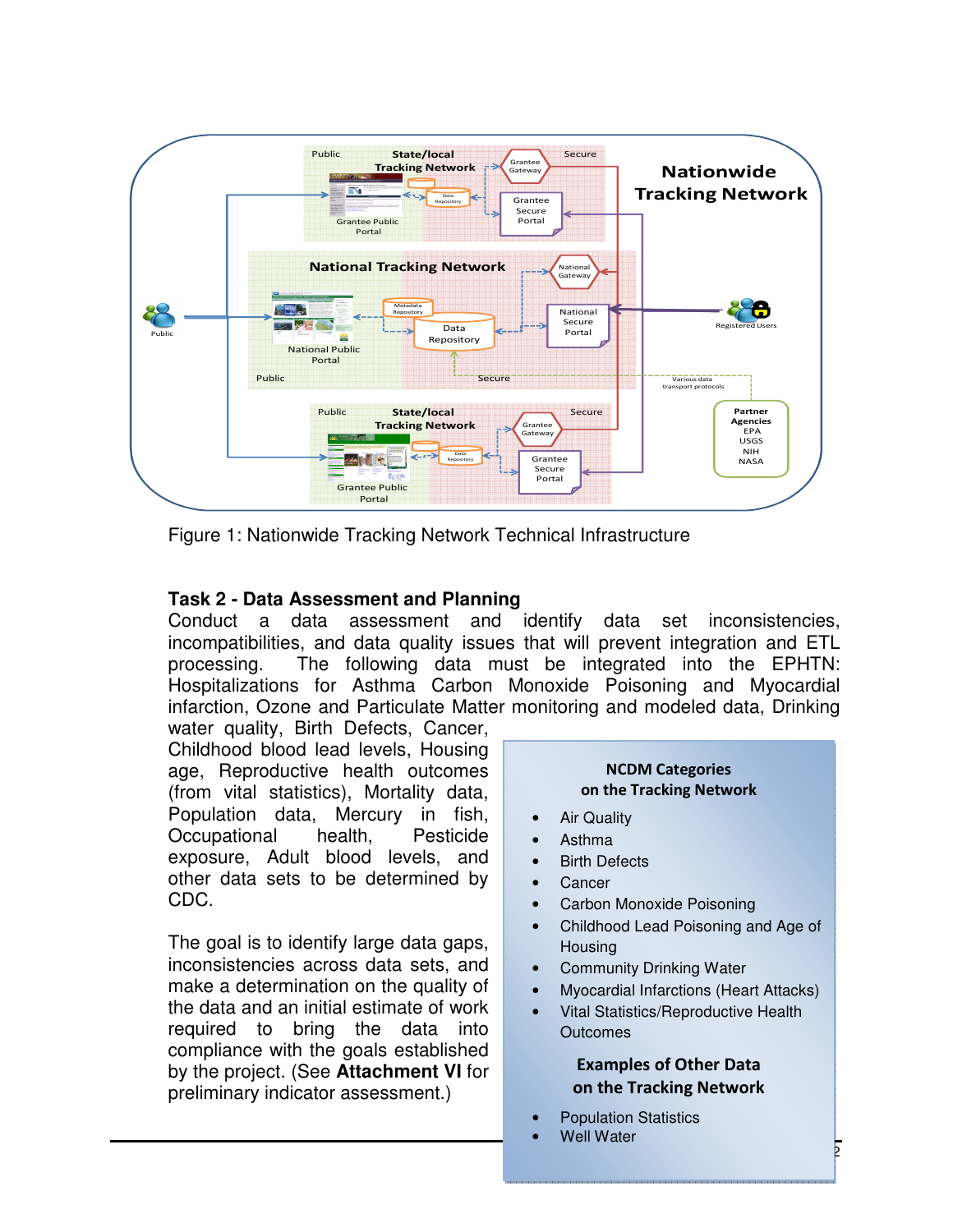Report on the following issues: data availability, quality and formatting, NCDM and metadata standards, potential data-sharing limitations, data request protocol, roadblocks and anticipated difficulties (including policy, legislation, issues or needed changes), alternative approaches, data priorities, issues related to interoperability, and needed surveillance system and data enhancements.

Deliverable(s):

- 2.1 Report data quality and availability analysis, document gaps and make recommendations for resolution. Due Date: August 31, 2011
- 2.2 Develop data integration plan with respective data dictionaries. Due Date: August 31, 2011

# **Task 3 - Nontechnical Infrastructure Assessment**

The nontechnical infrastructure assessment task will be performed linearly, as indicated below.



Policies, procedures, guidelines, and standards will assist in the coordination and management of the EPHTN decision-support environment. This task will expand, reduce, or revise any inadequate components as needed.

- Adjust, as needed, development tasks
- Ensure naming standards are understandable to the stakeholders and teams
- Review logical data modeling and metadata strategies and ensure the data administration and metadata administration activities are adequately supported.
- Examine testing standards and ensure a sufficient amount of reconciliation is performed
- Provide project plan section for time estimates determined for modifying or improving nontechnical infrastructure components, if needed.

# Deliverable(s):

- 3.1 Nontechnical infrastructure assessment report Due Date: August 31, 2011
- 3.2 Nontechnical infrastructure improvements Due Date: July 1, 2012

# **Task 4 - Project Planning**

The Project Planning task will be performed throughout the project and include the following activities: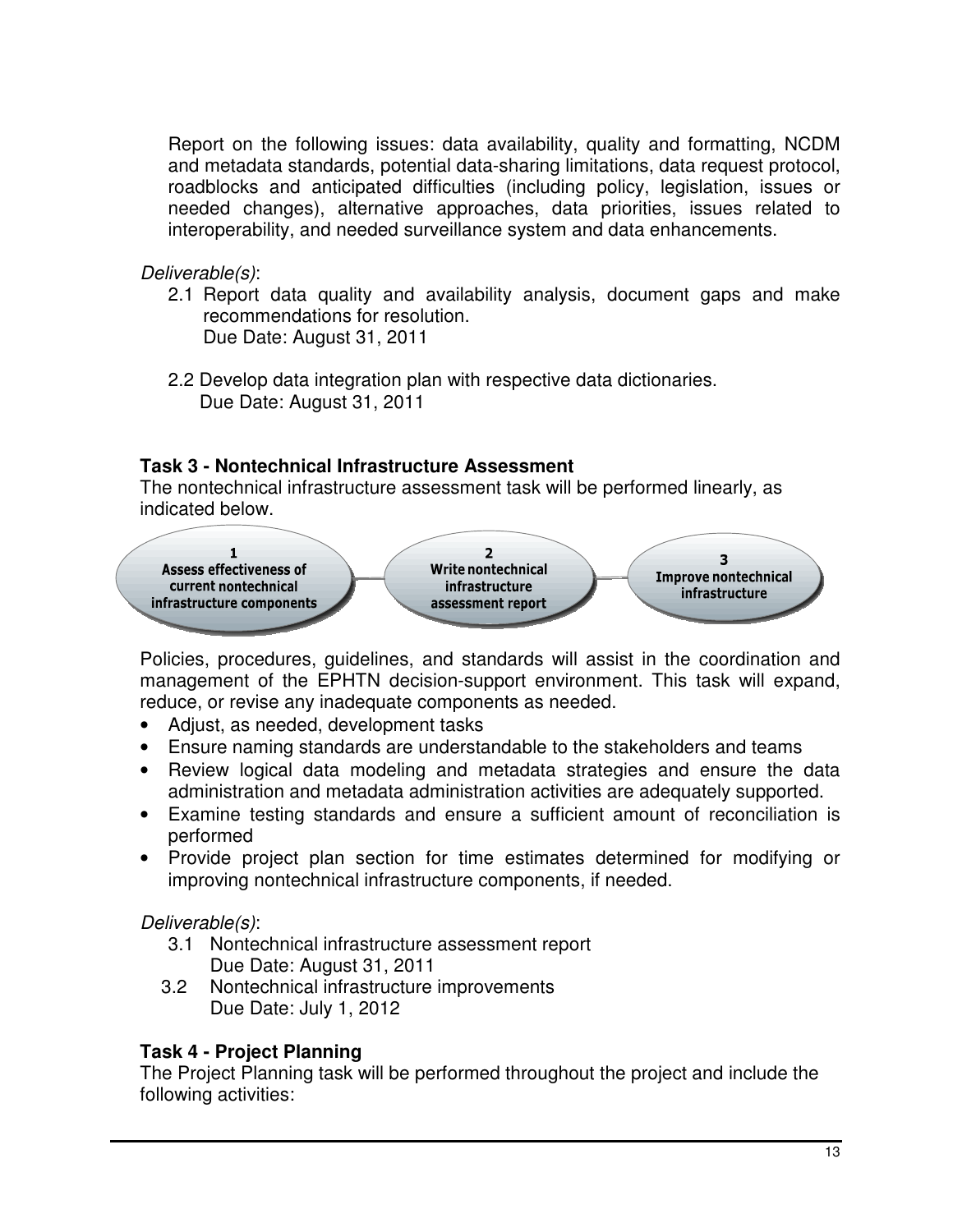- Establish project requirements
- Utilizing the project objectives and high level requirements, review and revise the following requirements:
	- o Data
	- o Functionality (reports and queries)
	- o Infrastructure (technical and nontechnical)
	- o Public Portal requirements (all core data available to display dynamically as charts, tables and maps), construction and deployment
	- o Secure (role-based) Portal requirements (all core data available to display dynamically as charts, tables and maps), construction and deployment
- Determine the state of source files and databases
- Obtain an understanding of the condition of the source files and databases in order to determine the effort required for data cleansing
- Perform a Risk Assessment
- Identify critical success factors
- Incorporate project planning and requirements into an updated workflow diagram (high level architecture schematic and break-out diagrams, currently included in the LATNIP Appendices) to assist the team in visualizing the overall project processes, in presentations, and at team meetings/discussions.
- Coordinate project management activities with DHH PMO and any other contractors as needed

# Deliverable(s):

- 4.1 Project plan detailing task estimates, task dependencies, and resource dependencies
	- Due Date: August 31, 2011

# **Task 5 - Maintain the current collaborative environment within SharePoint**

Maintain the current SharePoint collaborative environment for the EPHTN team with the following functionality:

- Document sharing, task tracking, schedule coordination, document organization, and discussions.
- Easily author and manage documents, and help to ensure their integrity with enhanced features including the option to require document checkout before editing, the ability to view past revisions and restore to previous versions, and the ability to set document-specific security.
- Enable EPHTN project team members collaboration with a variety of communication features that let users know when actions are required or important changes are made to existing information or documentation, including announcements, alerts, and surveys.

# Deliverable(s):

5.1 Update and maintain current collaborative environment for the EPHTN project team within SharePoint Due Date: Ongoing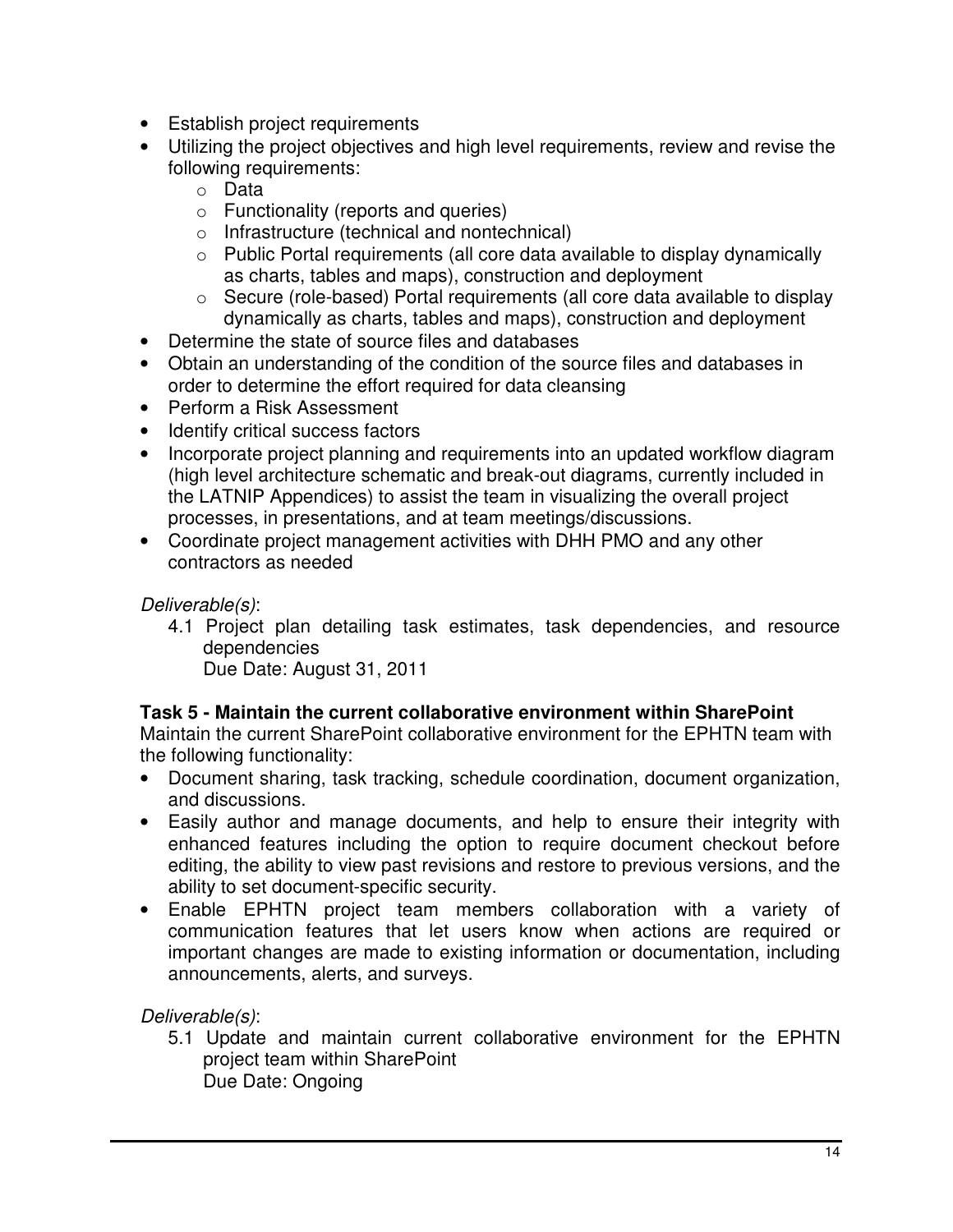5.2 Migrate collaborative environment to SharePoint 2010 Due Date: August 31, 2011

# **Task 6 - Requirements Definition**

The following activities will be performed to obtain the EPHTN requirements definition:

- Define technical infrastructure enhancement requirements, which may include hardware, databases, upgrades to the existing DHH Data Warehouse, development tools, reporting tools, data mining tools, and the metadata repository or enhancements.
- Define the nontechnical infrastructure enhancement requirements, if needed. These will include standards and procedures for use of a methodology, issues management, security processes, testing processes, support, metadata capture and metadata delivery, data quality measures and triage processes, and communication.
- Define the reporting requirements using sample report layouts and other resources obtained during interviews. Define and document the business rules for deriving data and for creating the aggregations and summaries.
- Define source data requirements, including the data-cleansing requirements and business rules for the data.
- Create the logical data model for the data requirements to prepare for data analysis tasks.
- Create the requirements document, itemizing functions, data cleansing, performance, security, and availability. List requirements for enhancing technical and nontechnical infrastructure components and include a high-level logical data model.

Deliverable(s):

- 6.1 Requirements definition document with the following sections to be included in LATNIP update (see Task 1):
	- a. Technical infrastructure requirements
	- b. Nontechnical infrastructure requirements
	- c. Reporting requirements
	- d. Ad hoc query requirements
	- e. Source data requirements
	- f. Logical data model (high-level)
	- g. Data-cleansing requirements
	- h. Security requirements

Due Date: September 30, 2011

# **Task 7 - Cross-Organizational Data Analysis**

The purpose of this task is to eliminate the risk of creating within DHH isolated data warehouses and redundant and inconsistent databases which require LDHH-IT staff oversight and maintenance, and drain IT and Program resources. The following activities will be performed: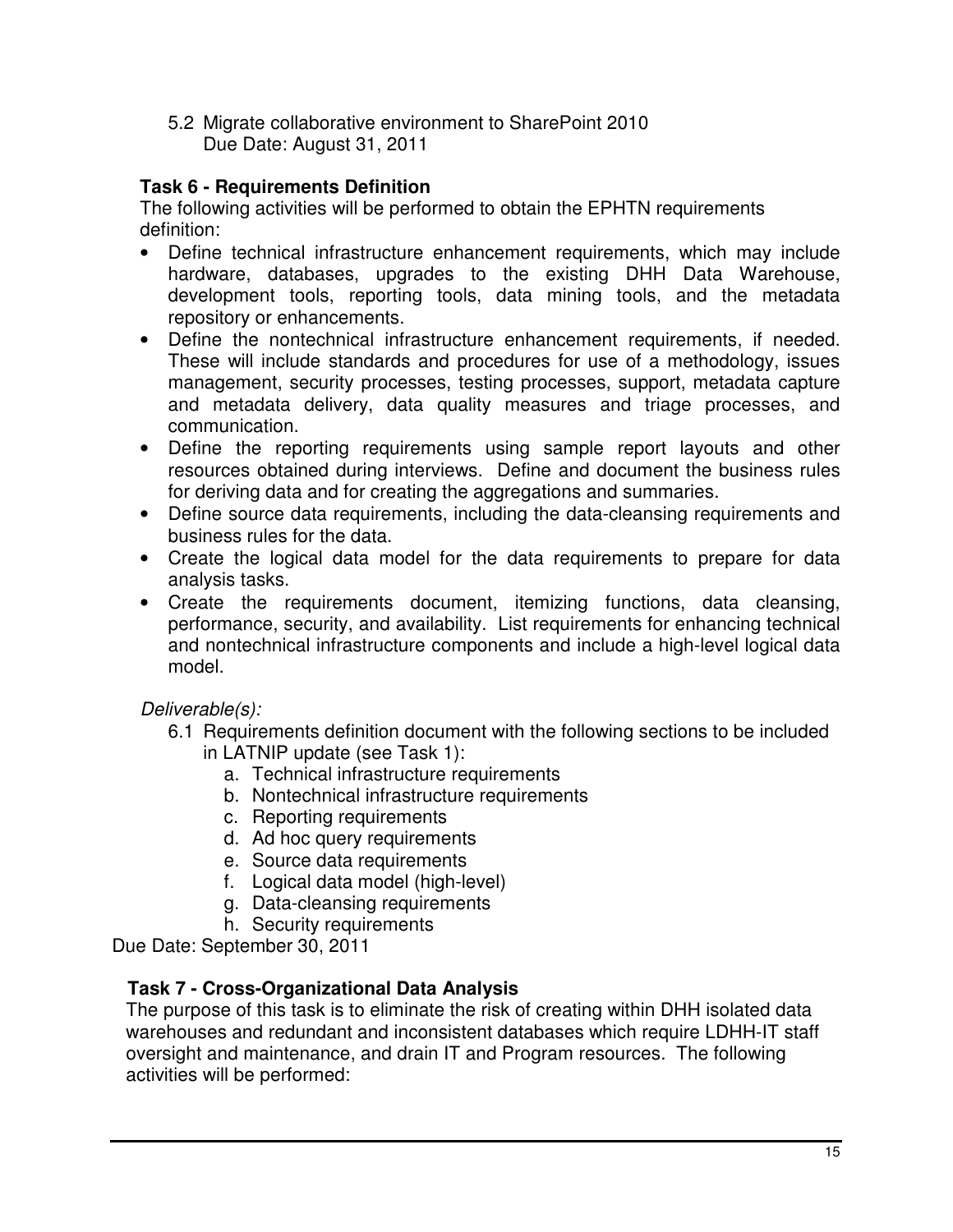- Analyze the external data sources for EPHT and ensure consistent formatting and key structures with the current DHH Data Warehouse and data mart model.
- Refine the logical data model created in Task 6 and expand the current logical data model with the EPHT data objects, new data relationships, and additional data elements.
- Ensure that the data elements conform to the business rules and policies
- Merge the EPHT logical data model into the organizational logical data model and resolve any data discrepancies so that results are NCDM-compliant according to CDC's indicator–specific How To Guides.
- Create the data-cleansing specifications and validate with data owner and EPHT team

Deliverable(s):

- 7.1 Logical data model in the form of an entity-relationship diagram, indicating associative entities, characteristic entities, cardinality, optionality, unique identities, and attributes Due September 30, 2011
- 7.2 Business metadata describing the entities, attributes from the logical data model. These include data names, definitions, relationships, unique identifiers, types, lengths, domains, business rules, policies, and data ownership.

Due September 30, 2011

7.3 Specifications for data-cleansing for bringing the source data in compliance with the technical data conversion, business data domain, and business data integrity rules. This document will be used in the transformation specifications when mapping the source-to-target ETL design. Due September 30, 2011

**Task 8 - Evaluate the current SharePoint portal design, expand environment configuration and deliver SharePoint Portal User Acceptance Testing (UAT).**  The requirement for this task is to follow the Microsoft Planning and Architecture for SharePoint Server 2010 to maintain the EPHTN portal implementation. Complete the associated artifacts that capture the Sites Objectives, Sites Primary Environments, Users and Features Matrix Mapping, SharePoint Load and Hardware Sizing, Websites Structures and Publishing Plans, Sites and Site Collections, and the use of Content and Search. In a PM role, the contractor will work closely with SEET to schedule and participate in portal design meetings as needed, and manage the integration of planning worksheets. Portal design will fit with the functionality of the underlying technology as well as be in accordance with CDC and LDHH communications requirements for web interfaces and portal development as specified in Attachment V. Perform SharePoint portal user acceptance testing.

Deliverable(s):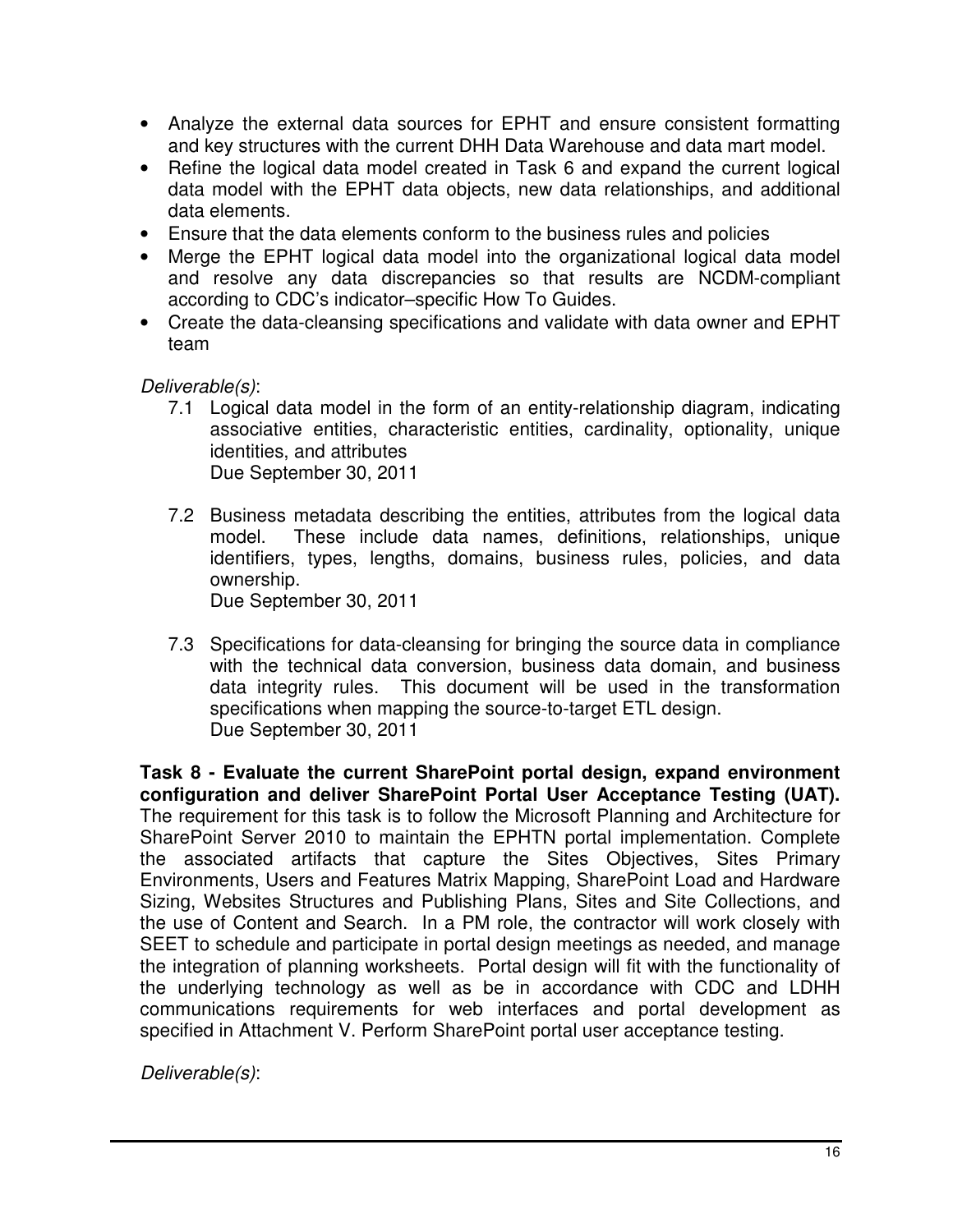- 8.1 In coordination with SEET, contractor must identify, analyze and design initial portal plan including functionality. Documentation and implementation identified within the Microsoft Planning and Architecture for SharePoint 2010 should include:
	- a. Portal components and navigation
	- b. Portal site and content security and documentation of security model and assignments and maintenance that supports role-based access of internal, external, and public users.
	- c. Governance
	- d. Enterprise content management
	- e. Portal site content management
	- f. Portal navigation and information architecture
	- g. Managed metadata
	- h. Business Intelligence and reporting
	- i. Business data and processes
	- j. Quota management
	- k. Authentication
	- l. Security hardening
	- m. Performance and capacity management

8.2 UAT testing requirements document

All deliverables under Task 8 are due September 30, 2011.

#### **Task 9 - Obtain and Import Key Stakeholder Data into the EPHTN Data Warehouse**

Develop an SSIS requirements document describing the connection requirements and data requirements to accomplish the integration of data into the EPHTN data warehouse (See Task 13). Develop SSIS packages to implement the transfer of data. Evaluate core data from key stakeholders currently stored in the EPHTN data warehouse and import any additional core data from key stakeholders into the EPHTN data warehouse. Review current interfaces and SSIS packages and revise where appropriate. Develop additional interfaces to process the actual collection of data from the stakeholders and to store it in the data warehouse. SSIS integration packages will be developed and used to accomplish the import. Standardize data to be NCDM compliant. This task requires collaboration with current IT contracts in progress, and/or the review of all existing knowledge transfer documents and guidance.

Deliverable(s):

- 9.1 SQL Server Integration Services (SSIS) exchange data requirements document included in revised LATNIP
- 9.2 Inventory of data meeting SSIS exchange data requirements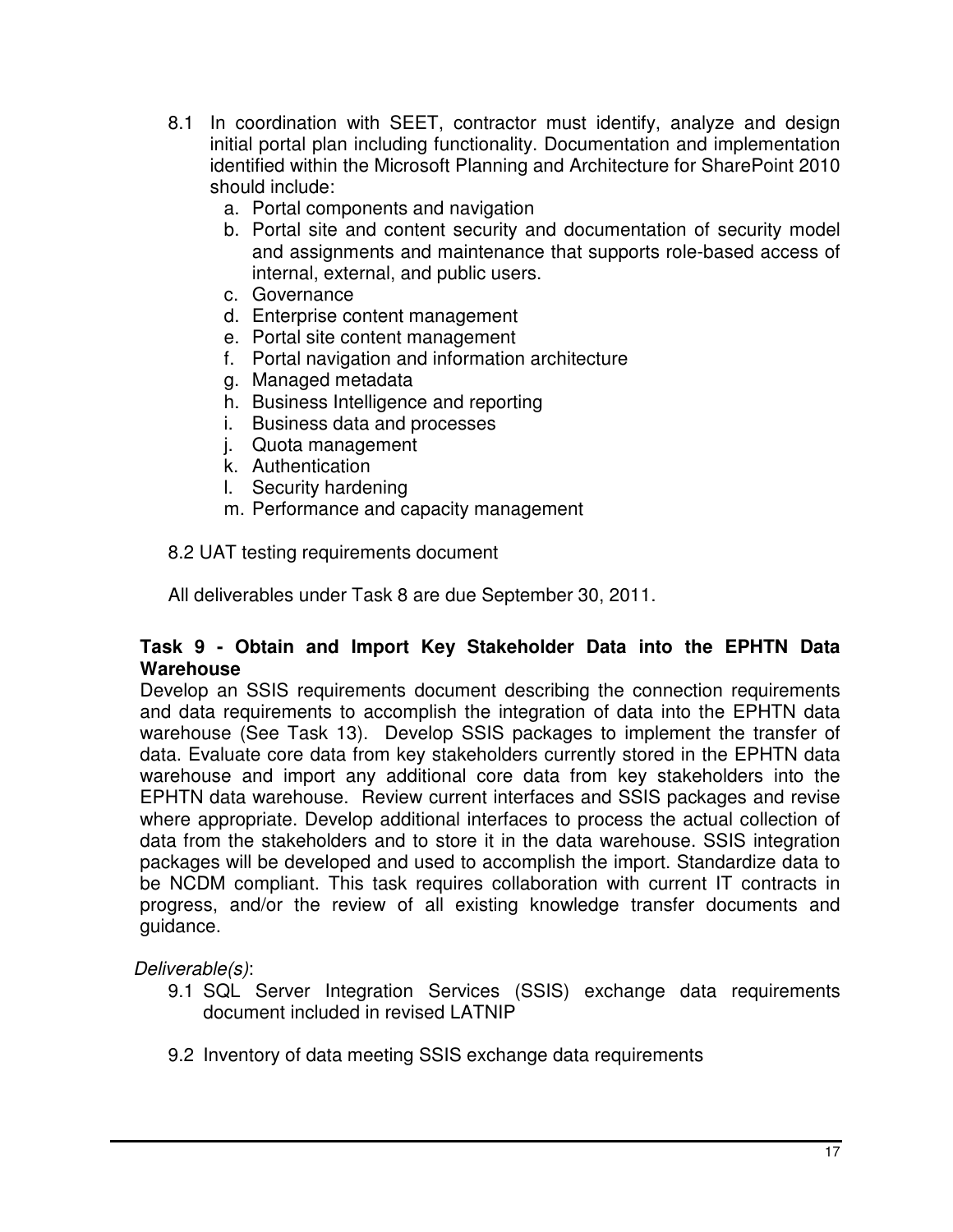- 9.3 SSIS packages and related development documentation included in revised LATNIP
- 9.4 SSIS integration user manual (specific to project)
- 9.5 Design and implementation of the extract, transform, and load (ETL) process, stored procedures, and code
- 9.6 ETL packages and interfaces to import data using SSIS
- 9.7 Standardized data to NCDM formatting standards.
- 9.8 Integration of federal datasets from the US EPA, USGS and others
- 9.9 Assistance provided to SEET to identify, improve and acquire at least three additional tracking data sources which can be incorporated into the state and national EPHTNs and portals
- 9.10 Development and recommended automated/streamlined approach for XML metadata import, review, and edit. Distribution of metadata tools and training to data owners.
- 9.11 The import and secured storage of all core data in the LEPHTN data warehouse

All deliverables under Task 9 are due November 30, 2011.

### **Task 10 - Metadata Repository Analysis, Design, Development**

The metadata repository tasks include determining the storage of contextual information about the EPHT data, creating the metadata database, writing metadata-specific migration programs to extract the metadata, coding interface programs to deliver metadata to the users, and providing an online help function. The metadata will allow the LEPHTN users to locate resources through keywords, geographic boundaries, date, and time. With thorough metadata planning and design, users of the LEPHTN will be able to determine the content of a resource, why it was created, how it was created, limitations, access and use restrictions, data quality, and contact information, which will assist the user with determining if a data source is appropriate for the intended purpose. Task 10 includes the following activities that cover the analysis, design, and development of a metadata repository:

- Analyze the metadata repository requirements
- Analyze the interface requirements for the repository
- Analyze access and reporting requirements for the repository
- Create the logical metadata model
- Create the meta-metadata
- Design, develop, test, and install the metadata repository database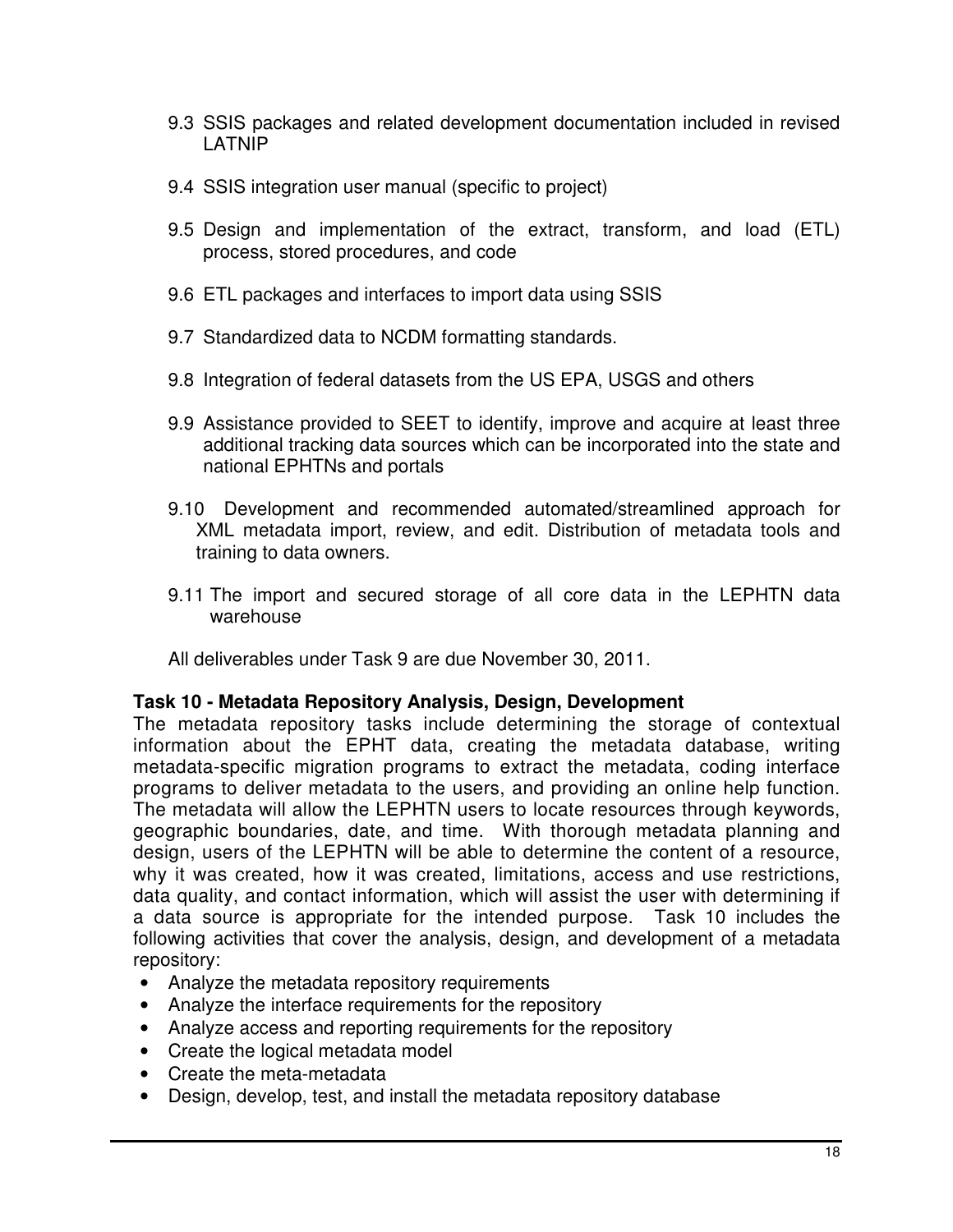- Design the metadata migration process with import, export capabilities
- Design the metadata interfaces, reports, and online help functions
- Build the metadata repository database
- Build and test the metadata migration process
- Build and test the metadata interfaces and all functions, including reports and queries
- Utilizing a formal test plan, run test cases and log results
- Install and test the data repository server platform for production
- Provide metadata repository training

Deliverable(s):

- 10.1 Logical metadata model as an E-R diagram indicating the entities and attributes for the metadata repository objects.
- 10.2 Metadata for describing the metadata entities attributes from the logical model, including definitions, relationships, unique identifiers, business rules, and metadata ownership.
- 10.3 Physical metadata model displaying tables, columns, primary and foreign keys, cardinality, and referential integrity rules
- 10.4 SQL instructions for the Data control language (DCL)
- 10.5 Programming specifications for the metadata ETL programs and interfaces
- 10.6 Physical metadata repository database
- 10.7 Metadata repository test plan, production documentation with procedures for scheduled metadata repository jobs, and a reference guide with instructions on how to use the metadata repository
- 10.8 Metadata repository data migration, interface, and reporting programs, including query scripts and online help functions
- 10.9 Metadata repository library for programs and scripts

All deliverables under Task 10 are due November 30, 2011.

# **Task 11 - Data Processing**

This task involves the complete flow and processing of data from the time it is identified, through transfer and integration, and finally to analysis and report processing and publication. Utilize current DHH data quality processing definitions and policies to process and publish current data.

# Deliverable(s):

11.1 Complete and submit DHH QA assessment and include in LATNIP report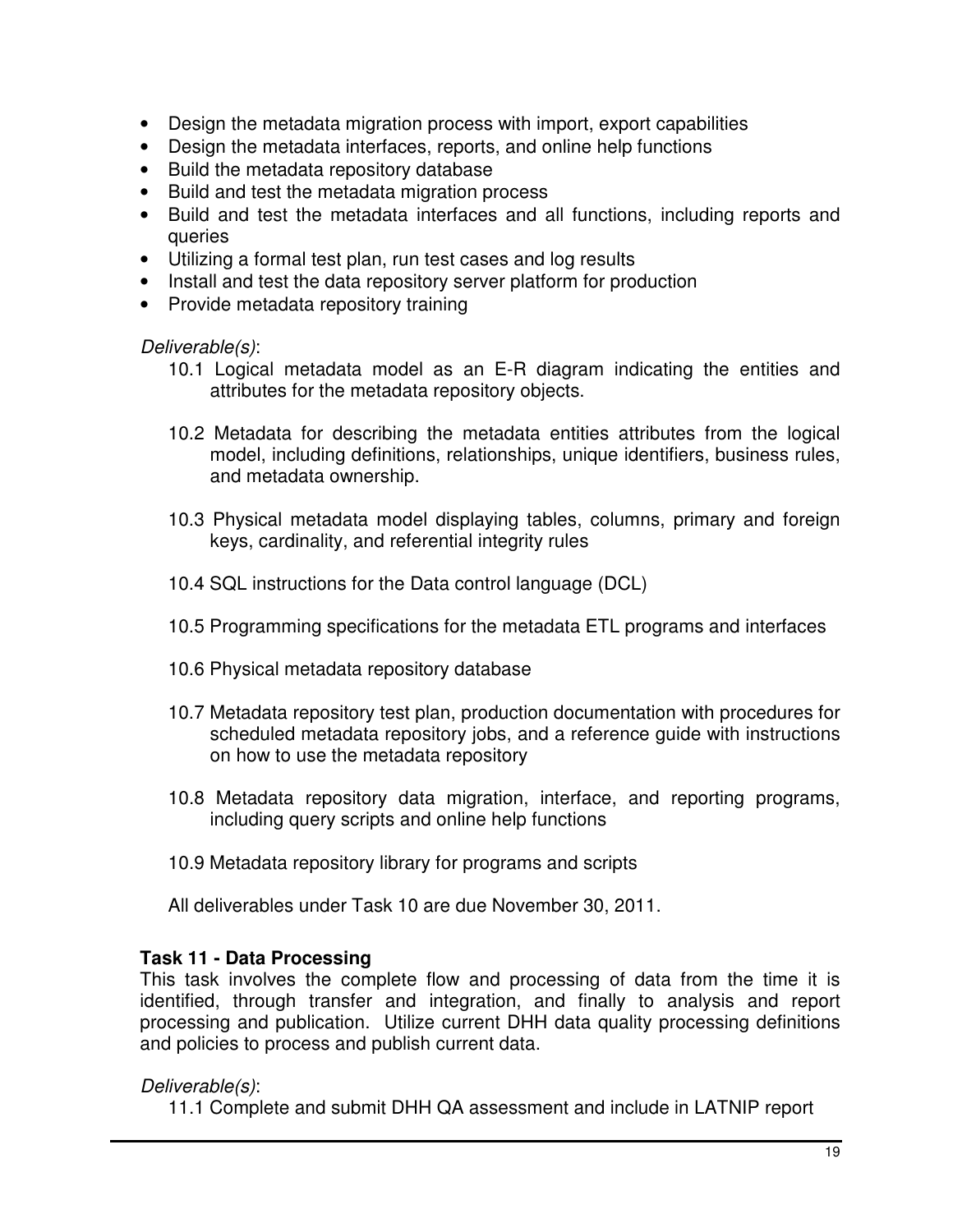11.2 Complete integration of Geo-Coding process into the ETL process with the GIS team in so far as possible.

All deliverables under Task 11 are due April 30, 2012.

### **Task 12 - Data Warehouse**

Expand the DHH data warehouse currently in development and implement Quality Assurance (QA) testing and production environments. Analyze and ensure data warehouse standards compliance for secure data access and storage on the server assigned for this purpose and ensure that portal presentation supports current data.

#### Deliverable(s):

- 12.1 Data Warehouse analysis included in updated LATNIP
- 12.2 Data Warehouse functional design included in updated LATNIP
- 12.3 Expand existing Data Warehouse to include Data Marts and Dimensional models identified in the design process, implement QA measures, and deploy Production environment
- 12.4 Optimize schemas for data warehouse and data marts
- All deliverables under Task 12 are due April 30, 2012

#### **Task 13 - External data exchange and interoperability.**

The activities associated with this task will ensure interoperability with systems and the secure exchange of data into the data warehouse. Obtain data and initiate data exchange processes, store in SQL Server within the EPHTN, and produce data encapsulated into XML NCDM format. Automate the placement of the encapsulated XML file in a secure location that the PHIN-MS will monitor for processing.

LDHH-IT currently supports 24 statewide, mission-critical computer systems. Of these, four are hazard and exposure monitoring, or non-infectious health effects surveillance systems maintained within LDHH. Four of these systems hold core data of interest to LEPHT: 1) the Safe Drinking Water Information System (SDWIS); 2) the Laboratory Information and Results Management System (StarLims), which houses environmental and bio-monitoring data; 3) the LA Electronic Event Registration System, (LEERS), which houses LA's vital records; and 4) the LA Hospital Inpatient Discharge Data (LAHIDD). LEPHT is working to ensure that the LEPHTN will be interoperable with SDWIS, StarLims, LEERS, and LAHIDD.

SDWIS is a customized data system from the EPA that integrates SDWIS data with StarLims. Scheduled jobs run stored procedures to insert and update the StarLims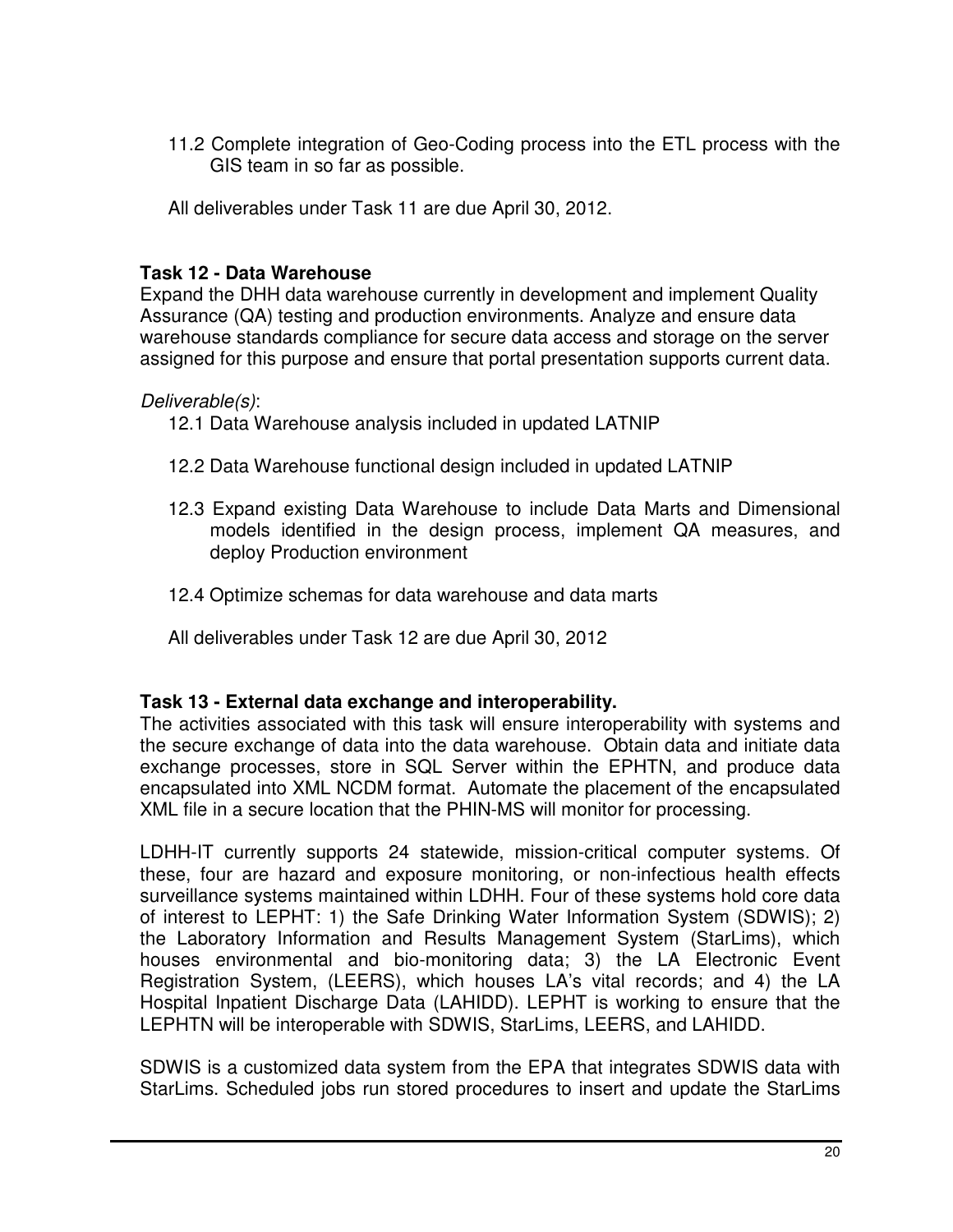with point data from SDWIS. Newer technology has rendered SDWIS-StarLims obsolete, and LDHH-IT is currently evaluating solutions to replace this system. LEERS is a web-based software application that expedites collection and dissemination of vital records- it is also is very near replacement, as is LAHIDD. LEPHT is working closely with LDHH-IT developers to ensure that solutions can be customized to enable LEPHTN integration. LDHH-IT and LEPHT continue to meet with a GIS- SharePoint Integration specialists to complete systems analyses and infrastructure design as outlined in the TNIP. This is to ensure that all components of the LEPHTN will be interoperable.

Childhood lead data are held on a local system maintained by the LA Childhood Lead Poisoning Prevention Program (LACLPPP). These data are provided directly by the data owner on a secure drive until the LEPHTN can be set up. Data from the LA Birth Defects Monitoring Network (LBDMN) is currently unavailable as paper records require digitalization. Core data external to LDHH (i.e., air quality data and cancer registry data) were obtained directly from the data provider (EPA and LA Department of Environmental Quality (LDEQ); and LA Tumor Registry (LTR), respectively). Plans were developed to implement a gateway infrastructure than enables PHIN-MS data exchange between academic and federal and state partners.

### Deliverable(s):

- 13.1 Documentation of data encapsulation process.
- 13.2 Demonstration and knowledge transfer of data encapsulation process and placement into a secure location.
- 13.3 Establish mechanisms for automating request for access to restricted datasets on the CDC and state portals

All deliverables under Task 13 are due July 30, 2012.

### **Task 14 - Send Data over PHIN-MS**

Work with CDC to send data over the Public Health Information Network (PHIN) to the national EPHTN network and to data partners. The Public Health Information Network Secure Messaging Service (PHIN-MS) will encapsulate the file in EBXML format for transmission to the CDC.

Deliverable(s):

- 14.1 Data exchange with required and optional (if ready) data sets over PHIN-MS to the national EPHT Network, responding to CDC data calls each spring and fall. Transfer all NCDM-formatted project data and metadata to the CDC NEPHTN
- 14.2 Implement a gateway infrastructure that enables PHIN-MS data exchange between Academic Partners for Excellence (APEX), Federal Agency partners such as NASA, USGS and EPA, other states and local partners.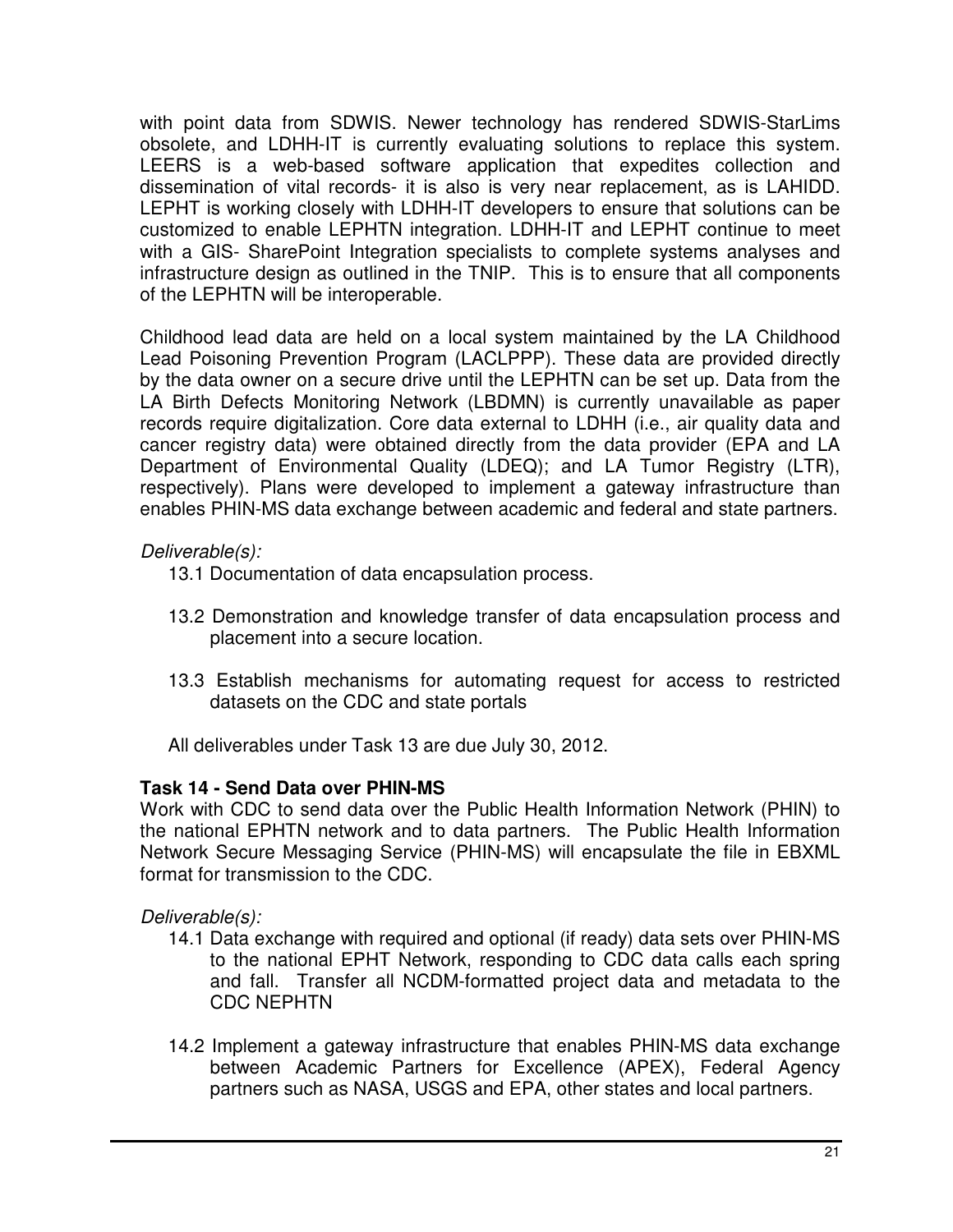All deliverables under Task 14 are due February 28, 2012

#### **Task 15 - Conduct Security Assessment**

Conduct security assessment of both storage and messaging, including PHIN Preparedness Cross Functional Components, certification, self-assessment and National Institute of Standards and technology (NIST) SP 800-26

#### Deliverable(s):

- 15.1 Security assessment document addressing the following:
- 15.2 Examination of PHIN and Exchange Network security requirements and validation of compatibility
- 15.3 A security diagram showing the connection between a centralized secure server and network components
- 15.4 Description of data confidentiality security processes
- 15.5 Description of access and authorization services used to manage user identities

All deliverables under Task 15 are due July 30, 2012

### **Task 16 - Database expansion**

The following activities are to be performed to expand and further refine the current database design for the LEPHTN:

- Review data access and data analysis requirements (reports, queries, GIS mapping) and validate design schema for the LEPHT target databases
- Finalize aggregation and summary requirements
- Complete LEPHTN target database design and document the physical data model
- Complete the LEPHTN physical database structures, including clustering, partitioning, indexing, and datasets
- Complete the building of the LEPHTN target databases and ensure appropriate database security requirements are in place
- Develop database maintenance and monitoring processes

Deliverable(s):

16.1 Completed physical data model (or logical database design) for the LEPHTN database structures. This deliverable can be an E-R diagram or star-schema diagram with tables, columns, primary and foreign keys, cardinality, referential integrity rules, and indices documented.

16.2 Completed physical design of the LEPHTN databases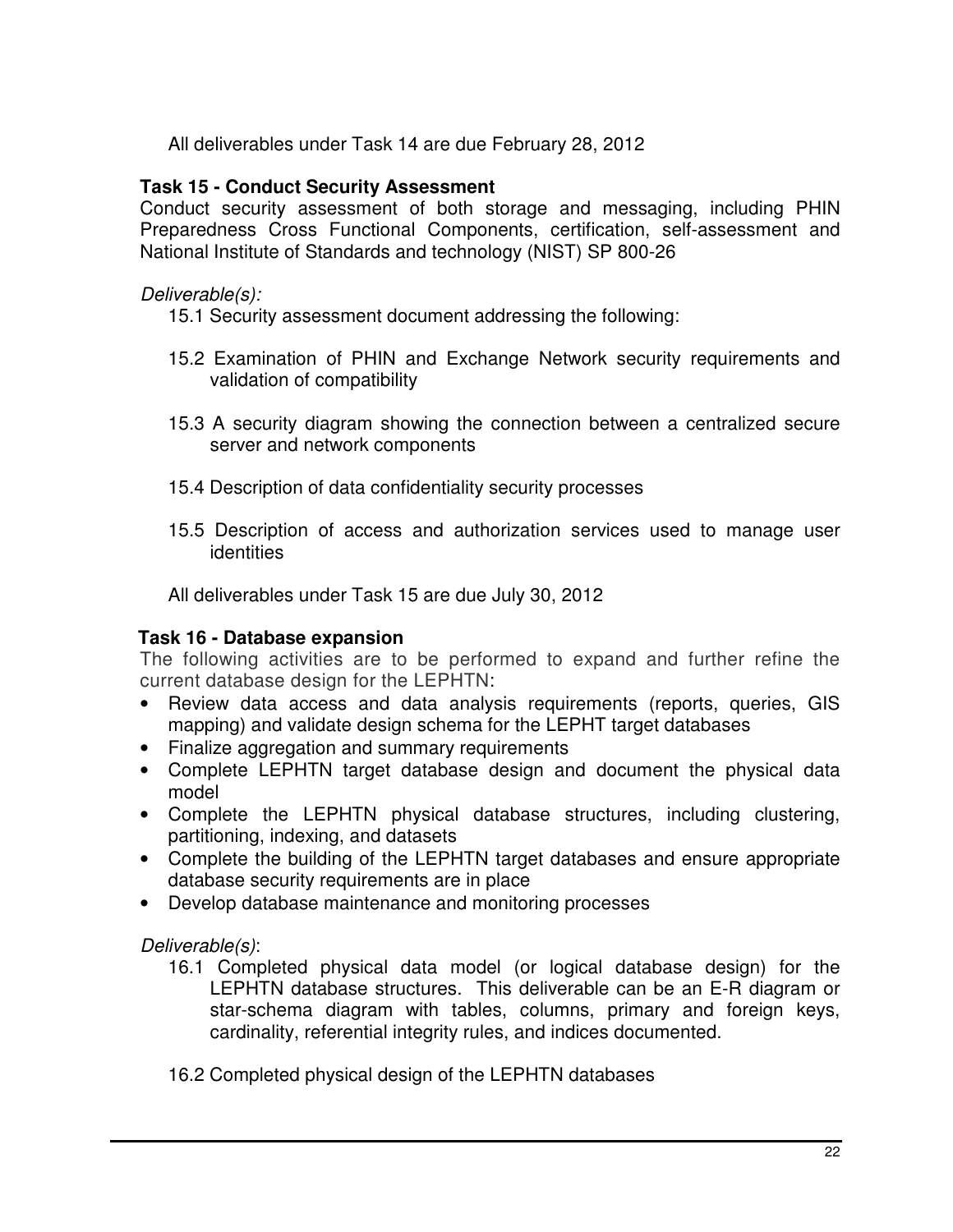- 16.3 Data definition language (DDL) or SQL instructions for the creation of the physical database structures
- 16.4 Data control language (DCL), or SQL instructions for specifying grant access (groups, persons, tools, programs)
- 16.5 LEPHTN target databases

16.6 Procedure document for maintenance of the LEPHTN databases

All deliverables under Task 16 are due July 30, 2012

### **Task 17 - Expand Extract/Transform/Load (ETL) Processes**

The following activities are to be performed to expand and further refine current ETL processes for the LEPHTN:

- Create the source-to-target mapping document from previous task activity resulting from the source data analysis and EPHT business rules. This activity will become the transformation specifications in the form of a mapping matrix or spreadsheet document
- Evaluate current ETL process flow, streamline if necessary, and expand the design
- Design ETL programs to support any additional initial or historical loads of source data for EPHT
- Evaluate the current ETL staging area and determine if any changes are needed to support the ETL processes
- Test (performance, QA) current ETL process and expand where needed

Deliverable(s):

- 17.1 Source-to-target mapping document with transformation specifications for each column and instructions for data cleansing, error handling, algorithms for aggregations and summaries, and reconciliation.
- 17.2 ETL process flow diagram indicating the EPHTN ETL process sequence and dependencies
- 17.3 ETL program design document with specifications for all of the ETL modules (initial, historical, and incremental loads)
- 17.4 Staging area expansion, if applicable
- 17.5 Expanded ETL test plan
- 17.6 Codes and ETL test scripts

All deliverables under Task 17 are due July 30, 2012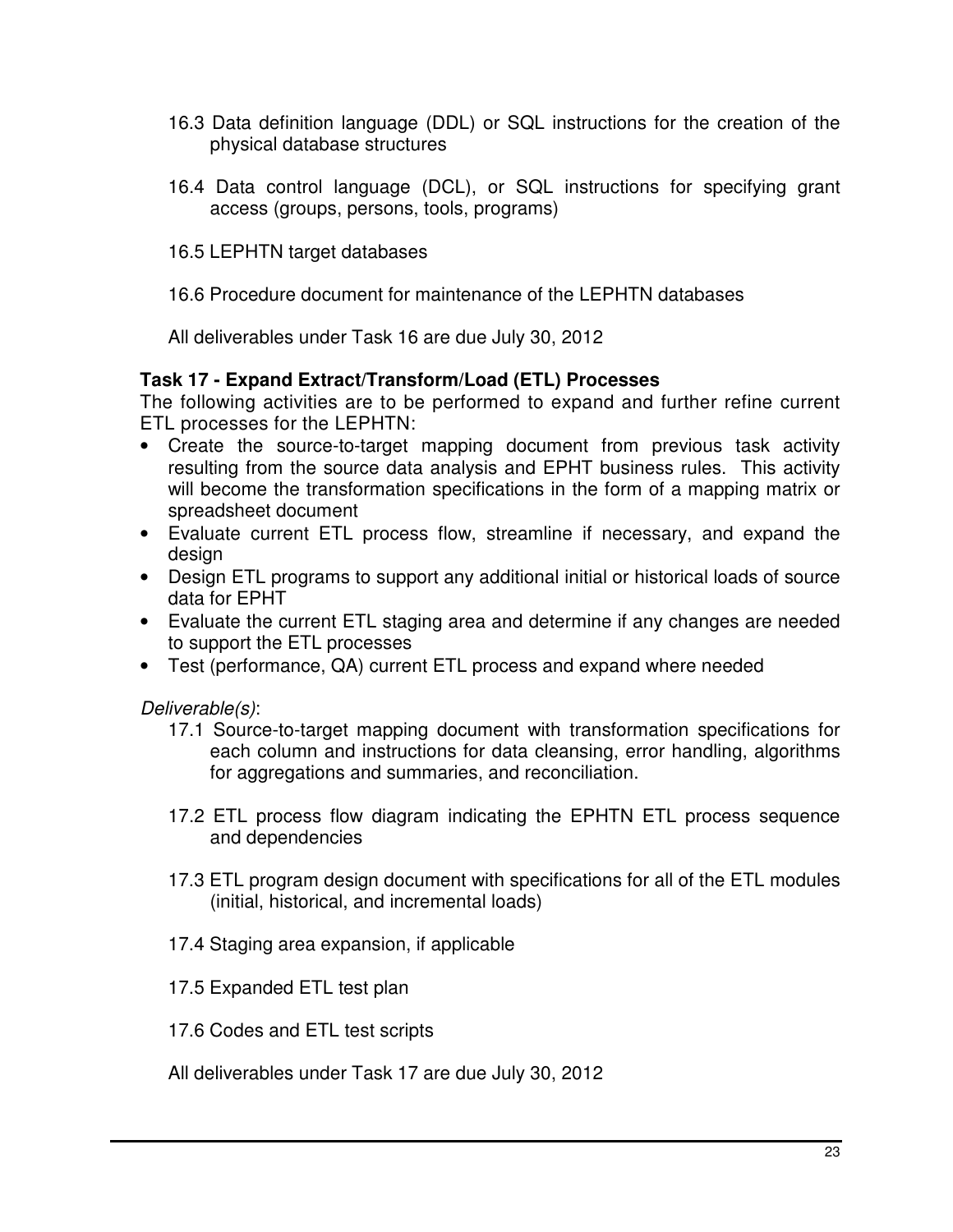# **Task 18 - Deploy the LEPHT Network and Public and Secure Portals**

Complete deployment of the Public and Secure EPHT portals. See **Attachment V** for the functional requirements of the Public and secure portals. The Public Portal will be delivered prior to the Secure Portal. The following activities will be performed during the deployment task:

- Capture, validate, and document all portal requirements
- Determine phases of implementation and schedules
- Establish testing, QA, and production environments, including data connection processes and metadata libraries
- Apply security model and authorization processes
- Develop operating procedure and document reporting and map display processes and implementations on the portals
- Develop a reference guide for support staff and stakeholders
- Install production portal and load production databases
- Develop, test, and publish the public and secure web-based portal that uses Metadata, filtering, and querying to analyze data and report, in the form of tables, charts and maps, on EPHT and environmental data and health outcomes. Functionalities to include:
	- o Implementation of foundational security
	- o Assignments of role-based security and implementation of the security model and registration process throughout the project period (secure portal only)
	- o Dynamic mapping, charts and tables generated from user defined queries.
	- o Metadata search tool
	- o Automated metadata upload and review process (secure portal only)
	- o Automated data request and review process, including for secure (nonpublic) and limited datasets (secure portal only)
	- o Collaboration with SEET data team and database development contractors and/or DHH-IT staff to ensure relational database functionality in dynamic query, charts, and tables
	- o Collaboration with SEET GIS team and/or DHH-IT staff to ensure relational database functionality in dynamic maps and web mapping services
	- o Collaboration with SEET Sharepoint design team and Sharepoint development contractors and/or DHH-IT staff to ensure the Sharepoint web design components integrate with communications data, databases and mapping components.

#### Deliverable(s):

18.1 Production ETL library

- 18.2 Production metadata repository library and database
- 18.3 Production reporting target databases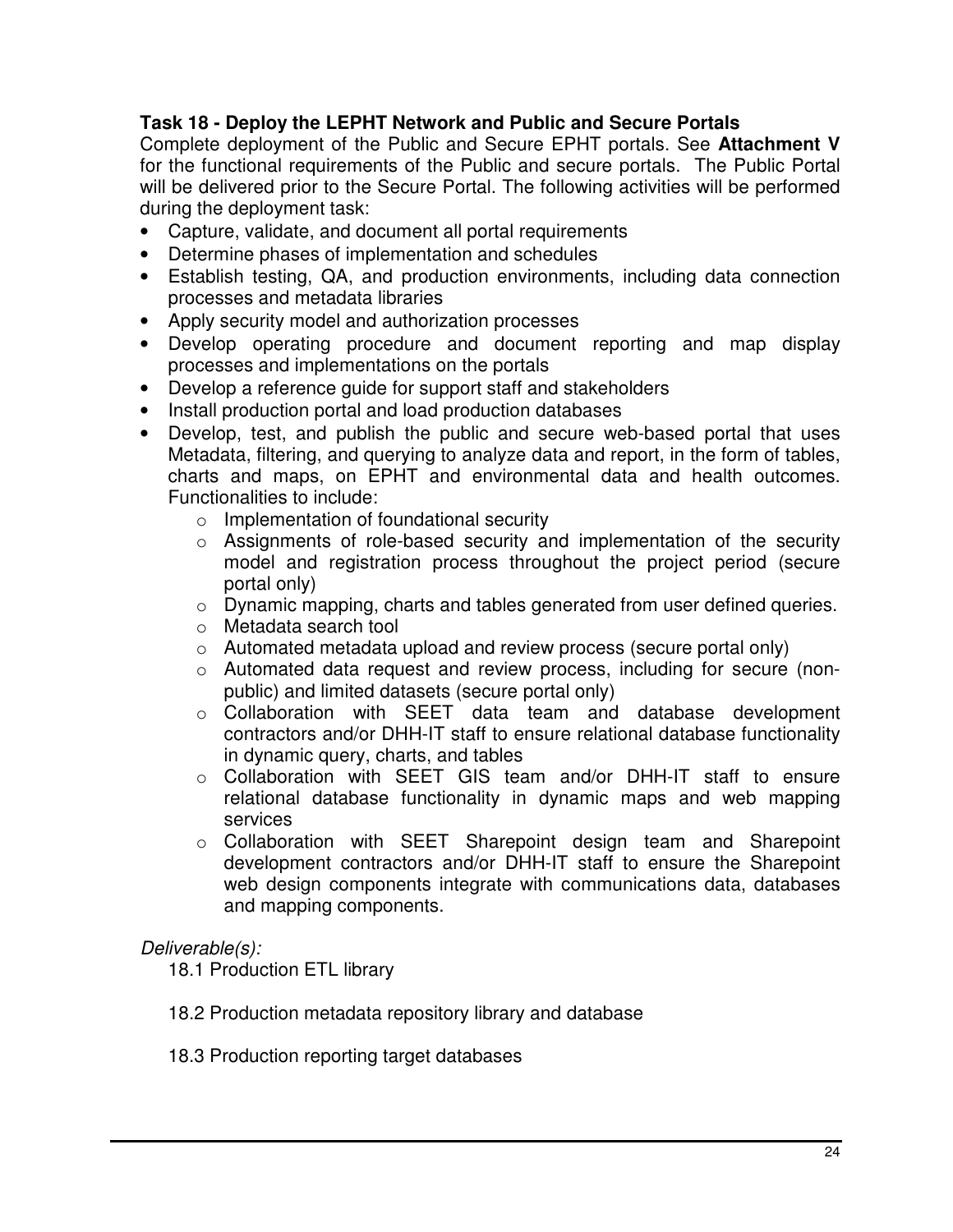- 18.4 Production documentation including operating procedures for ETL processes and reports and a reference guide for support staff
- 18.5 Design of business intelligence (BI) and reporting infrastructure and functional design of BI and reporting implementation
- 18.6 Configuration of Microsoft BI stack to support portal and reporting requirements, including self-service reporting capabilities
- 18.7 Development and customization of reports according to business requirements
- 18.8 Metadata model design to meet reporting requirements
- 18.9 Develop, test, and publish a secured web-based portal. Functionalities are presented in **Attachment V** and include:
	- a. Implement foundation security, complete documentation of security model and assignments and maintenance that supports role-based access of internal, external and public users to the LEPHTN
	- b. Assign role-based access throughout the project period
- 18.10 Provide functionality for both the public and secure portals as required by CDC for analysis, visualization and reporting of all NCDM core data. (See **Attachment V**).
- 18.11 Coordinate with the EPHT GIS team for processing of SQL data to create required map services using ArcGIS Server to deliver mapping capabilities on both the public and secure portals.
	- a. The contractor will deliver maps, charts, and tables for all CDC core measures utilizing SharePoint web parts in the portal
	- b. Technologies suggested to the contractor to propose include Silverlight, ESRI Mapping for SharePoint API and ESRI Arc GIS Server (Arc Spatial Database Engine (SDE)) to pull in map services. Other technologies can be proposed excluding custom solutions. The following product standards have been established at DHH:
		- a. Microsoft SQL Server 2008 R2 which includes:
			- i. Microsoft SQL Server Analysis Services (SSAS)
			- ii. Microsoft SQL Server Reporting Services (SSRS)
			- iii. Microsoft SQL Server Integration Services (SSIS)
		- b. SharePoint 2010
		- c. Arc GIS Server 10 Advanced Enterprise
		- d. ESRI Arc View and Arc Map, version 9.2
		- e. SAS Enterprise Guide version 4.0
		- f. SAS® version 9.2 with the following products: Base SAS, Quality Knowledge Base Locale, English USA, SAS Data Quality Server, SAS/ASSIST, SAS/GRAPH, SAS/TOOLKIT,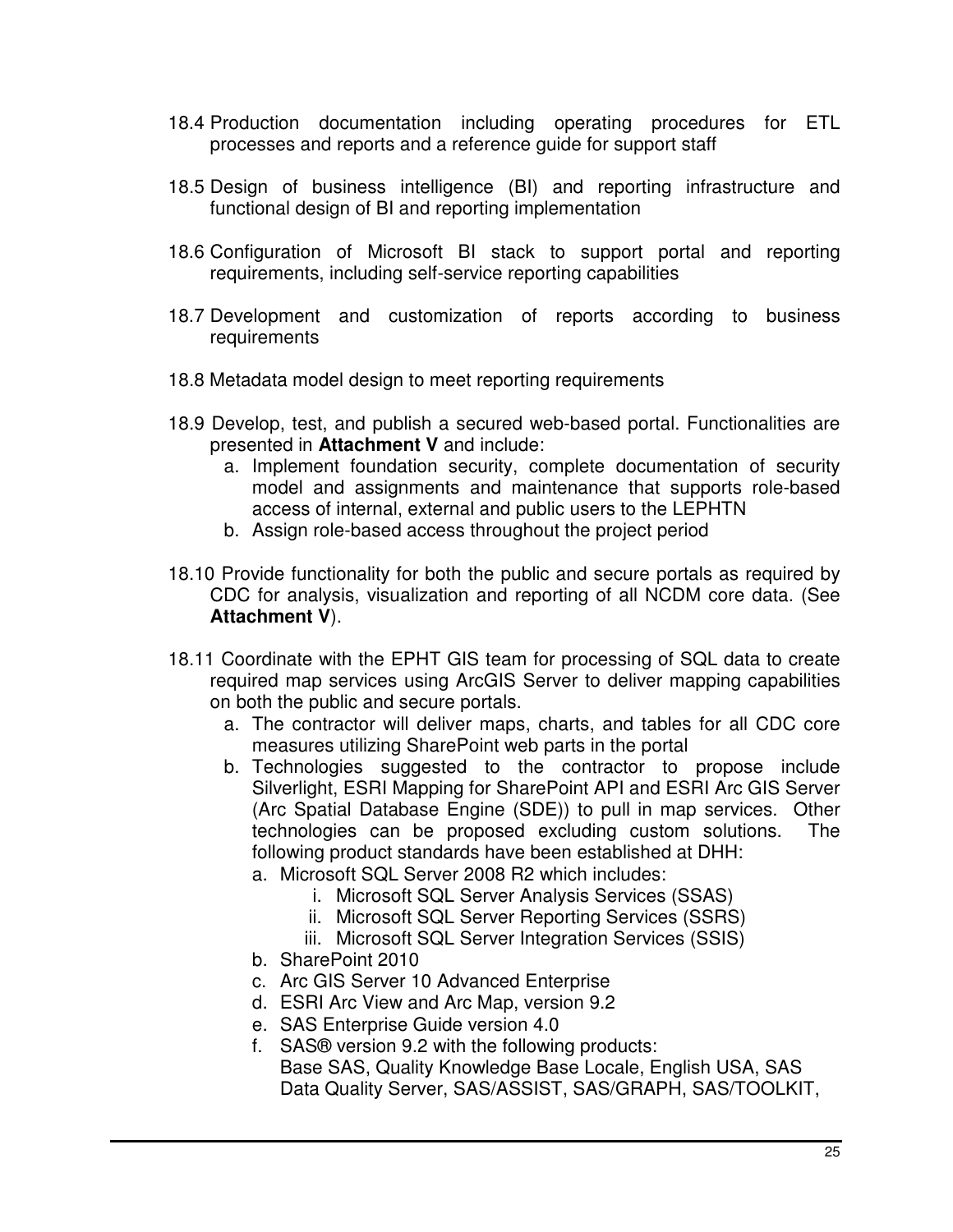SAS/CONNECT, SAS/SHARE, SAS/ACCESS – all, SAS/IML, SAS/STAT, SAS/ETS, SAS/OR, SAS/QC, SAS/GIS, SAS/IntrNet , SAS/FSP, SAS/AF , SAS/EIS, SAS/LAB, SAS/Integration Technologies, SAS/INSIGHT

- g. Microsoft Office, version 2010 with the following products: Access, Excel, InfoPath Designer, InfoPath Filler, One Note, Outlook, PowerPoint, Publisher, SharepPoint Workspace, Word
- 18.12 Portal plans for design functionality and ongoing maintenance requirements
- 18.13 Documentation of portal registration process
- 18.14 Evaluate and update the documentation of the network architecture and security model
- 18.15 Coordinate configurations between the development, quality assurance (QA) and production environments. After unit testing, stage development environment into a QA environment where system users, testers and stakeholders can evaluate. Following user acceptance, deploy to a production environment Present TAG-E with pilot portals, both public and secure. Incorporate TAG-E recommendations into final online portals.
- 18.16 Incorporate results of UAT testing conducted of the preliminary Portal design and implementation, including testing of security model for targeted authorizations.
- 18.17 Delivery of SharePoint training on use of the public and secure portals to stakeholders (LDHH representatives, TAG-E and interested public)
- 18.18 Enable searchable Metadata in user-friendly formats for the public and secure portals (Task 10).
- 18.19 Enable searchable Glossary and Acronym pages for the public and secure portals.
- 18.20 Deploy EPHTN web-based portals utilizing metadata and functional standards to facilitate the query, linkage, analysis, and utilization of tracking data and information. These portals shall support controlled user access and general public access and will include all identified components
- 18.21 Evaluate and ensure the LEPHT network architecture complies with national EPHT security standards and recommendations, including: PHIN Preparedness Cross Functional Components Requirements, Append. III to Office of Management and Budget (OMB) Circular A-130, NIST SP 800-26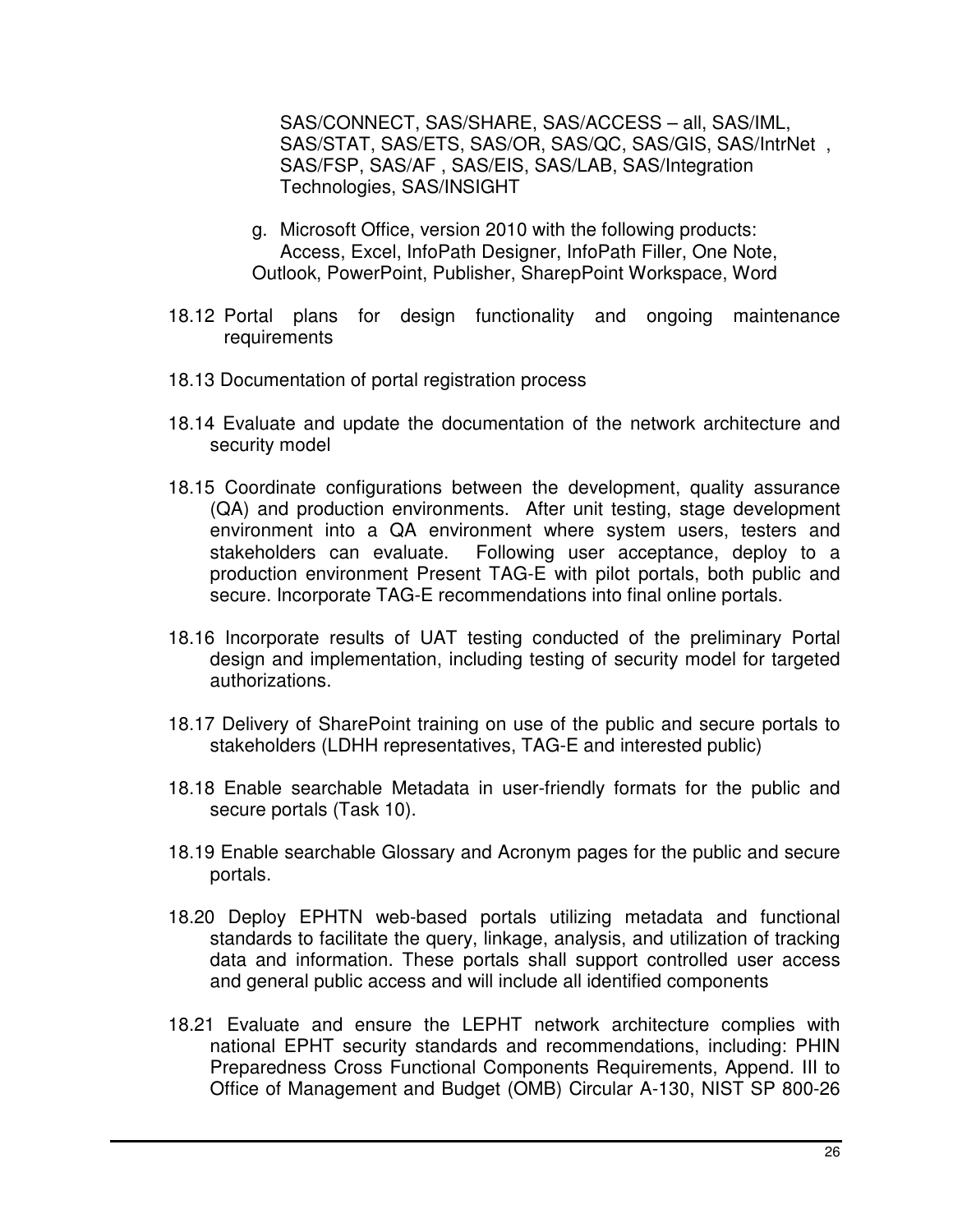and 800-26 Revision 1, NIST SP 800-53, NIST SP 800- 60, and NIST SP 800-64

18.22 Document data usage by stakeholders, and identify public health investigations and interventions based on information obtained from the state EPHT network annually

All public portal deliverables under Task 18 are due by August 31, 2012 All secure portal deliverables under Task 18 are due by August 31, 2013.

### **Task 19 - Participate in National Program Activities**

- Participate in CDC's EPHT Standards for Network Development (SND) group and Network Architecture Subgroup (NASG) and any additional CDC workgroups or conference calls determined to be related to the IT tasks of the LEPHT project
- Coordinate with DHH-IT project team members
- Travel to EPHT bi-annual meetings to represent the LEPHT project. It is estimated that travel costs will be \$1200 per trip at two (2) trips per year.

Deliverable(s):

19.1 Knowledge transfer to EPHT/IT staff in update reports Due Date: Ongoing

# **Task 20 - Summary of General Reporting Requirements**

Deliverable(s):

Reporting Requirements:

- 20.1 Quarterly Reports: Provide requested input prior to Quarterly EVM report due dates of October 1, January 1, April 1 and July 1 each year (Due Quarterly)
- 20.2 Interim Report: Provide requested input prior to annual interim progress report due date of February 28 annually (Due Biannually)
- 20.3 Final Report: Provide requested input prior to final report deadline of October 31 each year (Due Annually)
- 20.4 Monthly Reports: Provide input prior to monthly reports deadline of  $15<sup>th</sup>$  of following month (Due Monthly)
- 20.5 Prepare final LA TNIP report to include data assessment, best methods, and the high level architecture revisions Due Date: July 31, 2012

**Maintenance and Support -** This task includes support for break/fix, periodic data maintenance, and documentation of any new or modified system to assist support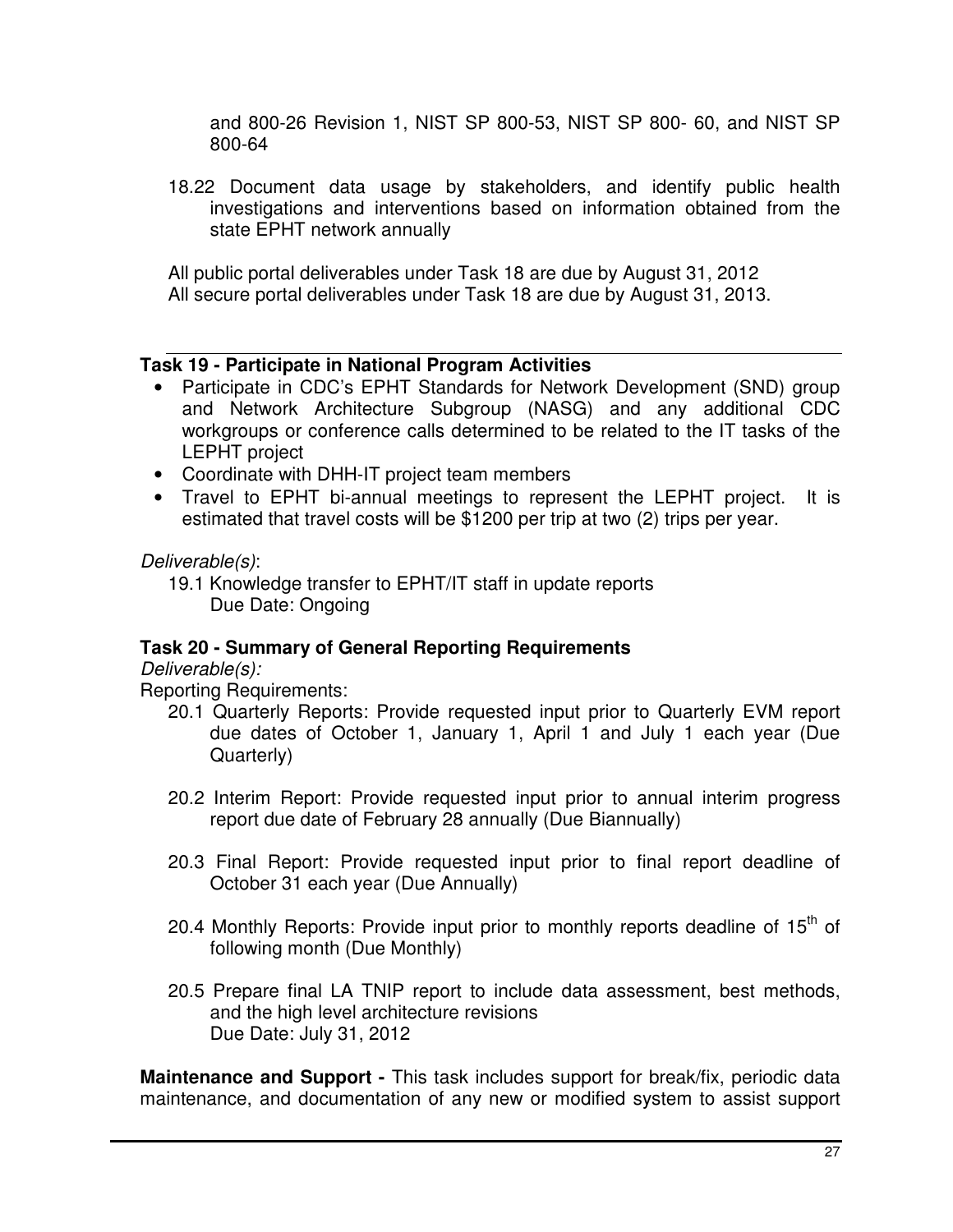activities performed by DHH/OPH personnel. The contractor may provide additional services based on a pool of up to 3,000 hours over the 3 year period of the contract. DHH reserves the right to utilize these hours as necessary based on unforeseen requirements, maintenance on existing applications after warranty expiration, maintenance on new enhancements after warranty expiration, or application malfunctions not included under warranty. In order to use these hours, before commencing work, the contractor must send an estimate to the DHH Project Manager. The DHH Project Manager will either approve or reject the estimate and notify the contractor in written form. Work will only be started once DHH has approved of the estimate. **Note: These hours are expressly not available for usage under the terms of the contract until after the warranty period and after all changes commissioned are successfully met. These hours cannot be used to extend enhancement costs/hours to specified deliverables in this contract.** 

#### **Other Contractor Tasks and Responsibilities:**

The contractor selected will also provide the following:

- 1. Project Management Contractor will provide a project manager who will work closely with the DHH Project Manager and will be the single point of contact for the duration of the project. Contractor Project Manager will be responsible for the day-to-day activities of the project including tracking and implementation of the project plan, supervision of the support staff, required reporting and serving as the primary contact to project resources. Contractor Project Manager will follow processes set forth by the DHH Information Technology (IT) Project Management Office (PMO). The Contractor Project Manager has the ultimate responsibility of ensuring that the product and all other associated deliverables are delivered correctly, on time, and within budget. In addition, at a minimum, the Contractor Project Manager will:
	- a. Implement and Track project management deliverables such as the detailed work plan, communications plan, quality management plan and risk management plan.
	- b. Prepare timely status reports and work plan updates. The Contractor shall provide written and oral status reports.
	- c. Oversee the project to ensure timely delivery of key task products and deliverables
	- d. Take the necessary actions to keep the project on schedule and on budget.
	- e. Indicate additional resources needed to meet key task products and deliverables
	- f. Facilitate schedule control by adhering to a baseline project work plan, monitoring project activities, managing project timing, accurately tracking project activity, and making necessary plan adjustments required to meet milestones and deadlines.
	- g. Provide effective meeting preparation and execution to facilitate adherence to timelines, encourage involvement from stakeholders and ensure accurate documentation of requirements and progress.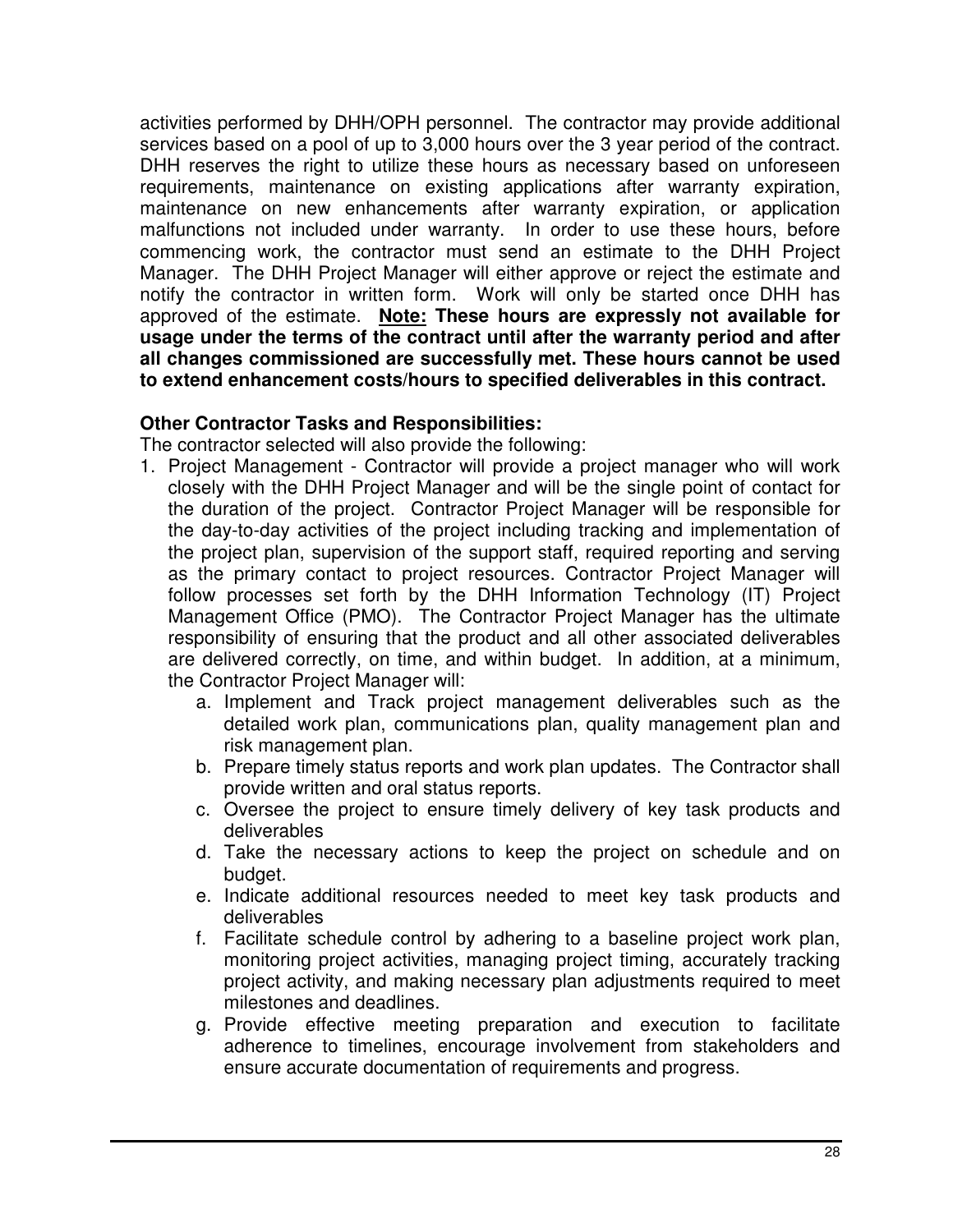- h. Implement a risk management plan and qualitative risk analysis to identify, assess, prioritize and mitigate project risks
- i. Plan kickoff meetings, workgroup meetings and trainings
- j. Ensure communication with stakeholder groups.
- k. Project Management Deliverables:
	- i. Draft Work Plan Contractor will develop the project schedule in Microsoft Project format and submit it to the DHH Project Manager for review and approval.
	- ii. Project Kick-Off Meeting Contractor will conduct a kick-off meeting at a location specified by DHH which includes:
		- Kick-off meeting agenda
		- Draft Work Plan Activities of this meeting will include:
			- Review of the baseline project plan and milestones
			- Validation of mutual understanding of the project scope
			- Review of the Contractor and DHH project team organization and roles and responsibilities of each
			- Design and implement the communication plan that will be utilized for the duration of the project
			- Review of relevant policies and procedures
			- Identification of project constraints and risks
	- iii. Status Reports Contractor is to provide weekly written status reports to the DHH Project Manager. Contractor will use the status report template provided by the DHH IT PMO (see Attachment VIII).
	- iv. Approved Work Plan Contractor will request and receive written approval of the work plan from the DHH Project Manager.
- 2. Contractor will provide contractual services at SEET's Baton Rouge headquarters at 628 N. Fourth Street, Baton Rouge, Louisiana.
- 3. Provide weekly status updates to the DHH Project Manager and the EPHT Project Coordinator.
- 4. Meet with the Environmental Health Scientist Manager and SEET Section Chief, at a minimum, twice each month to provide a status update on project(s).
- 5. The contractor will submit monthly invoices that document tasks and time spent on each task.
- 6. Knowledge Transfer and Turnover Turnover is defined as those activities that are required for the Contractor to perform prior to or upon termination of the Contract. Contractor will provide DHH with copies of all relevant data, documentation, or other pertinent information necessary, as determined by DHH, for DHH or a subsequent Contractor to assume the Contract activities successfully and to maintain and support the software applications. This includes any correspondence, documentation of ongoing outstanding issues, and other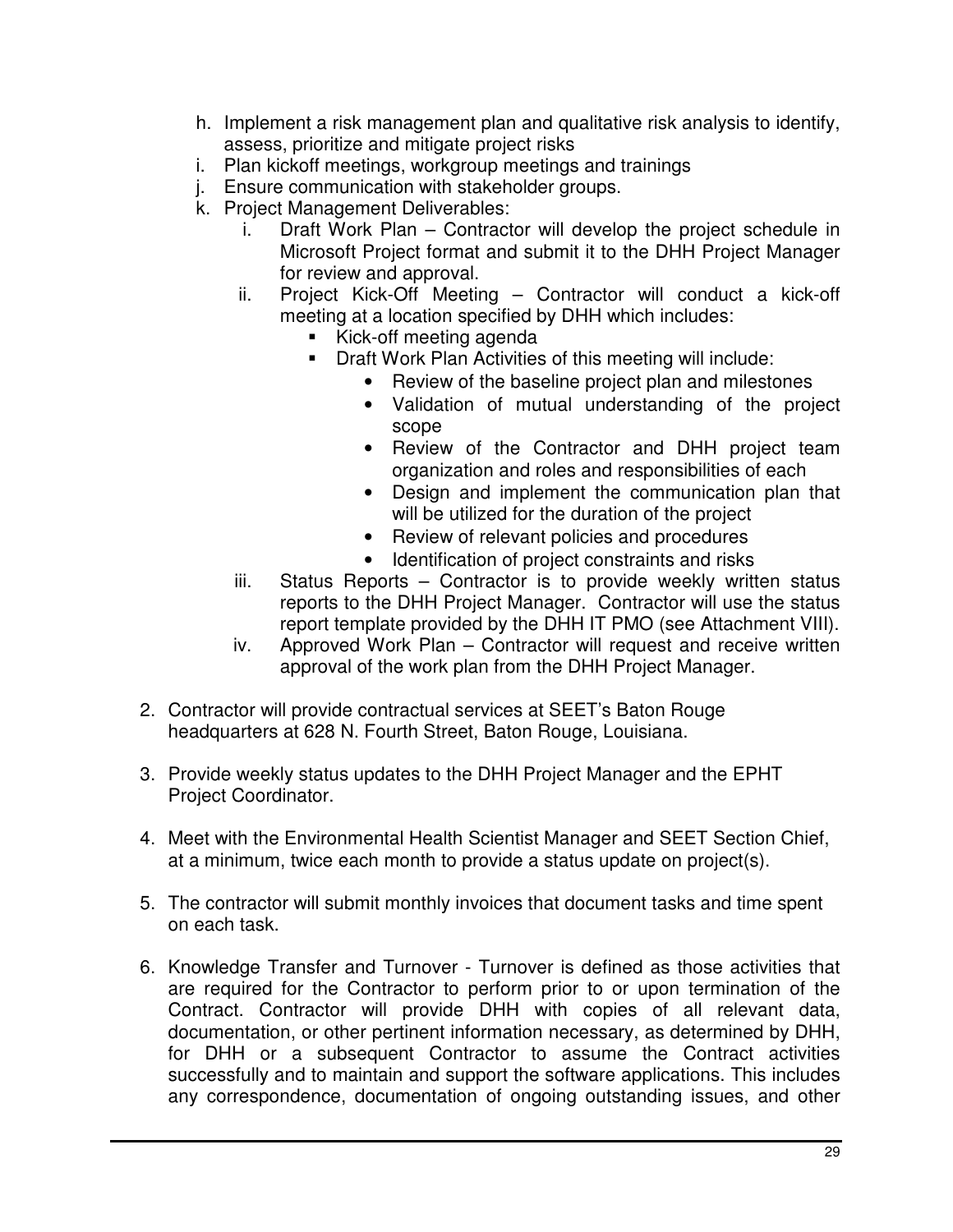operations support documentation. Knowledge Transfer is defined as the Contractor providing training on how to maintain support and administer the software applications or enhancements in order for the product to be maintained by DHH. Contractor will provide Knowledge Transfers on all products of the contract.

7. Warranty Period - Contractor will provide a 90 calendar day warranty period for all deliverables and enhancements. Contractor will fix any defects in the application free of charge that are found during the warranty period. The warranty period will begin on the first day the deliverable is approved in Production. Any defects found after the warranty period will be addressed under Maintenance and Support. Defects are defined as the system is not performing in accordance with the mutually approved requirements in the Business and Functional Requirements Document, and further defined in the Technical Design Document. All defects will be documented and must be approved by the DHH and Contractor Project Manager before a change is implemented.

#### **Staffing Requirements/Qualifications**

The contractor must demonstrate extensive knowledge and expertise in information technology development, including SQL 2008 R2 software for database and ETL development and SharePoint 2010 for portal development; and systems that require compliance with HIPAA. The contractor must provide both project management and information technology expertise and domain knowledge to this project.

#### **C. Liquidated Damages**

- 1. In the event the Contractor fails to meet the performance standards specified within the contract, the liquidated damages defined below may be assessed. If assessed, the liquidated damages will be used to reduce the Department's payments to the Contractor or if the liquidated damages exceed amounts due from the Department, the Contractor will be required to make cash payments for the amount in excess.
	- a. Late submission of any required report \$50 per working day, per report.
	- b. Late submission of invoices beginning 10 business days after the stated due date - \$50 per working day per invoice.
- 2. The decision to impose liquidated damages may include consideration of some or all of the following factors:
	- a. The duration of the violation;
	- b. Whether the violation (or one that is substantially similar) has previously occurred;
	- c. The Contractor's history of compliance;
	- d. The severity of the violation and whether it imposes an immediate threat to the health or safety of the consumers;
	- e. The "good faith" exercised by the Contractor in attempting to stay in compliance.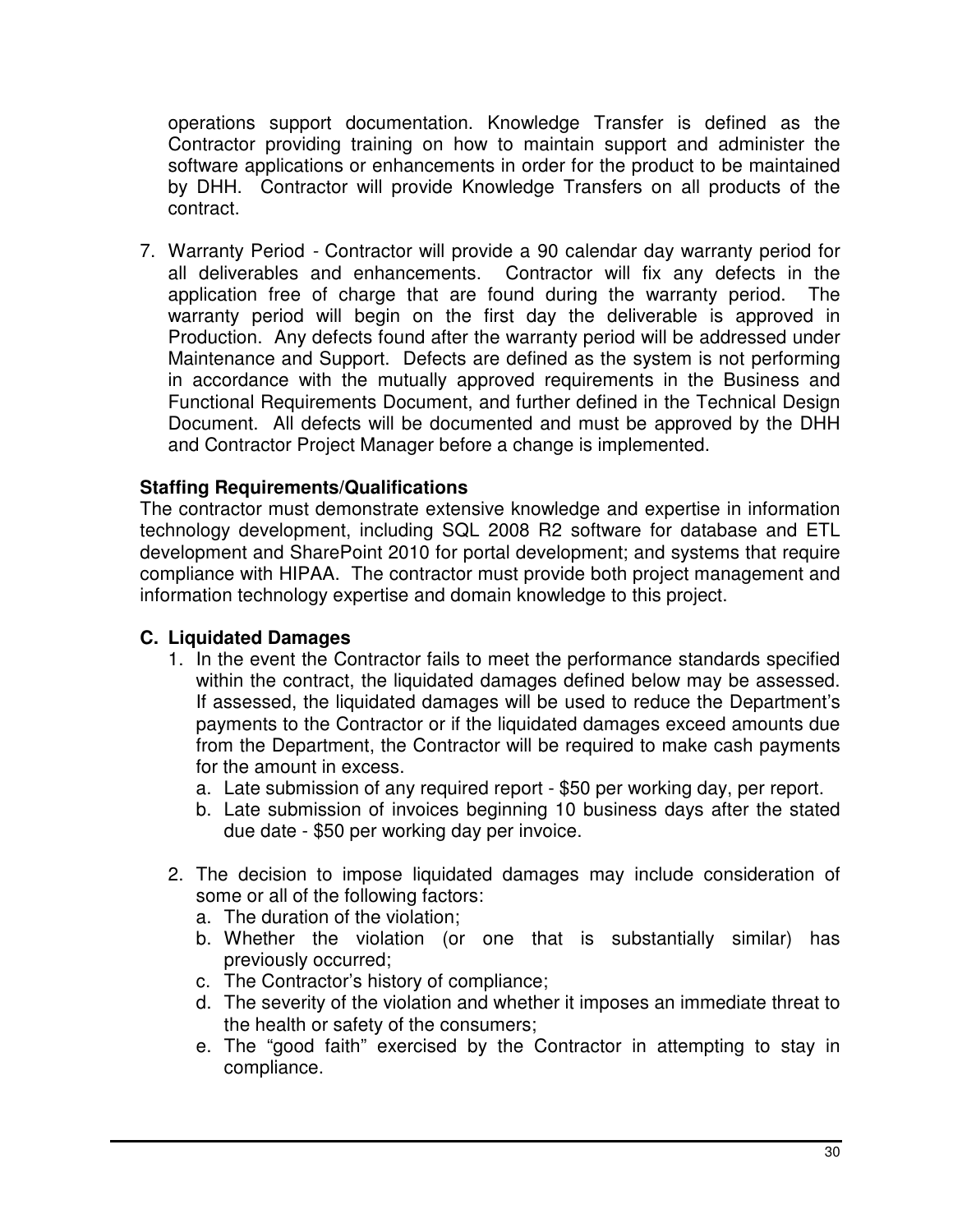# **D. Fraud and Abuse**

- 1. The Contractor shall have internal controls and policies and procedures in place that are designed to prevent, detect, and report known or suspected fraud and abuse activities.
- 2. Such policies and procedures must be in accordance with state and federal regulations. Contractor shall have adequate staffing and resources to investigate unusual incidents and develop and implement corrective action plans to assist the Contractor in preventing and detecting potential fraud and abuse activities.

# **E. Technical Requirements**

- 1. The Contractor must maintain hardware and software compatible with current DHH requirements which are as follows:
	- a. IBM compatible PC,
	- b. Pentium 4, Celeron or equivalent processor (or compatible successors),
	- c. 2 Gig of RAM memory, at a minimum
	- d. Enough spare USB ports to accommodate thumb drives, etc.
	- e. 10 Gig free hard drive space (suggest 80 Gig hard drive for the system);
	- f. Ethernet LAN interface for laptop and desktop PCs
	- g. Color monitor;
	- h. Printer compatible with hardware and software required;
	- i. High speed internet with email;
	- j. CD ROM drive;
	- k. Windows XP, SP3 or later version of operating system (minimum);
	- l. Windows Internet Explorer 7.0 (or later)
	- m. Microsoft Office 2010
	- n. Appropriate firewalls for internet security.
	- o. Compliant with industry-standard physical and procedural safeguards for confidential information (NIST 800-53A, ISO 17788, etc.)
- 2. The following Information Technology application standards have been established at DHH and are available for network implementation:
	- a. Microsoft SQL Server 2008 R2 which includes
		- i. Microsoft SQL Server Analysis Services (SSAS)
		- ii. Microsoft SQL Server Reporting Services (SSRS)
		- iii. Microsoft SQL Server Integration Services (SSIS)
	- b. SharePoint 2010
	- c. Arc GIS Server 10 Advanced Enterprise
	- d. ESRI Arc View and Arc Map, version 9.2 Microsoft Office, version 2010 with the following products: Access, Excel, InfoPath Designer, InfoPath Filler, One Note, Outlook,
		- PowerPoint, Publisher, SharepPoint Workspace, Word
	- e. SAS Enterprise Guide version 4.0
	- f. SAS® version 9.2 with the following products: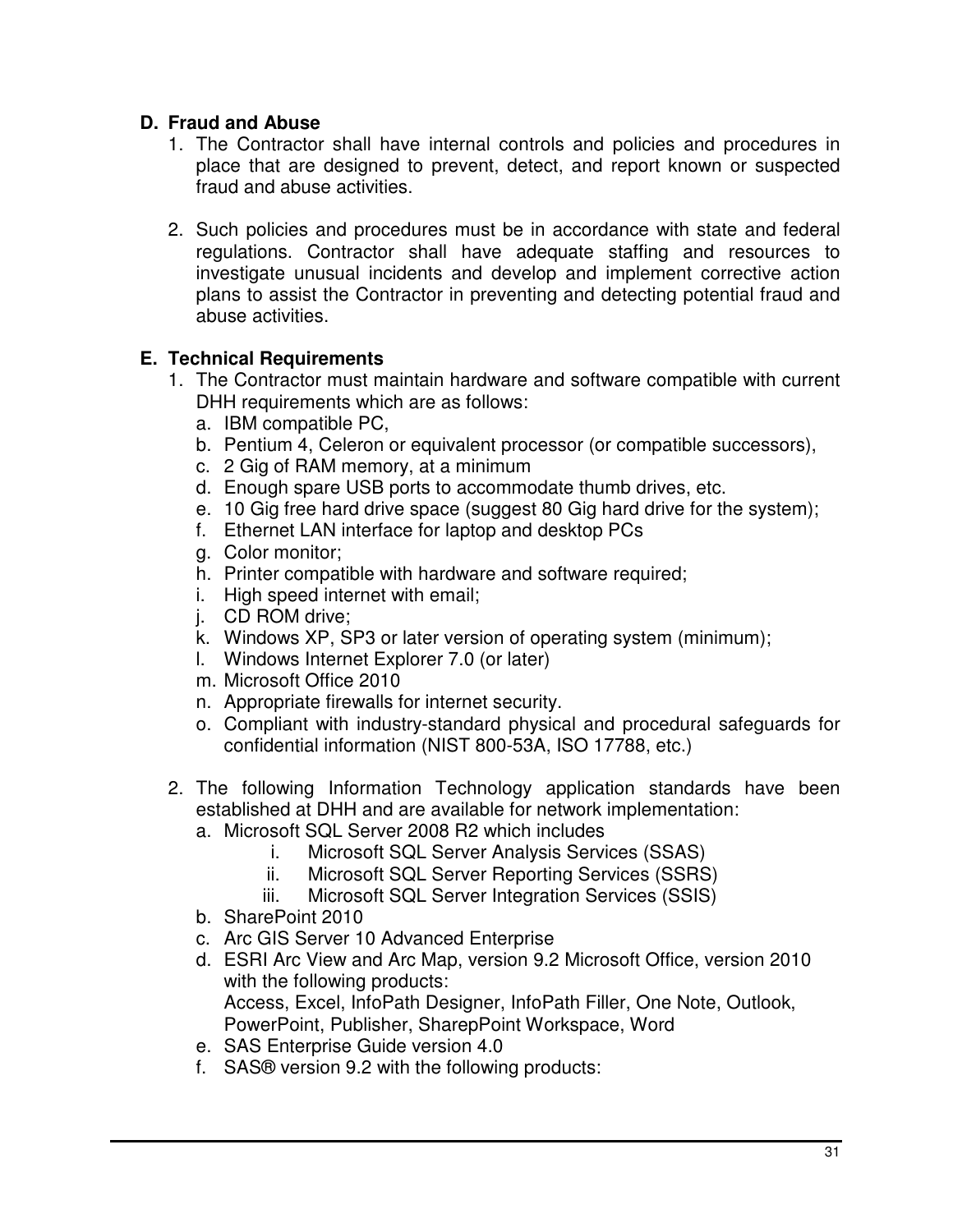Base SAS, Quality Knowledge Base Locale, English USA, SAS Data Quality Server, SAS/ASSIST, SAS/GRAPH, SAS/TOOLKIT, SAS/CONNECT, SAS/SHARE, SAS/ACCESS – all, SAS/IML, SAS/STAT, SAS/ETS, SAS/OR, SAS/QC, SAS/GIS, SAS/IntrNet, SAS/FSP, SAS/AF , SAS/EIS, SAS/LAB, SAS/Integration Technologies, SAS/INSIGHT

# **F. Subcontracting**

The contractor shall not contract with any other party for furnishing any of the work and professional services required by the contract without the express prior written approval of the Department. The contractor shall not substitute any subcontractor without the prior written approval of the Department. For subcontractor(s), before commencing work, the contractor will provide letters of agreement, contracts or other forms of commitment which demonstrates that all requirements pertaining to the contractor will be satisfied by all subcontractors through the following:

- 1. The subcontractor(s) will provide a written commitment to accept all contract provisions.
- 2. The subcontractor(s) will provide a written commitment to adhere to an established system of accounting and financial controls adequate to permit the effective administration of the contract.

# **G. Insurance Requirements**

Insurance shall be placed with insurers with an A.M. Best's rating of no less than A-: VI. This rating requirement shall be waived for Worker's Compensation coverage only.

1. Contractor's Insurance

The Contractor shall not commence work under this contract until it has obtained all insurance required herein. Certificates of Insurance, fully executed by officers of the Insurance Company shall be filed with the Department for approval. The Contractor shall not allow any subcontractor to commence work on subcontract until all similar insurance required for the subcontractor has been obtained and approved. If so requested, the Contractor shall also submit copies of insurance policies for inspection and approval of the Department before work is commenced. Said policies shall not be canceled, permitted to expire, or be changed without thirty (30) days notice in advance to the Department and consented to by the Department in writing and the policies shall so provide.

2. Compensation Insurance

Before any work is commenced, the Contractor shall obtain and maintain during the life of the contract, Workers' Compensation Insurance for all of the Contractor's employees employed to provide services under the contract. In case any work is sublet, the Contractor shall require the subcontractor similarly to provide Workers' Compensation Insurance for all the latter's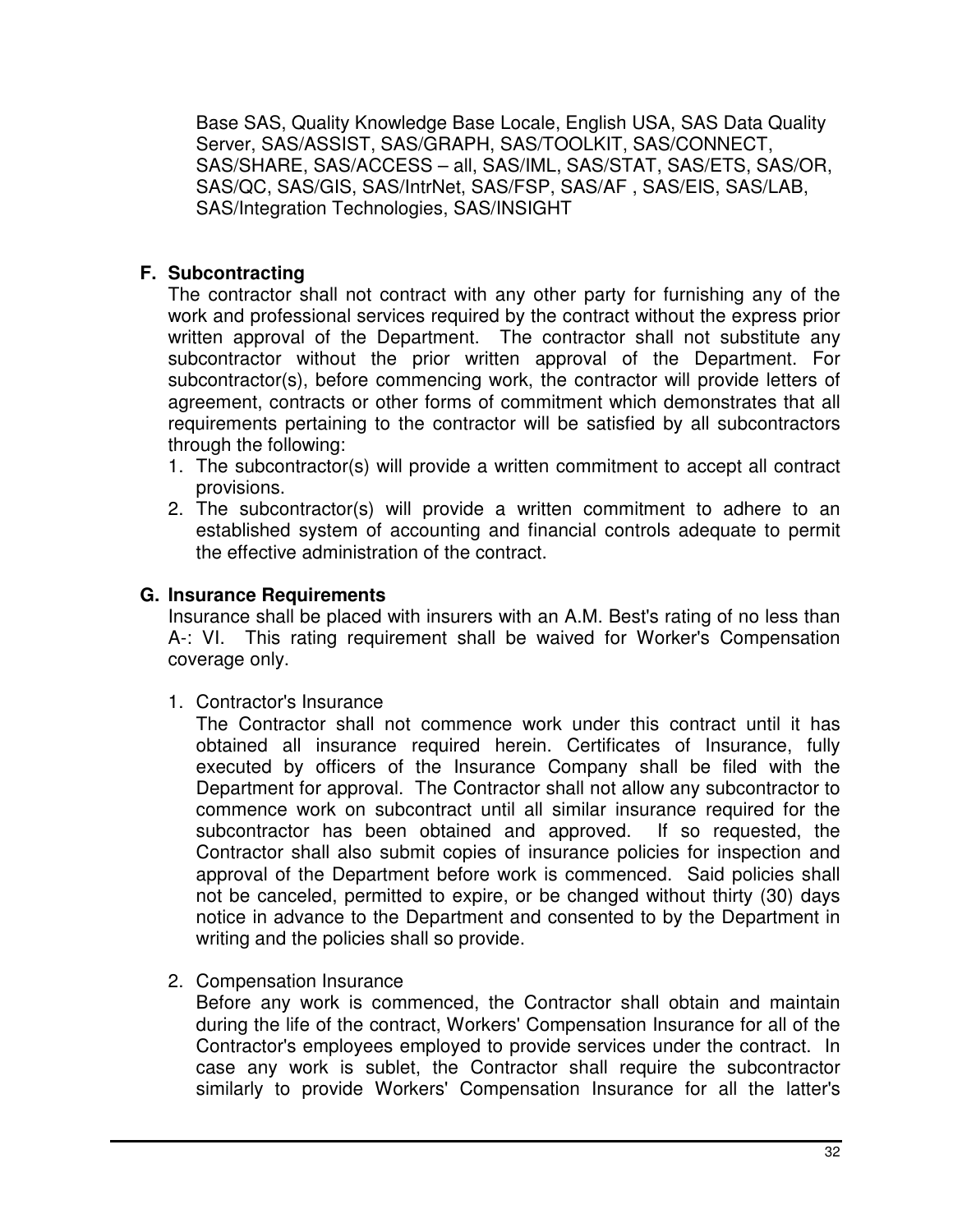employees, unless such employees are covered by the protection afforded by the Contractor. In case any class of employees engaged in work under the contract at the site of the project is not protected under the Workers' Compensation Statute, the Contractor shall provide for any such employees, and shall further provide or cause any and all subcontractors to provide Employer's Liability Insurance for the protection of such employees not protected by the Workers' Compensation Statute.

3. Commercial General Liability Insurance

The Contractor shall maintain during the life of the contract such Commercial General Liability Insurance which shall protect Contractor, the Department, and any subcontractor during the performance of work covered by the contract from claims or damages for personal injury, including accidental death, as well as for claims for property damages, which may arise from operations under the contract, whether such operations be by the Contractor or by a subcontractor, or by anyone directly or indirectly employed by either of them, or in such a manner as to impose liability to the Department. Such insurance shall name the Department as additional insured for claims arising from or as the result of the operations of the Contactor or its subcontractors. In the absence of specific regulations, the amount of coverage shall be as follows: Commercial General Liability Insurance, including bodily injury, property damage and contractual liability, with combined single limits of \$1,000,000.

4. Licensed and Non-Licensed Motor Vehicles

The Contractor shall maintain during the life of the contract, Automobile Liability Insurance in an amount not less than combined single limits of \$1,000,000 per occurrence for bodily injury/property damage. Such insurance shall cover the use of any non-licensed motor vehicles engaged in operations within the terms of the contract on the site of the work to be performed thereunder, unless such coverage is included in insurance elsewhere specified.

5. Subcontractor's Insurance

The Contractor shall require that any and all subcontractors, which are not protected under the Contractor's own insurance policies, take and maintain insurance of the same nature and in the same amounts as required of the Contractor.

### **H. Resources Available to Contractor**

The DHH/Information Technology Division and the OPH/Section of Environmental Epidemiology and Toxicology will each have an assigned staff member who will be responsible for joint oversight of the contract. These individuals will schedule meetings to discuss progress of activities and problems identified.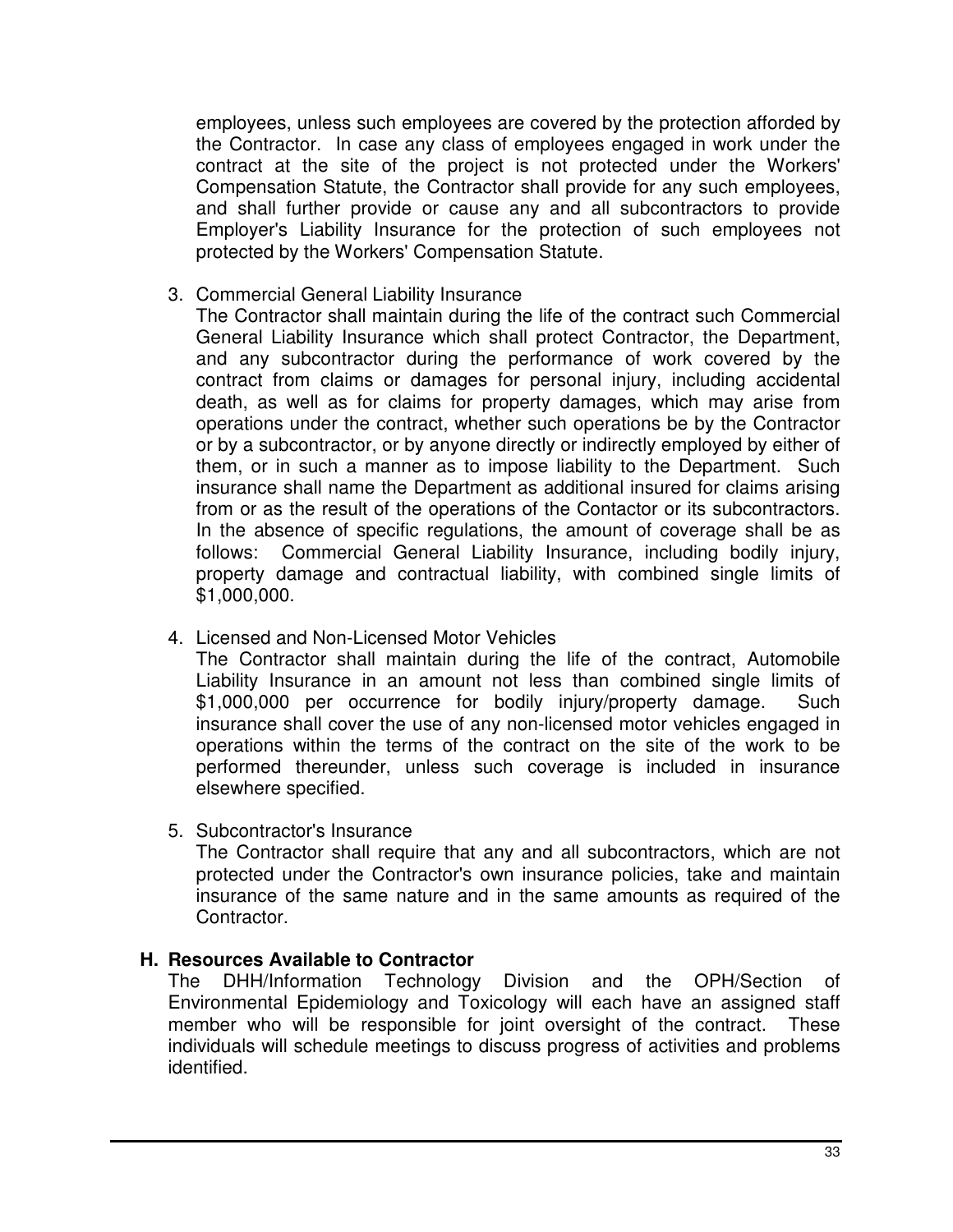### **I. Contact Personnel**

All work performed by the contractor will be monitored by the contract monitor and DHH-IT EPHT Project Coordinator:

Adrienne Katner (Contract Monitor) Department of Health and Hospitals Office of Public Health Section of Environmental Epidemiology and Toxicology 1450 L and A Road, Metairie, LA 70001 Phone: 504-219-4570 Email: Adrienne.Katner@la.gov

### **J. Term of Contract**

The contract shall commence on or near the date approximated in the Schedule of Events. The term of this contract is for a period of July 1, 2011 through March 31, 2014.

#### **K. Payment**

The contractor shall submit deliverables in accordance with established timelines and shall submit invoices as defined in the contract terms. Payment of invoices is subject to approval of Adrienne Katner or Karen Danel.

# **III. PROPOSALS**

### **A. General Information**

This section outlines the provisions which govern determination of compliance of each proposer's response to the RFP. SEET shall determine, at its sole discretion, whether or not the requirements have been reasonably met. Omissions of required information shall be grounds for rejection of the proposal by SEET.

#### **B. Contact After Solicitation Deadline**

After the date for receipt of proposals, no proposer-initiated contact relative to the solicitation will be allowed between the proposers and DHH until an award is made.

### **C. Code of Ethics**

Proposers are responsible for determining that there will be no conflict or violation of the Ethics Code if their company is awarded the contract. The Louisiana Board of Ethics is they only entity which can officially rule on ethics issues.

#### **D. Rejection and Cancellation**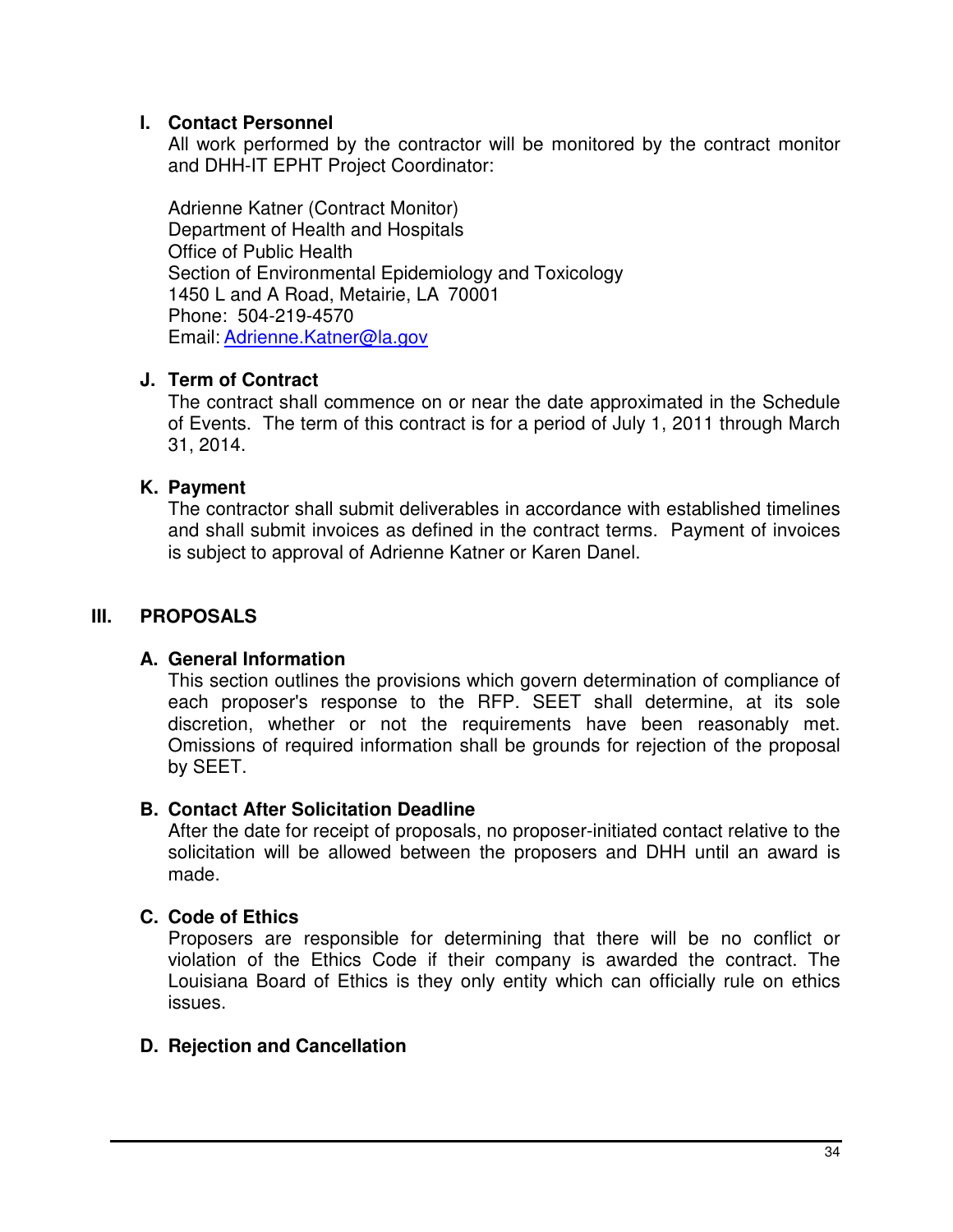Issuance of this solicitation does not constitute a commitment by DHH to award a contract or contracts. The Department reserves the right to reject all proposals received in response to this solicitation.

In accordance with the provisions of R.S. 39:2182, in awarding contracts after August 15, 2010, any public entity is authorized to reject a proposal or bid from, or not award the contract to, a business in which any individual with an ownership interest of five percent or more, has been convicted of, or has entered a plea of guilty or nolo contendere to any state felony or equivalent federal felony crime committed in the solicitation or execution of a contract or bid awarded under the laws governing public contracts under the provisions of Chapter 10 of Title 38 of the Louisiana Revised Statutes of 1950, professional, personal, consulting, and social services procurement under the provisions of Chapter 16 of this Title, or the Louisiana Procurement Code under the provisions of Chapter 17 of this Title.

### **E. Award Without Discussion**

The Secretary of DHH reserves the right to make an award without presentations by proposers or further discussion of proposals received.

### **F. Assignments**

Any assignment, pledge, joint venture, hypothecation of right or responsibility to any person, firm or corporation should be fully explained and detailed in the proposal. Information as to the experience and qualifications of proposed subcontractors or joint ventures should be included in the proposal. In addition, written commitments from any subcontractors or joint ventures should be included as part of the proposal.

### **G. Proposal Cost**

The proposer assumes sole responsibility for any and all costs associated with the preparation and reproduction of any proposal submitted in response to this RFP, and shall not include this cost or any portion thereof in the proposed contract price.

### **H. Errors and Omissions**

The State reserves the right to make corrections due to minor errors of proposer identified in proposals by State or the proposer. The State, at its option, has the right to request clarification or additional information from proposer.

### **I. Ownership of Proposal**

All proposals become the property of the Department and will not be returned to the proposer. The Department retains the right to use any and all ideas or adaptations of ideas contained in any proposal received in response to this solicitation. Selection or rejection of the offer will not affect this right. Once a contract is awarded, all proposals will become subject to the Louisiana Public Records Act.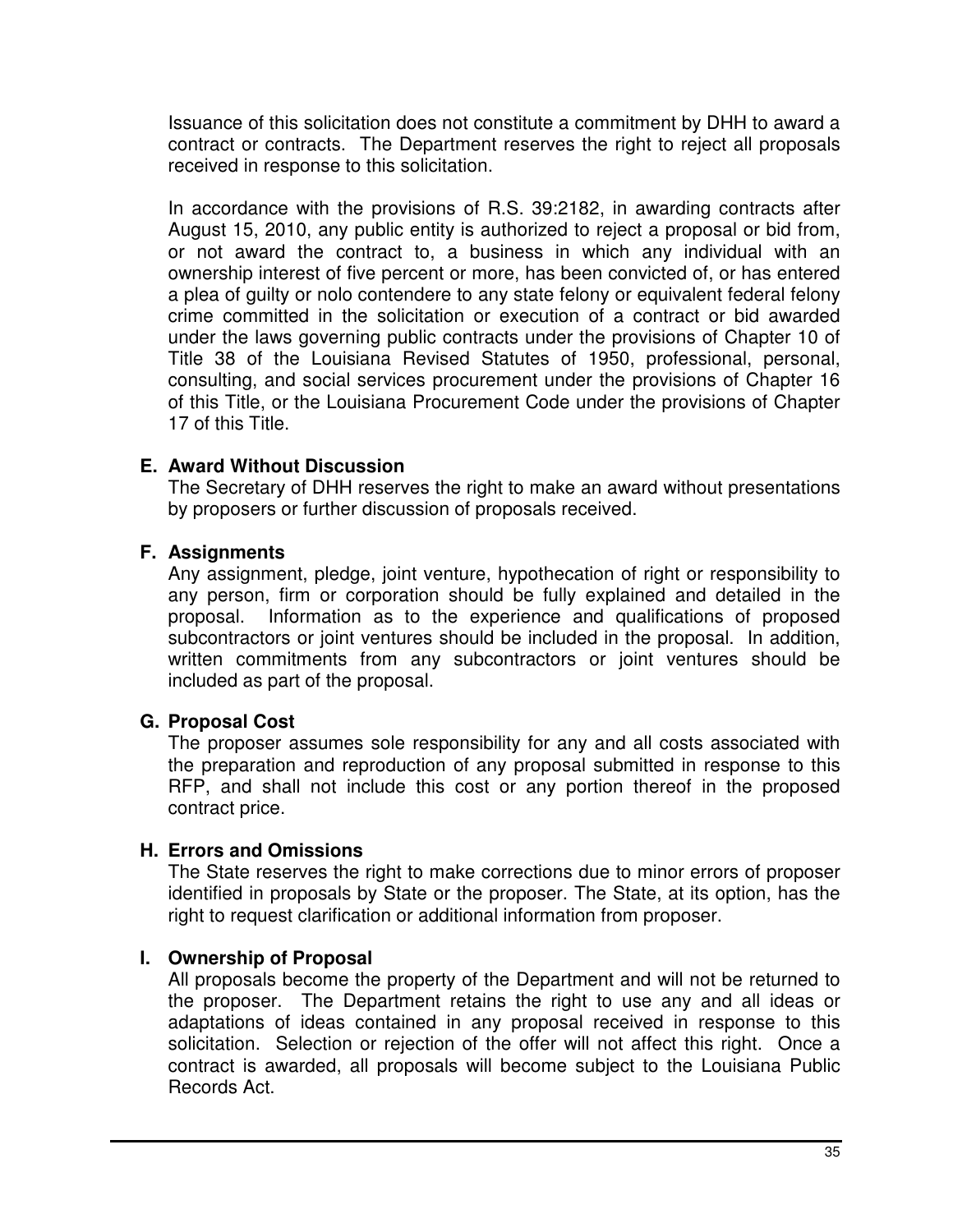### **J. Procurement Library/Resources Available To Proposer**

Relevant material has been included as attachments to this RFP. Additional information can be accessed at the following links: http://www.lepht.dhh.louisiana.gov http://ephtracking.cdc.gov/showHome.action

#### **K. Proposal Submission**

- 1. All proposals must be received by the due date and time indicated on the Schedule of Events. Proposals received after the due date and time will not be considered. It is the sole responsibility of each proposer to assure that its proposal is delivered at the specified location prior to the deadline. Proposals which, for any reason, are not so delivered will not be considered.
- 2. Proposer shall submit one (1) original hard copy and should submit one (1) electronic copy (flash drive or cd) and five (5) hard copies of each proposal. No facsimile or emailed proposals will be accepted. The cost proposal and financial statements should be submitted separately from the technical proposal; however, for mailing purposes, all packages may be shipped in one container.
- 3. Proposals must be submitted via U.S. mail, courier or hand delivered to:

If courier mail or hand delivered: Mary Gonzalez Department of Health and Hospitals Division of Contracts and Procurement Support 628 N 4<sup>th</sup> Street, 5th Floor Baton Rouge, LA 70802

If delivered via US Mail: Mary Gonzalez Department of Health and Hospitals Division of Contracts and Procurement Support P.O. Box 1526 Baton Rouge, LA 70821-1526

### **L. Proprietary and/or Confidential Information**

- 1. The designation of certain information as trade secrets and/or privileged or confidential proprietary information shall only apply to the technical portion of the proposal. The cost proposal will not be considered confidential under any circumstances. Any proposal copyrighted or marked as confidential or proprietary in its entirety may be rejected without further consideration or recourse.
- 2. For the purposes of this RFP, the provisions of the Louisiana Public Records Act (La. R.S. 44.1 et. seq.) will be in effect. Pursuant to this Act, all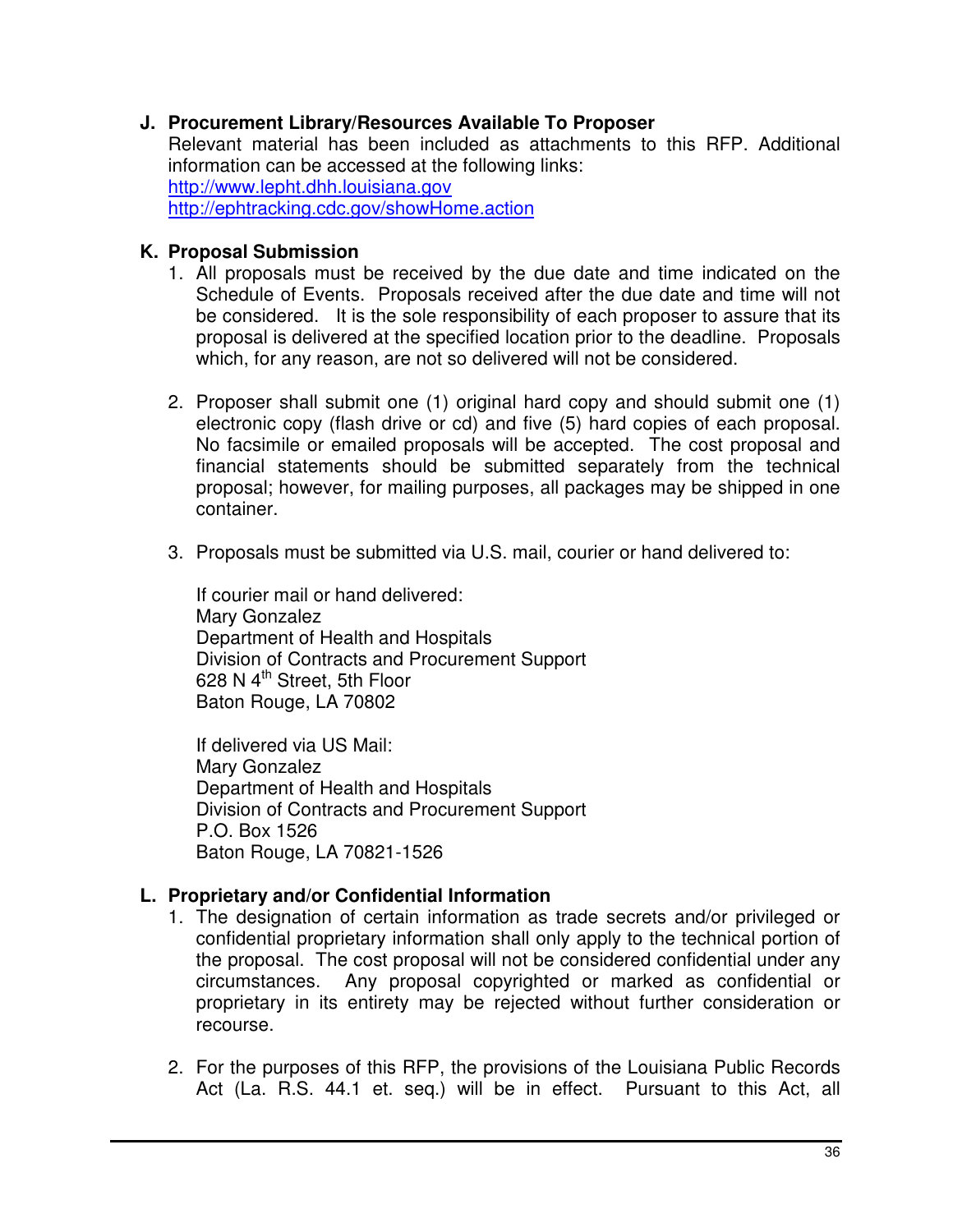proceedings, records, contracts, and other public documents relating to this RFP shall be open to public inspection. Proposers are reminded that while trade secrets and other proprietary information submitted in conjunction with this RFP may not be subject to public disclosure, protections must be claimed by the proposer at the time of submission of its Technical Proposal. Proposers should refer to the Louisiana Public Records Act for further clarification.

3. The proposer must clearly designate the part of the proposal that contains a trade secret and/or privileged or confidential proprietary information as "confidential" in order to claim protection, if any, from disclosure. The proposer shall mark the cover sheet of the proposal with the following legend, specifying the specific section(s) of the proposal sought to be restricted in accordance with the conditions of the legend:

"The data contained in pages \_\_\_\_\_ of the proposal have been submitted in confidence and contain trade secrets and/or privileged or confidential information and such data shall only be disclosed for evaluation purposes, provided that if a contract is awarded to this proposer as a result of or in connection with the submission of this proposal, the State of Louisiana shall have the right to use or disclose the data therein to the extent provided in the contract. This restriction does not limit the State of Louisiana's right to use or disclose data obtained from any source, including the proposer, without restrictions."

- 4. Further, to protect such data, each page containing such data shall be specifically identified and marked "CONFIDENTIAL".
- 5. Proposers must be prepared to defend the reasons why the material should be held confidential. If a competing proposer or other person seeks review or copies of another proposer's confidential data, DHH will notify the owner of the asserted data of the request. If the owner of the asserted data does not want the information disclosed, it must take legal action as necessary to restrain DHH from releasing information DHH believes to be public record.
- 6. **If the proposal contains confidential information, a redacted copy of the proposal must be submitted.** If a redacted copy is not submitted, DHH may consider the entire proposal to be public record. When submitting the redacted copy, it should be clearly marked on the cover as - "REDACTED COPY". The redacted copy should also state which sections or information has been removed."
- 7. Any proposal marked as confidential or proprietary in its entirety may be rejected without further consideration or recourse.

### **M. Proposal Format**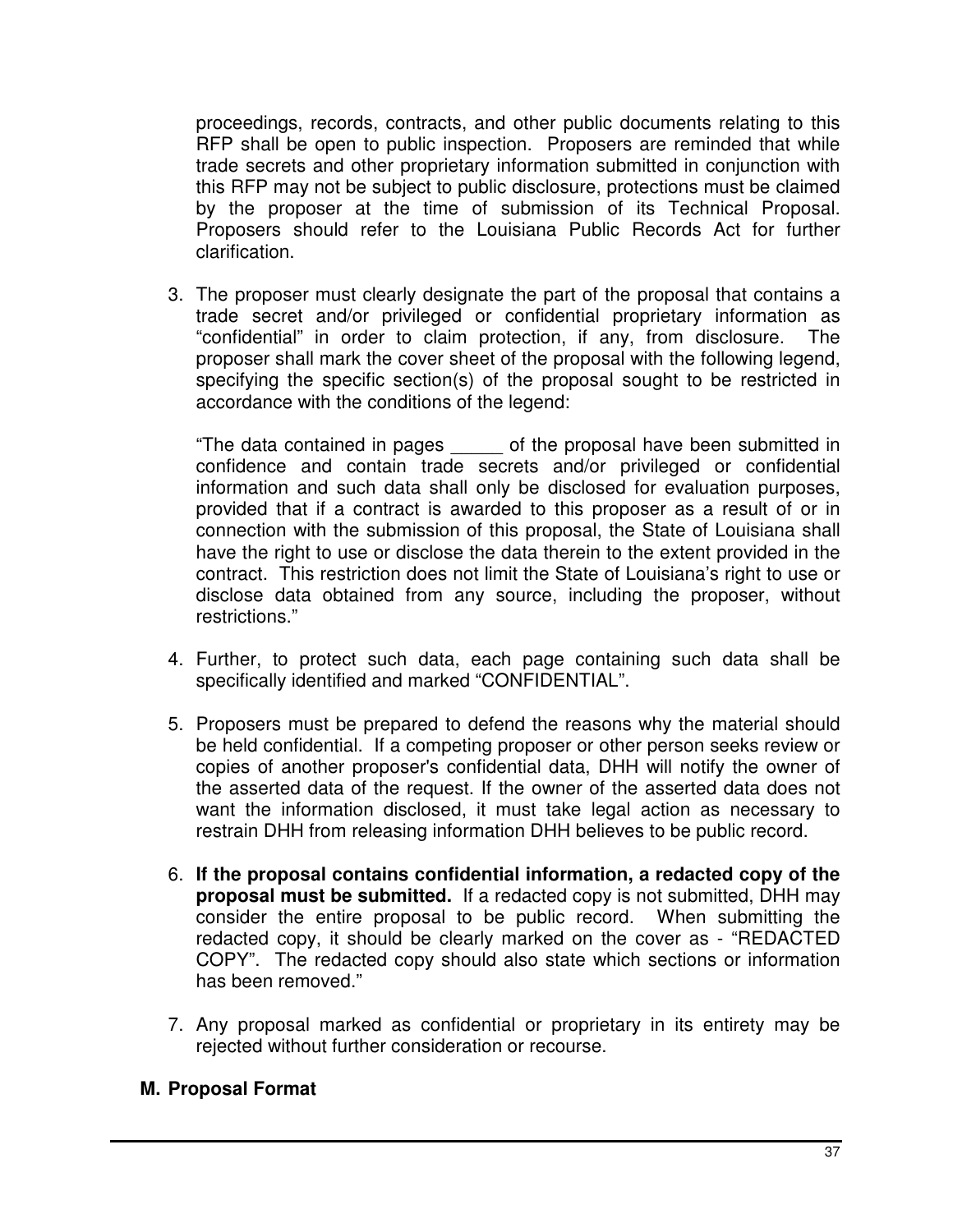- 1. An item-by-item response to the Request for Proposals is requested.
- 2. There is no intent to limit the content of the proposals, and proposers may include any additional information deemed pertinent. Emphasis should be on simple, straightforward and concise statements of the proposer's ability to satisfy the requirements of the RFP.

#### **N. Requested Proposal Outline:**

- Introduction/Administrative Data
- Work Plan/Project Execution
- Personnel Qualifications
- Additional Information
- Corporate Financial Condition
- Cost and Pricing Analysis

#### **O. Proposal Content**

- 1. Proposals should include information that will assist the Department in determining the level of quality and timeliness that may be expected. The agency shall determine, at its sole discretion, whether or not the RFP provisions have been reasonably met. The proposal should describe the background and capabilities of the proposer, give details on how the services will be provided, and shall include a breakdown of proposed costsWork samples may be included as part of the proposal.
- 2. Proposals should address how the proposer intends to assume complete responsibility for timely performance of all contractual responsibilities in accordance with federal and state laws, regulations, policies, and procedures.
- 3. Proposals should define proposer's functional approach in providing services and identify the tasks necessary to meet the RFP requirements of the provision of services, as outlined in Section II.
- 4. Introduction/Administrative Data
	- a. The introductory section should contain summary information about the proposer's organization. This section should state proposer's knowledge and understanding of the needs and objectives of DHH/OPH/SEET as related to the scope of this RFP. It should further cite its ability to satisfy provisions of the Request for Proposal.
	- b. This introductory section should include a description of how the proposer's organizational components communicate and work together in both an administrative and functional capacity from the top down. This section should contain a brief summary setting out the proposer's management philosophy including, but not limited to, the role of Quality Control, Professional Practices, Supervision, Distribution of Work and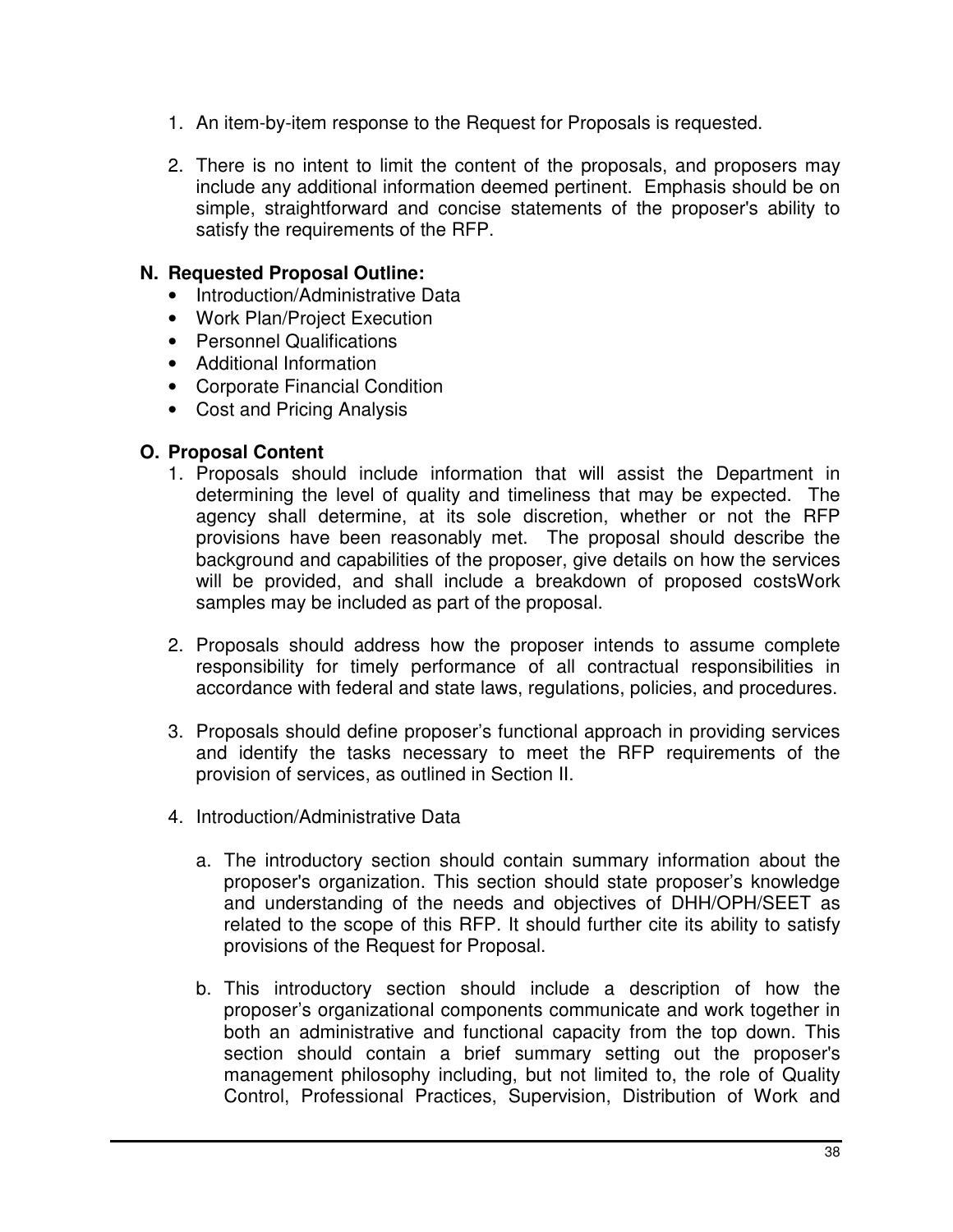Communication Systems. This section should include an organizational chart displaying the proposer's overall structure.

- c. This section should also include the following information:
	- i. Location of Active Office with Full Time Personnel, include all office locations (address) with full time personnel.
	- ii. Name and address of principal officer;
	- iii. Name and address for purpose of issuing checks and/or drafts;
	- iv. For corporations, a statement listing name(s) and address(es) of principal owners who hold five percent interest or more in the corporation.
	- v. If out-of-state proposer, give name and address of local representative; if none, so state;
	- vi. If any of the proposer's personnel named is a current or former Louisiana state employee, indicate the Agency where employed, position, title, termination date, and social security number;
	- vii. If the proposer was engaged by DHH within the past twenty-four (24) months, indicate the contract number and/or any other information available to identify the engagement; if not, so state; and
	- viii. Proposer's state and federal tax identification numbers.
- d. The following information **must** be included in the proposal:
	- i. Certification Statement: The proposer must sign and submit the attached Certification Statement (See Attachment I).
- 5. Work Plan/Project Execution

The proposer should articulate an understanding of, and ability to effectively implement services as outlined within Section II of the RFP. In this section the proposer should state the approach it intends to use in achieving each objective of the project as outlined, including a project work plan and schedule for implementation. In particular, the proposer should:

- a. Provide a written explanation of the organizational structures of both operations and program administration, and how those structures will support service implementation. Individual components should include plans for supervision, training, technical assistance, as well as collaboration as appropriate.
- b. Provide a strategic overview including all elements to be provided.
- c. Demonstrate an ability to hire staff with the necessary experience and skill set that will enable them to effectively meet deliverables.
- d. Demonstrate an understanding of, and ability to implement, the various types of organizational strategies to be integrated within the day to day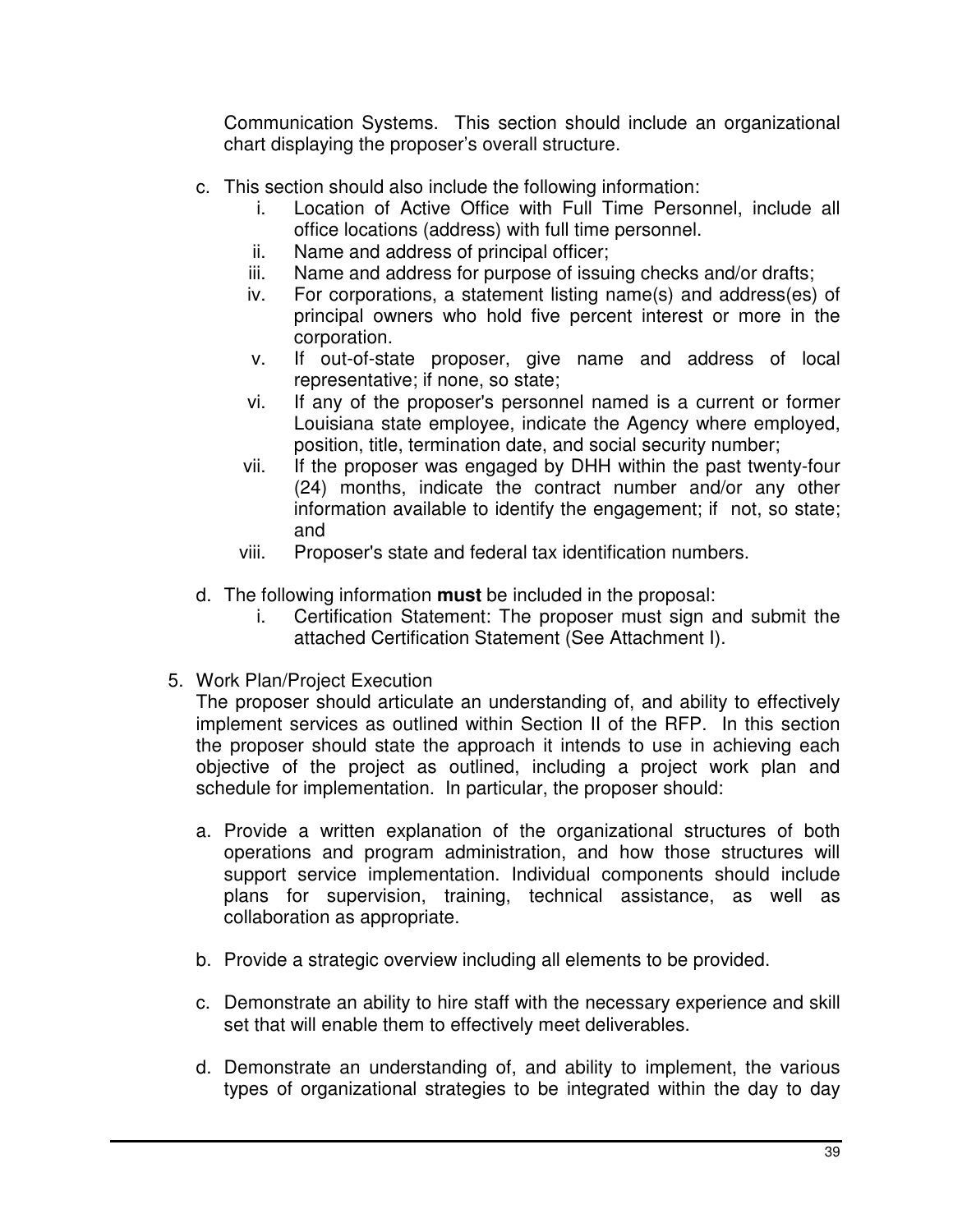operations, which are critical in organizing their functioning and maximizing productivity.

- e. Demonstrate knowledge of services to be provided and effective strategies to achieve objectives and effective service delivery.
- f. Describe approach and strategy for project oversight and management.
- g. Articulate the need for, and the ability to implement, a plan for continuous quality improvement; this includes (but is not limited to) reviewing the quality of services provided and staff productivity.
- h. Demonstrate an understanding of and ability to implement data collection as needed.
- i. Explain processes that will be implemented in order to complete all tasks and phases of the project in a timely manner, as outlined within Section II.
- j. Refer to specific documents and reports that can be produced as a result of completing tasks, to achieve the requested deliverables.
- k. Identify all assumptions or constraints on tasks.
- l. Discuss what flexibility exists within the work plan to address unanticipated problems which might develop during the contract period.
- m. If the proposer intends to subcontract for portions of the work, the proposer should include specific designations of the tasks to be performed by the subcontractor.
- n. Document procedures to protect the confidentiality of records in DHH databases, including records in databases that may be transmitted electronically via e-mail or the Internet.
- 6. Relevant Corporate Experience
	- a. The proposal should indicate the firm has a record of prior successful experience in the design and implementation of the services sought through this RFP. Proposers should include statements specifying the extent of responsibility on prior projects and a description of the projects scope and similarity to the projects outlined in this RFP. All experience under this section should be in sufficient detail to allow an adequate evaluation by the Department. The proposer should have, within the last 24 months completed a similar type project. Proposers should give at least two customer references for projects completed in at least the last 24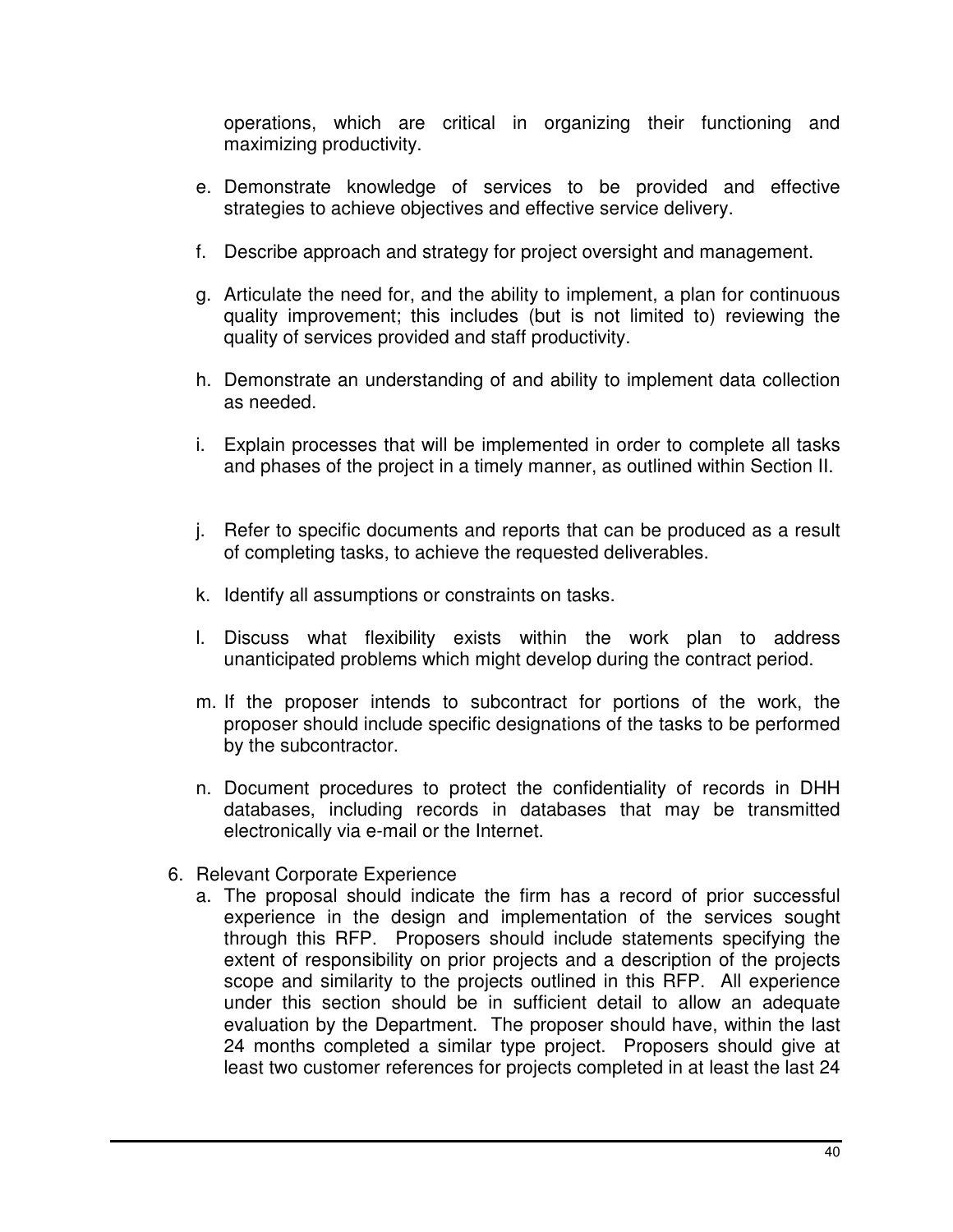months. References should include the name, email address and telephone number of each contact person.

- b. In this section, a statement of the proposer's involvement in litigation that could affect this work should be included. If no such litigation exists, proposer should so state.
- 7. Personnel Qualifications
	- a. The purpose of this section is to evaluate the relevant experience, resources, and qualifications of the proposed staff to be assigned to this project. The experience of proposer's personnel in implementing similar services to those to be provided under this RFP will be evaluated. The adequacy of personnel for the proposed project team will be evaluated on the basis of project tasks assigned, allocation of staff, professional skill mix, and level of involvement of personnel.
	- b. Proposers should state job responsibilities, workload and lines of supervision. An organizational chart identifying individuals and their job titles and major job duties should be included. The organizational chart should show lines of responsibility and authority.
	- c. Job descriptions, including the percentage of time allocated to the project and the number of personnel should be included and should indicate minimum education, training, experience, special skills and other qualifications for each staff position as well as specific job duties identified in the proposal. Job descriptions should indicate if the position will be filled by a sub-contractor.
	- d. Key personnel and the percentage of time directly assigned to the project should be identified.
	- e. Résumé of all known personnel of proposer should be included and include, but not be limited to:
		- Experience with proposer,
		- Previous experience in projects of similar scope and size.
		- Educational background, certifications, licenses, special skills, etc.
	- f. If subcontractor personnel will be used, the proposer should clearly identify these persons, if known, and provide the same information requested for the proposer's personnel.
- 8. Corporate Financial Condition
	- a. The organization's financial solvency will be evaluated. The proposer's ability to demonstrate adequate financial resources for performance of the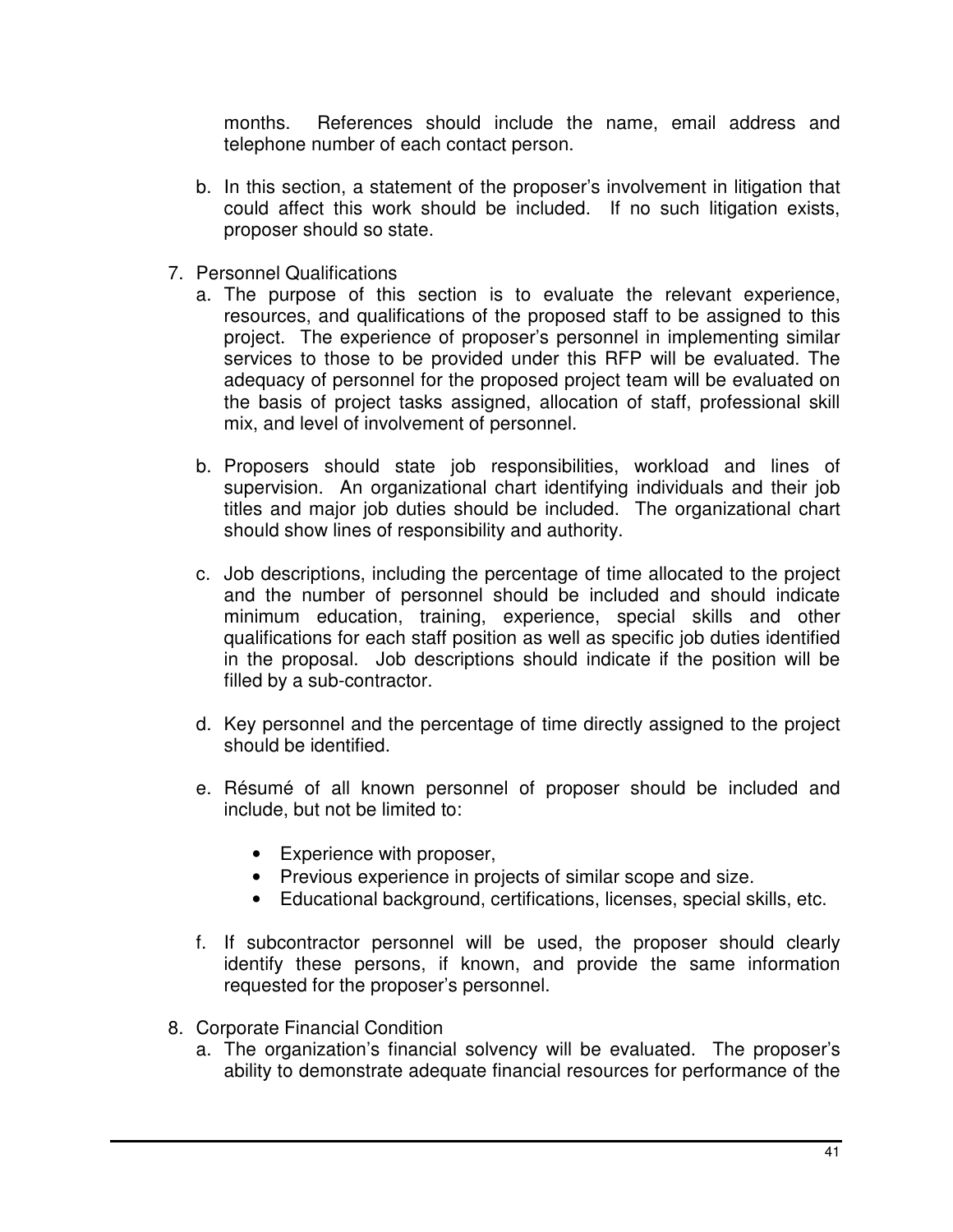contract or the ability to obtain such resources as required during performance under this contract will be considered.

- b. Proposal should include for each of the last three (3) years, copies of financial statements, preferably audited, including at least a balance sheet and profit and loss statement, or other appropriate documentation which would demonstrate to the Department the proposer's financial resources sufficient to conduct the project.
- 9. Cost and Pricing Analysis
	- a. Proposer shall specify costs for performance of tasks. Proposal shall include all anticipated costs of successful implementation of all deliverables outlined. An item by item breakdown of costs shall be included in the proposal.
	- b. Proposers shall submit the breakdown in a similar format to the attached sample cost template form (See Attachment IV) for each year of the contract to demonstrate how cost was determined.

### **P. Evaluation Criteria**

The following criteria will be used to evaluate proposals:

- 1. Evaluations will be conducted by a Proposal Review Committee.
- 2. Evaluations of the financial statements will be conducted by a member of the DHH Fiscal Division.
- 3. Scoring will be based on a possible total of 100 points and the proposal with the highest total score will be recommended for award.
- 4. Cost Evaluation:
	- a. The proposer with the lowest total cost for all three years shall receive 25 points. Other proposers shall receive points for cost based upon the following formula:

 $CPS = (LPC/PC)^* 25$ 

CPS = Cost Proposal Score LPC = Lowest Proposal Cost of all proposers PC = Individual Proposal Cost

- b. The assignment of the 25 points based on the above formula will be calculated by a member of the DHH Contracts Office staff.
- c. Additionally, a maximum of 5 points may be awarded for the cost criteria based on evaluation of reasonableness of cost based on economies of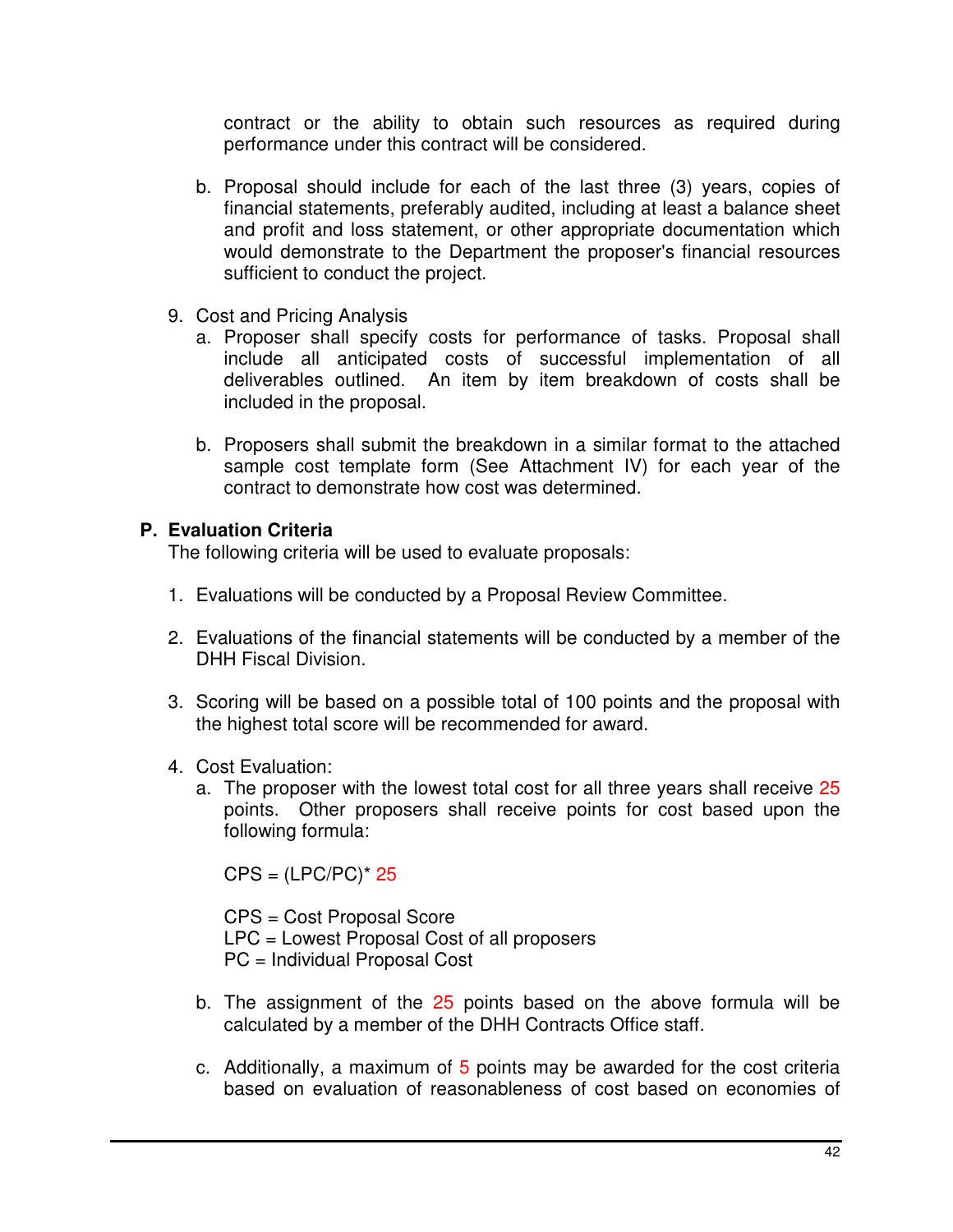scale, adequate budget detail, and justification that all cost is consistent with the purpose, objectives, and deliverables of the RFP.

d. The DHH Deputy Undersecretary may provide information to the Proposal Review Committee in its evaluation of the additional 5 points.

| <b>Evaluation Criteria</b>               | <b>Assigned Weight</b> |
|------------------------------------------|------------------------|
| Introduction/Understanding of RFP        | 5                      |
| <b>Work Plan/Project Execution</b>       | 25                     |
| <b>Corporate Experience</b>              | 15                     |
| <b>Qualification of Personnel</b>        | 20                     |
| <b>Financial Statements</b>              | 5                      |
| Cost                                     | 30                     |
| <b>Total</b>                             | 100                    |
| <b>Oral Presentations/Demonstrations</b> | 10                     |
| Total                                    |                        |

5. Evaluation Criteria and Assigned Weights:

#### **Q. Oral Presentations/Demonstrations**

- 1. The Department may select those proposers reasonably susceptible of receiving an award for an oral presentation and/or demonstration for final determination of contract award. Oral presentations/demonstrations will allow the selected proposers to demonstrate their unique capability to provide the services requested in the RFP.
- 2. Proposers selected for oral presentations/demonstrations should:
	- a. Provide a strategic overview of services to be provided,
	- b. Summarize major strengths,
	- c. Demonstrate flexibility and adaptability to handle both anticipated and unanticipated changes,
	- d. If possible, have the project manager and key personnel in attendance to provide their view of the partnership envisioned with the Department.
- 3. Zero (0) to ten (10) points will be awarded as a result of the oral presentation/demonstration. These points will be added to the original scores.

### **R. Announcement of Award**

The Department will award the contract to the proposer with the highest graded proposal and deemed to be in the best interest of the Department. All proposers will be notified of the contract award. The Department will notify the successful proposer and proceed to negotiate contract terms.

### **IV. CONTRACTUAL INFORMATION**

A. The contract between DHH and the Contractor shall include the standard DHH contract form (CF-1/attached) including a negotiated scope of work, the RFP and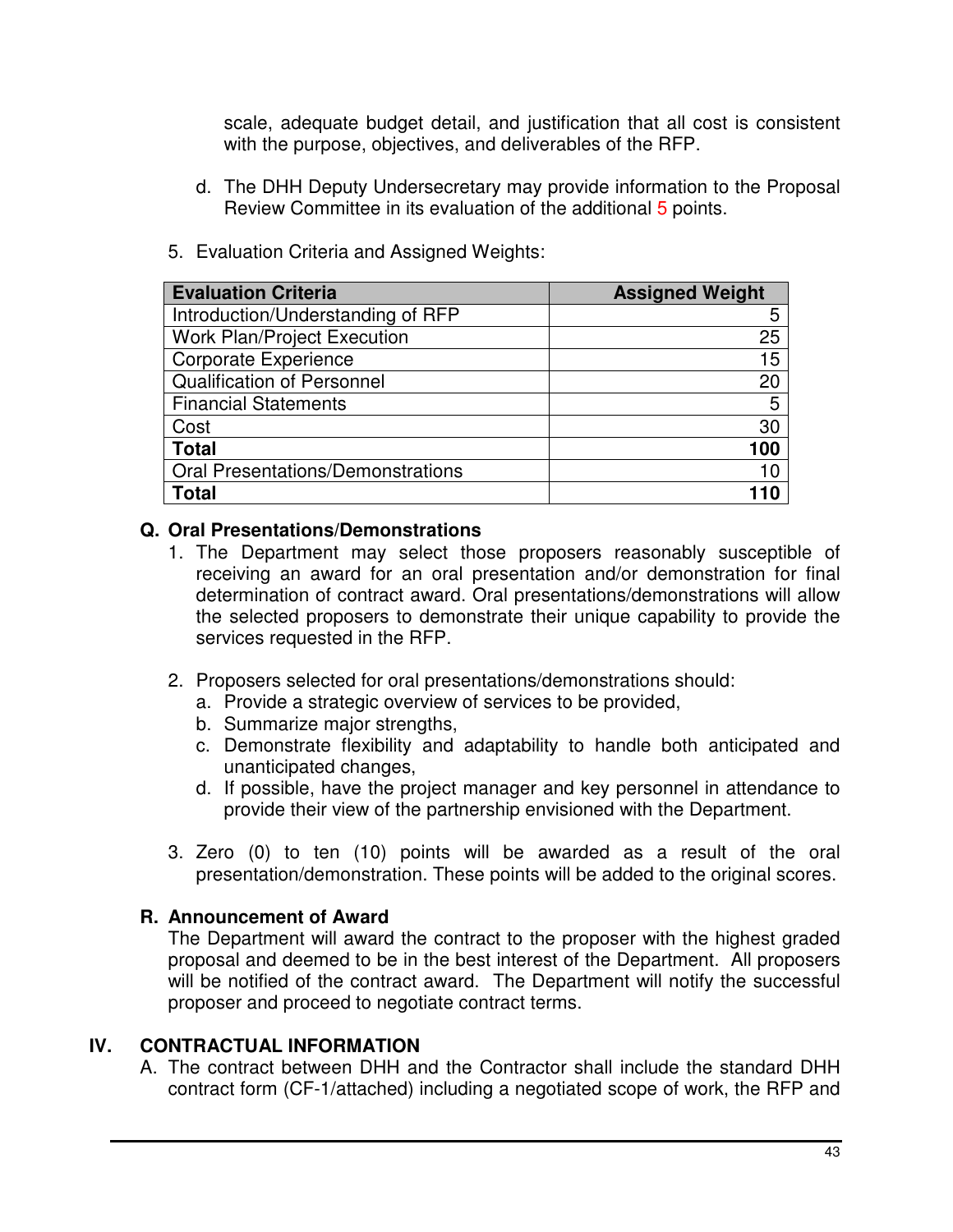its amendments and addenda, and the Contractor's proposal. The attached CF-1 contains basic information and general terms and conditions of the contract to be awarded.

- B. Mutual Obligations and Responsibilities: The state requires that the mutual obligations and responsibilities of DHH and the successful proposer be recorded in a written contract. While final wording will be resolved at contract time, the intent of the provisions will not be altered and will include all provisions as specified in the attached CF-1.
- C. Retainage The Department shall secure a retainage of 10% from all billings under the contract as surety for performance. On successful completion of contract deliverables, the retainage amount may be released on an annual basis.
- D. In addition to terms of the CF-1 and supplements, the following will be incorporated into the contract awarded through this RFP:
	- 1. Personnel Assignments: The Contractor's key personnel assigned to this contract may not be replaced without the written consent of the Department. Such consent shall not be unreasonably withheld or delayed provided an equally qualified replacement is offered. Key personnel for these purposes will be determined during contract negotiation.
	- 2. Force Majeure: The contractor and the Department are excused from performance under contract for any period they may be prevented from performance by an Act of God, strike, war, civil disturbance, epidemic or court order.
	- 3. Order of Precedence: The contract shall, to the extent possible, be construed to give effect to all provisions contained therein; however, where provisions conflict, the intent of the parties shall be determined by giving a first priority to provisions of the contract excluding the RFP and the proposal; second priority to the provisions of the RFP; and third priority to the provisions of the proposal.
	- 4. Entire Agreement: This contract, together with the RFP and addenda issued thereto by the Department, the proposal submitted by the contractor in response to the Department's RFP, and any exhibits specifically incorporated herein by reference constitute the entire agreement between the parties with respect o the subject matter.
	- 5. Board Resolution/Signature Authority: The contractor, if a corporation, shall secure and attach to the contract a formal Board Resolution indicating the signatory to the contract is a corporate representative and authorized to sign said contract.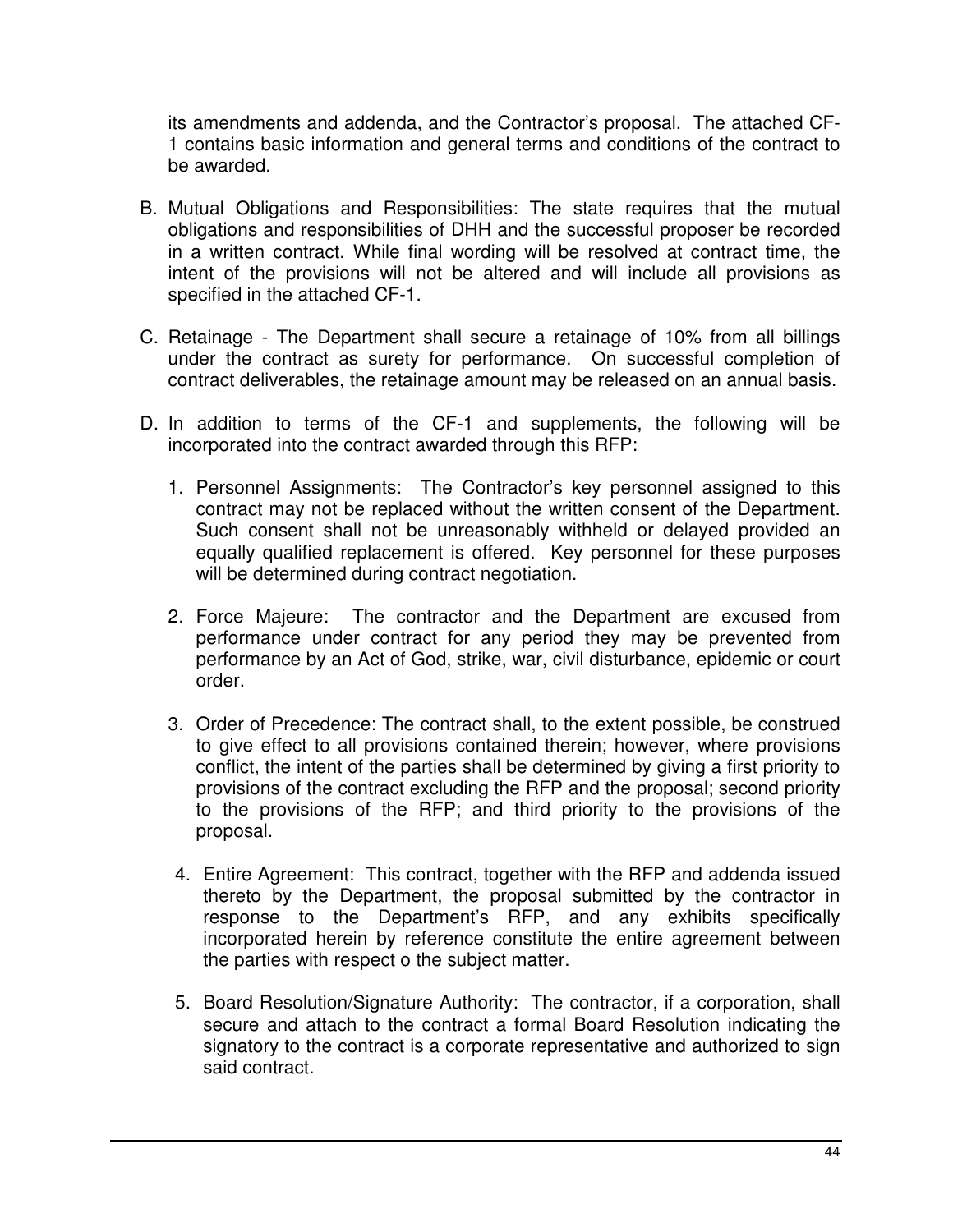- 6. Warranty to Comply with State and Federal Regulations: The contractor shall warrant that it shall comply with all state and federal regulations as they exist at the time of the contract or as subsequently amended.
- 7. Warranty of Removal of Conflict of Interest: The contractor shall warrant that it, its officers, and employees have no interest and shall not acquire any interest, direct or indirect, which conflicts in any manner or degree with the performance of services hereunder. The contractor shall periodically inquire of its officers and employees concerning such conflicts, and shall inform the Department promptly of any potential conflict. The contractor shall warrant that it shall remove any conflict of interest prior to signing the contract.
- 8. If the contractor is a corporation, the following requirement must bemet prior to execution of the contract:
	- a. If a for-profit corporation whose stock is not publicly traded-the contractor must file a Disclosure of Ownership form with the Louisiana Secretary of State.
	- b. If the contractor is a corporation not incorporated under the laws of the State of Louisiana-the contractor must obtain a Certificate of Authority pursuant to R.S. 12:301-302 from the Louisiana Secretary of State.
	- c. The contractor must provide written assurance to the agency from contractor's legal counsel that the contractor is not prohibited by its articles of incorporation, bylaws or the laws under which it is incorporated from performing the services required under the contract.

### Attachments:

- I. Certification Statement
- II. DHH Standard Contract Form (CF-1)
- III. HIPAA BAA
- IV. Cost Proposal Worksheet
- V. Tracking Grantee Portal Standards and Recommendations
- VI. Assessment of Data and Surveillance Systems Needed to Develop Core I Indicators
- VII. Proposed LEPHT Network High Level Architecture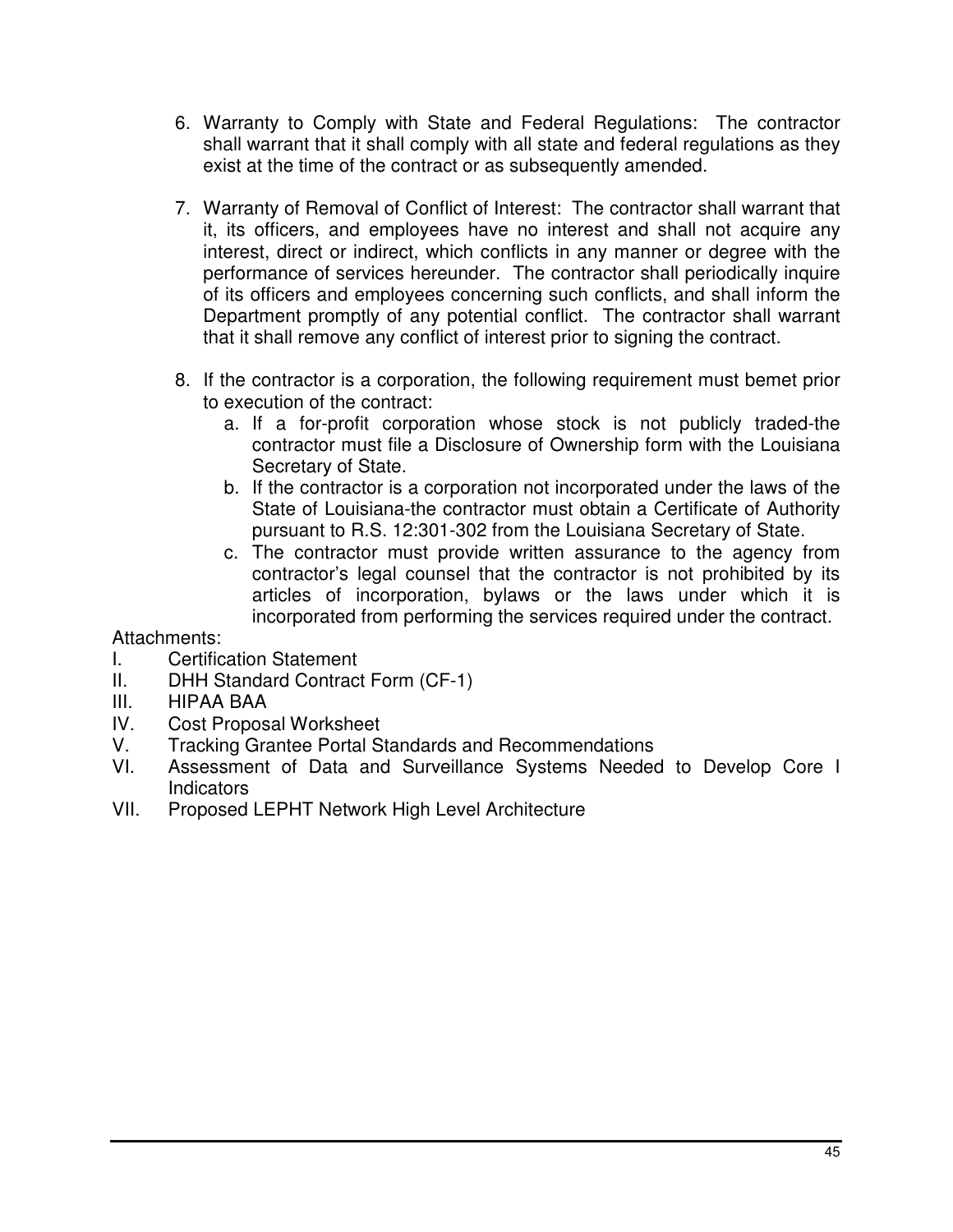#### CERTIFICATION STATEMENT **ATTACHMENT I**

The undersigned hereby acknowledges she/he has read and understands all requirements and specifications of the Request for Proposals (RFP), including attachments.

**OFFICIAL CONTACT.** The State requests that the Proposer designate one person to receive all documents and the method in which the documents are best delivered. Identify the Contact name and fill in the information below: (Print Clearly)

| Date                         |  |
|------------------------------|--|
|                              |  |
| <b>Official Contact Name</b> |  |
|                              |  |
| <b>Email Address</b>         |  |
|                              |  |
| Fax Number with Area Code    |  |
|                              |  |
| <b>Telephone Number</b>      |  |
|                              |  |
| <b>Street Address</b>        |  |
|                              |  |
| City, State, and Zip         |  |

Proposer certifies that the above information is true and grants permission to the Department to contact the above named person or otherwise verify the information I have provided.

By its submission of this proposal and authorized signature below, proposer certifies that:

- 1. The information contained in its response to this RFP is accurate;
- 2. Proposer accepts the procedures, evaluation criteria, contract terms and conditions, and all other administrative requirements set forth in this RFP.
- 3. Proposer accepts the procedures, evaluation criteria, mandatory contract terms and conditions, and all other administrative requirements set forth in this RFP.
- 4. Proposer's technical and cost proposals are valid for at least 120 days from the date of proposer's signature below;
- 5. Proposer understands that if selected as the successful Proposer, it will have  $\overline{\phantom{0}}$  business days from the date of delivery of initial contract in which to complete contract negotiations, if any, and execute the final contract document. The Department has the option to waive this deadline if actions or inactions by the Department cause the delay.
- 6. Proposer certifies, by signing and submitting a proposal for \$25,000 or more, that their company, any subcontractors, or principals are not suspended or debarred by the General Services Administration (GSA) in accordance with the requirements in OMB Circular A-133. (A list of parties who have been suspended or debarred can be viewed via the internet at www.epls.gov).

| Authorized Signature:                 |
|---------------------------------------|
| Typed or Printed Name: 1990 1990 1991 |
| Title:                                |
| Company Name:                         |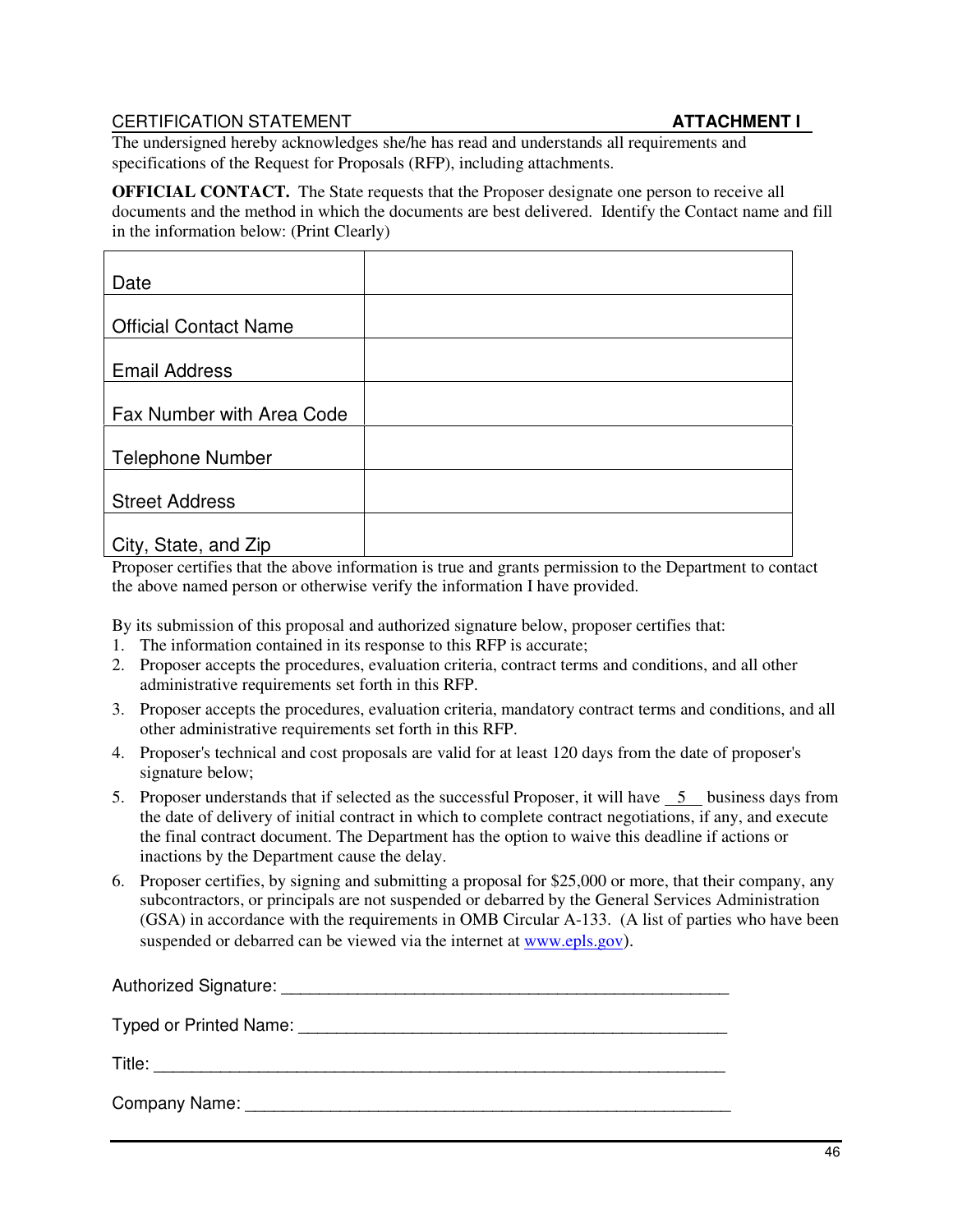#### **Attachment II**  DHH - CF - 1

#### **CONTRACT BETWEEN STATE OF LOUISIANA DEPARTMENT OF HEALTH AND HOSPITALS**

| <b>AND</b> |                                                                                                                                                                                                                                                                                                                                                                                                                               |                                                       |                            |                                                                         |                                                         |                     |                                                      |                                                  |
|------------|-------------------------------------------------------------------------------------------------------------------------------------------------------------------------------------------------------------------------------------------------------------------------------------------------------------------------------------------------------------------------------------------------------------------------------|-------------------------------------------------------|----------------------------|-------------------------------------------------------------------------|---------------------------------------------------------|---------------------|------------------------------------------------------|--------------------------------------------------|
|            | <b>FOR</b>                                                                                                                                                                                                                                                                                                                                                                                                                    |                                                       |                            |                                                                         |                                                         |                     |                                                      |                                                  |
|            |                                                                                                                                                                                                                                                                                                                                                                                                                               | $\Box$ Personal Services $\Box$ Professional Services | $\Box$ Consulting Services |                                                                         |                                                         | □ Social Services   |                                                      |                                                  |
| 1)         | <b>Contractor (Legal Name if Corporation)</b>                                                                                                                                                                                                                                                                                                                                                                                 |                                                       |                            | 5)                                                                      | <b>Federal Employer Tax ID# or Social</b><br>Security # |                     | $(11$ digits)                                        |                                                  |
| 2)         | <b>Street Address</b>                                                                                                                                                                                                                                                                                                                                                                                                         |                                                       |                            | 6)                                                                      | <b>Parish(es) Served</b>                                |                     |                                                      |                                                  |
|            | <b>City and State</b>                                                                                                                                                                                                                                                                                                                                                                                                         |                                                       | <b>Zip Code</b>            | 7)                                                                      | License or Certification #                              |                     |                                                      |                                                  |
| 3)         | <b>Telephone Number</b>                                                                                                                                                                                                                                                                                                                                                                                                       |                                                       |                            | 8)                                                                      | <b>Contractor Status</b>                                |                     |                                                      |                                                  |
| 4)         | <b>Mailing Address (if different)</b>                                                                                                                                                                                                                                                                                                                                                                                         |                                                       |                            | Subrecipient:<br>Corporation:<br>For Profit:<br><b>Publicly Traded:</b> |                                                         |                     | $\Box$ Yes<br>$\Box$ Yes<br>$\Box$ Yes<br>$\Box$ Yes | $\Box$ No<br>$\Box$ No<br>$\Box$ No<br>$\Box$ No |
|            | <b>City and State</b>                                                                                                                                                                                                                                                                                                                                                                                                         |                                                       | <b>Zip Code</b>            |                                                                         | 8a) CFDA#(Federal Grant #)                              |                     |                                                      |                                                  |
| 9)         | <b>Brief Description Of Services To Be Provided:</b><br>Include description of work to be performed and objectives to be met; description of reports or other deliverables and dates to<br>be received (when applicable). In a consulting service, a resume of key contract personnel performing duties under the terms of<br>the contract and amount of effort each will provide under terms of contract should be attached. |                                                       |                            |                                                                         |                                                         |                     |                                                      |                                                  |
|            | 10) Effective Date<br><b>Termination Date</b><br>11)                                                                                                                                                                                                                                                                                                                                                                          |                                                       |                            |                                                                         |                                                         |                     |                                                      |                                                  |
|            | 12) This contract may be terminated by either party upon giving thirty (30) days advance written notice to the other party with or<br>without cause but in no case shall continue beyond the specified termination date.                                                                                                                                                                                                      |                                                       |                            |                                                                         |                                                         |                     |                                                      |                                                  |
|            | 13) Maximum Contract Amount                                                                                                                                                                                                                                                                                                                                                                                                   |                                                       |                            |                                                                         |                                                         |                     |                                                      |                                                  |
|            | 14) Terms of Payment<br>If progress and/or completion of services are provided to the satisfaction of the initiating Office/Facility, payments are to be<br>made as follows: (stipulate rate or standard of payment, billing intervals, invoicing provisions, etc.). Contractor obligated to<br>submit final invoices to Agency within fifteen (15) days after termination of contract.                                       |                                                       |                            |                                                                         |                                                         |                     |                                                      |                                                  |
|            | <b>PAYMENT WILL BE MADE</b><br><b>Name</b><br><b>ONLY UPON APPROVAL OF:</b>                                                                                                                                                                                                                                                                                                                                                   |                                                       |                            |                                                                         |                                                         |                     |                                                      |                                                  |
|            |                                                                                                                                                                                                                                                                                                                                                                                                                               | <b>Title</b>                                          |                            |                                                                         |                                                         | <b>Phone Number</b> |                                                      |                                                  |

15) **Special or Additional Provisions which are incorporated herein, if any (IF NECESSARY, ATTACH SEPARATE SHEET AND REFERENCE):**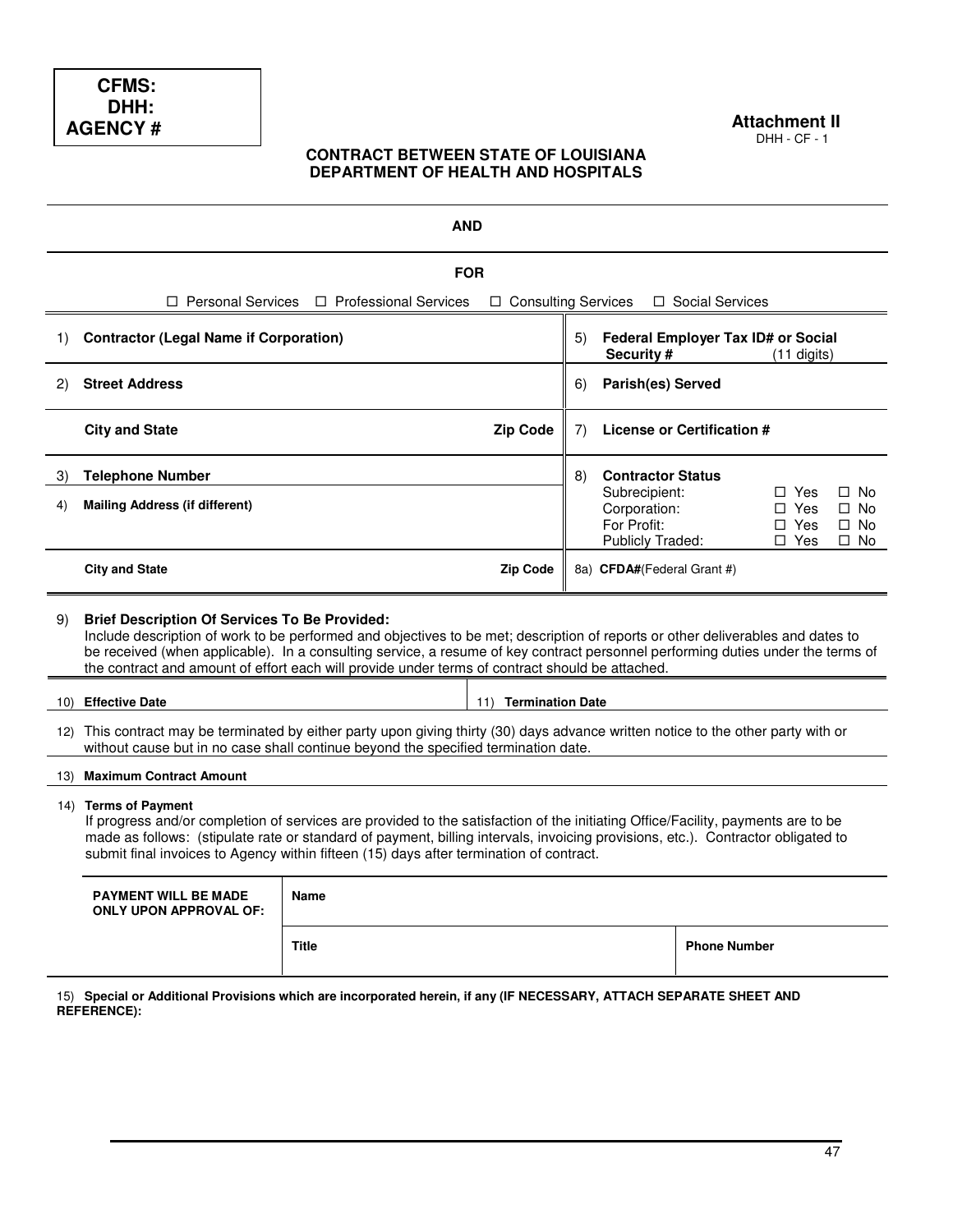#### **During the performance of this agreement, the Contractor hereby agrees to the following terms and conditions:**

- 1. Contractor hereby agrees to adhere as applicable to the mandates dictated by Titles VI and VII of the Civil Rights Act of 1964, as amended; the Vietnam Era Veterans' Readjustment Assistance Act of 1974; Americans with Disabilities Act of 1990 as amended; the Rehabilitation Act of 1973 as amended; Sec. 202 of Executive Order 11246 as amended, and all applicable requirements imposed by or pursuant to the regulations of the U. S. Department of Health and Human Services. Contractor agrees not to discriminate in the rendering of services to and/or employment of individuals because of race, color, religion, sex, age, national origin, handicap, political beliefs, disabled veteran, veteran status, or any other non-merit factor.
- 2. Contractor shall abide by the laws and regulations concerning confidentially which safeguard information and the patient/client confidentiality. Information obtained shall not be used in any manner except as necessary for the proper discharge of Contractor's obligations. (The Contractor shall establish, subject to review and approval of the Department, confidentiality rules and facility access procedures.)
- 3. The State Legislative Auditor, Office of the Governor, Division of Administration, and Department Auditors or those designated by the Department shall have the option of auditing all accounts pertaining to this contract during the contract and for a three year period following final payment. Contractor grants to the State of Louisiana, through the Office of the Legislative Auditor, Department of Health and Hospitals, and Inspector General's Office, Federal Government and/or other such officially designated body the right to inspect and review all books and records pertaining to services rendered under this contract, and further agrees to guidelines for fiscal administration as may be promulgated by the Department. Records will be made available during normal working hours.

Contractor shall comply with federal and state laws and/or DHH Policy requiring an audit of the Contractor's operation as a whole or of specific program activities. Audit reports shall be sent within thirty (30) days after the completion of the audit, but no later than six (6) months after the end of the audit period. If an audit is performed within the contract period, for any period, four (4) copies of the audit report shall be sent to the Department of Health and Hospitals, Attention: **Division of Fiscal Management, P.O. Box 91117, Baton Rouge, LA 70821-3797** and one (1) copy of the audit shall be sent to the **originating DHH Office.**

- 4. Contractor agrees to retain all books, records and other documents relevant to the contract and funds expended thereunder for at least four (4) years after final payment or as prescribed in 45 CFR 74:53 (b) whichever is longer. Contractor shall make available to the Department such records within thirty (30) days of the Department's written request and shall deliver such records to the Department's central office in Baton Rouge, Louisiana, all without expense to the Department. Contractor shall allow the Department to inspect, audit or copy records at the contractor's site, without expense to the Department.
- 5. Contractor shall not assign any interest in this contract and shall not transfer any interest in the same (whether by assignment or novation), without written consent of the Department thereto, provided, however, that claims for money due or to become due to Contractor from the Department under this contract may be assigned to a bank, trust company or other financial institution without advanced approval. Notice of any such assignment or transfer shall be promptly furnished to the Department and the Division of Administration, Office of Contractual Review.
- 6. Contractor hereby agrees that the responsibility for payment of taxes from the funds received under this contract shall be Contractor's. The contractor assumes responsibility for its personnel providing services hereunder and shall make all deductions for withholding taxes, and contributions for unemployment compensation funds, and shall maintain, at Contractor's expense, all necessary insurance for its employees, including but not limited to automobile insurance, workers' compensation and general liability insurance.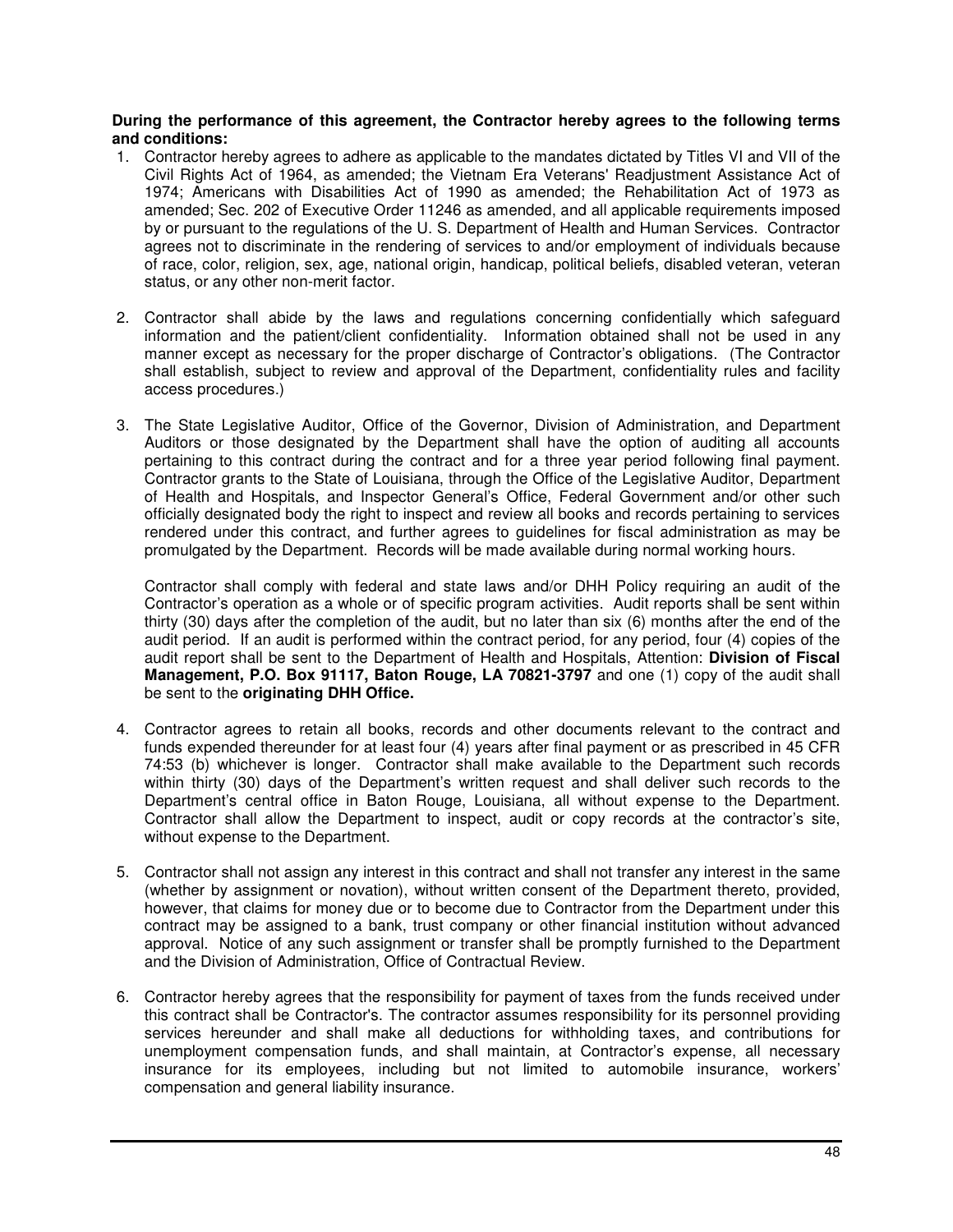- 7. Contractor shall obtain and maintain during the contract term all necessary insurance including automobile insurance, workers' compensation insurance, and general liability insurance. The required insurances shall protect the Contractor, the Department of Health and Hospitals, and the State of Louisiana from all claims related to Contractor's performance of this contract. Certificates of Insurance shall be filed with the Department for approval. Said policies shall not be canceled, permitted to expire, or be changed without thirty (30) days advance written notice to the Department. Commercial General Liability Insurance shall provide protection during the performance of work covered by the contract from claims or damages for personal injury, including accidental death, as well as claims for property damages, with combined single limits prescribed by the Department.
- 8. In cases where travel and related expenses are required to be identified separate from the fee for services, such costs shall be in accordance with State Travel Regulations. The contract contains a maximum compensation which shall be inclusive of all charges including fees and travel expenses.
- 9. No funds provided herein shall be used to urge any elector to vote for or against any candidate or proposition on an election ballot nor shall such funds be used to lobby for or against any proposition or matter having the effect of law being considered by the legislature or any local governing authority. This provision shall not prevent the normal dissemination of factual information relative to a proposition or any election ballot or a proposition or matter having the effect of law being considered by the legislature or any local governing authority. Contracts with individuals shall be exempt from this provision.
- 10. Should contractor become an employee of the classified or unclassified service of the State of Louisiana during the effective period of the contract, Contractor must notify his/her appointing authority of any existing contract with State of Louisiana and notify the contracting office of any additional state employment. This is applicable only to contracts with individuals.
- 11. All non-third party software and source code, records, reports, documents and other material delivered or transmitted to Contractor by State shall remain the property of State, and shall be returned by Contractor to State, at Contractor's expense, at termination or expiration of this contract. All non-third party software and source code, records, reports, documents, or other material related to this contract and/or obtained or prepared by Contractor in connection with the performance of the services contracted for herein shall become the property of State, and shall be returned by Contractor to State, at Contractor's expense, at termination or expiration of this contract.
- 12. Contractor shall not enter into any subcontract for work or services contemplated under this contract without obtaining prior written approval of the Department. Any subcontracts approved by the Department shall be subject to conditions and provisions as the Department may deem necessary; provided, however, that notwithstanding the foregoing, unless otherwise provided in this contract, such prior written approval shall not be required for the purchase by the contractor of supplies and services which are incidental but necessary for the performance of the work required under this contract. No subcontract shall relieve the Contractor of the responsibility for the performance of contractual obligations described herein.
- 13. No person and no entity providing services pursuant to this contract on behalf of contractor or any subcontractor is prohibited from providing such services by the provisions of R.S. 1113 as amended in the 2008 Regular Session of the Louisiana Legislature.
- 14. No claim for services furnished or requested for reimbursement by Contractor, not provided for in this contract, shall be allowed by the Department. In the event the Department determines that certain costs which have been reimbursed to Contractor pursuant to this or previous contracts are not allowable, the Department shall have the right to set off and withhold said amounts from any amount due the Contractor under this contract for costs that are allowable.
- 15. This contract is subject to and conditioned upon the availability and appropriation of Federal and/or State funds; and no liability or obligation for payment will develop between the parties until the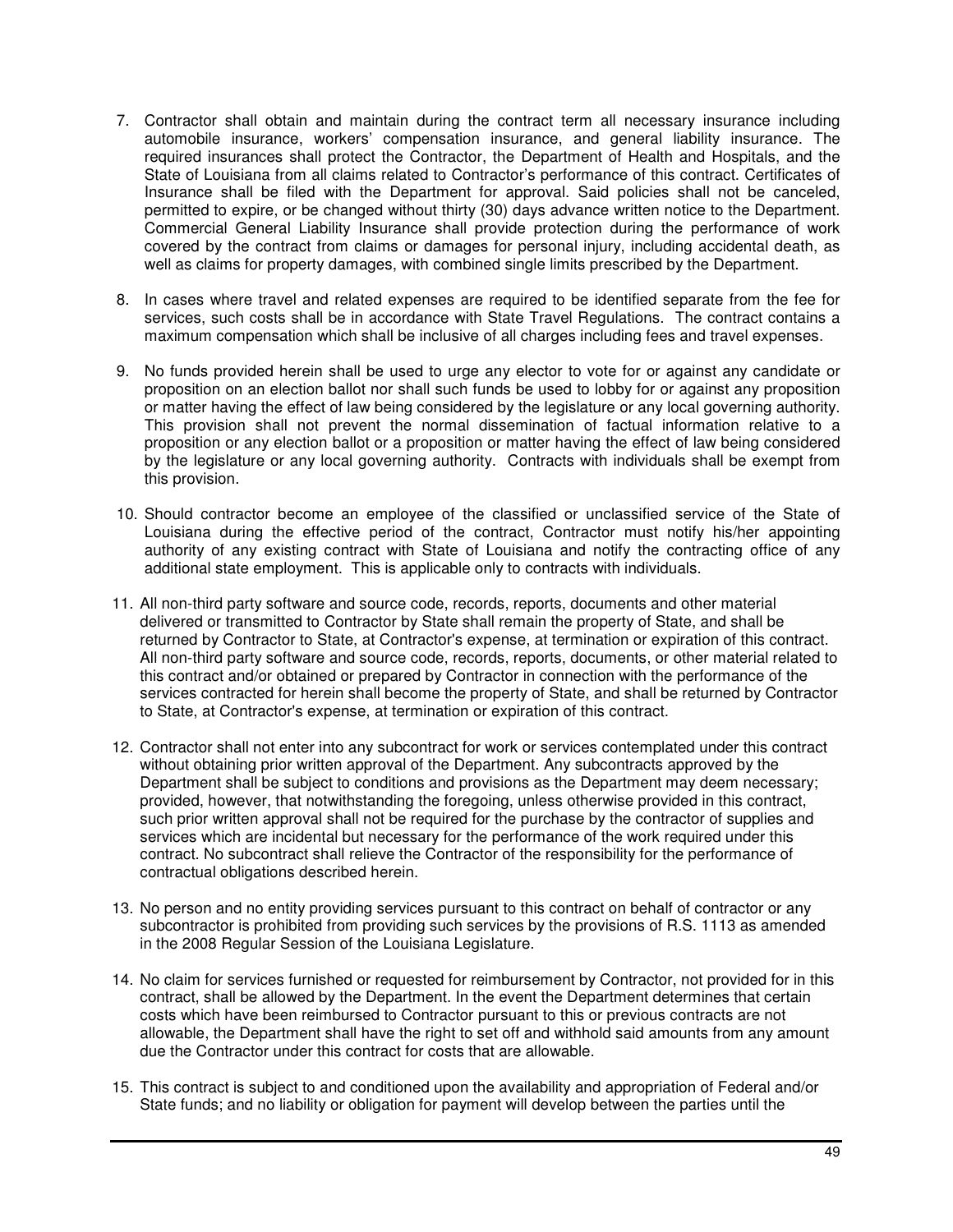contract has been approved by required authorities of the Department; and, if contract exceeds \$20,000, the Director of the Office of Contractual Review, Division of Administration in accordance with La. R.S. 39:1502.

- 16. The continuation of this contract is contingent upon the appropriation of funds from the legislature to fulfill the requirements of the contract. If the Legislature fails to appropriate sufficient monies to provide for the continuation of the contract, or if such appropriation is reduced by the veto of the Governor or by any means provided in the appropriations act to prevent the total appropriation for the year from exceeding revenues for that year, or for any other lawful purpose, and the effect of such reduction is to provide insufficient monies for the continuation of the contract, the contract shall terminate on the date of the beginning of the first fiscal year for which funds are not appropriated.
- 17. Any alteration, variation, modification, or waiver of provisions of this contract shall be valid only when reduced to writing, as an amendment duly signed, and approved by required authorities of the Department; and, if contract exceeds \$20,000, approved by the Director of the Office of Contractual Review, Division of Administration. Budget revisions approved by both parties in cost reimbursement contracts do not require an amendment if the revision only involves the realignment of monies between originally approved cost categories.
- 18. Any contract disputes will be interpreted under applicable Louisiana laws and regulations in Louisiana administrative tribunals or district courts as appropriate.
- 19. Contractor will warrant all materials, products and/or services produced hereunder will not infringe upon or violate any patent, copyright, trade secret, or other proprietary right of any third party. In the event of any such claim by any third party against DHH, the Department shall promptly notify Contractor in writing and Contractor shall defend such claim in DHH's name, but at Contractor's expense and shall indemnify and hold harmless DHH against any loss, expense or liability arising out of such claim, whether or not such claim is successful. This provision is not applicable to contracts with physicians, psychiatrists, psychologists or other allied health providers solely for medical services.
- 20. Any equipment purchased under this contract remains the property of the Contractor for the period of this contract and future continuing contracts for the provision of the same services. Contractor must submit vendor invoice with reimbursement request. For the purpose of this contract, equipment is defined as any tangible, durable property having a useful life of at least (1) year and acquisition cost of \$1000.00 or more. The contractor has the responsibility to submit to the Contract Monitor an inventory list of DHH equipment items when acquired under the contract and any additions to the listing as they occur. Contractor will submit an updated, complete inventory list on a quarterly basis to the Contract Monitor. Contractor agrees that upon termination of contracted services, the equipment purchased under this contract reverts to the Department. Contractor agrees to deliver any such equipment to the Department within 30 days of termination of services.
- 21. Contractor agrees to protect, indemnify and hold harmless the State of Louisiana, DHH, from all claims for damages, costs, expenses and attorney fees arising in contract or tort from this contract or from any acts or omissions of Contractor's agents, employees, officers or clients, including premises liability and including any claim based on any theory of strict liability. This provision does not apply to actions or omissions for which LA R.S. 40:1299.39 provides malpractice coverage to the contractor, nor claims related to treatment and performance of evaluations of persons when such persons cause harm to third parties (R.S. 13:5108.1(E)). Further it does not apply to premises liability when the services are being performed on premises owned and operated by DHH.
- 22. Any provision of this contract is severable if that provision is in violation of the laws of the State of Louisiana or the United States, or becomes inoperative due to changes in State and Federal law, or applicable State or Federal regulations.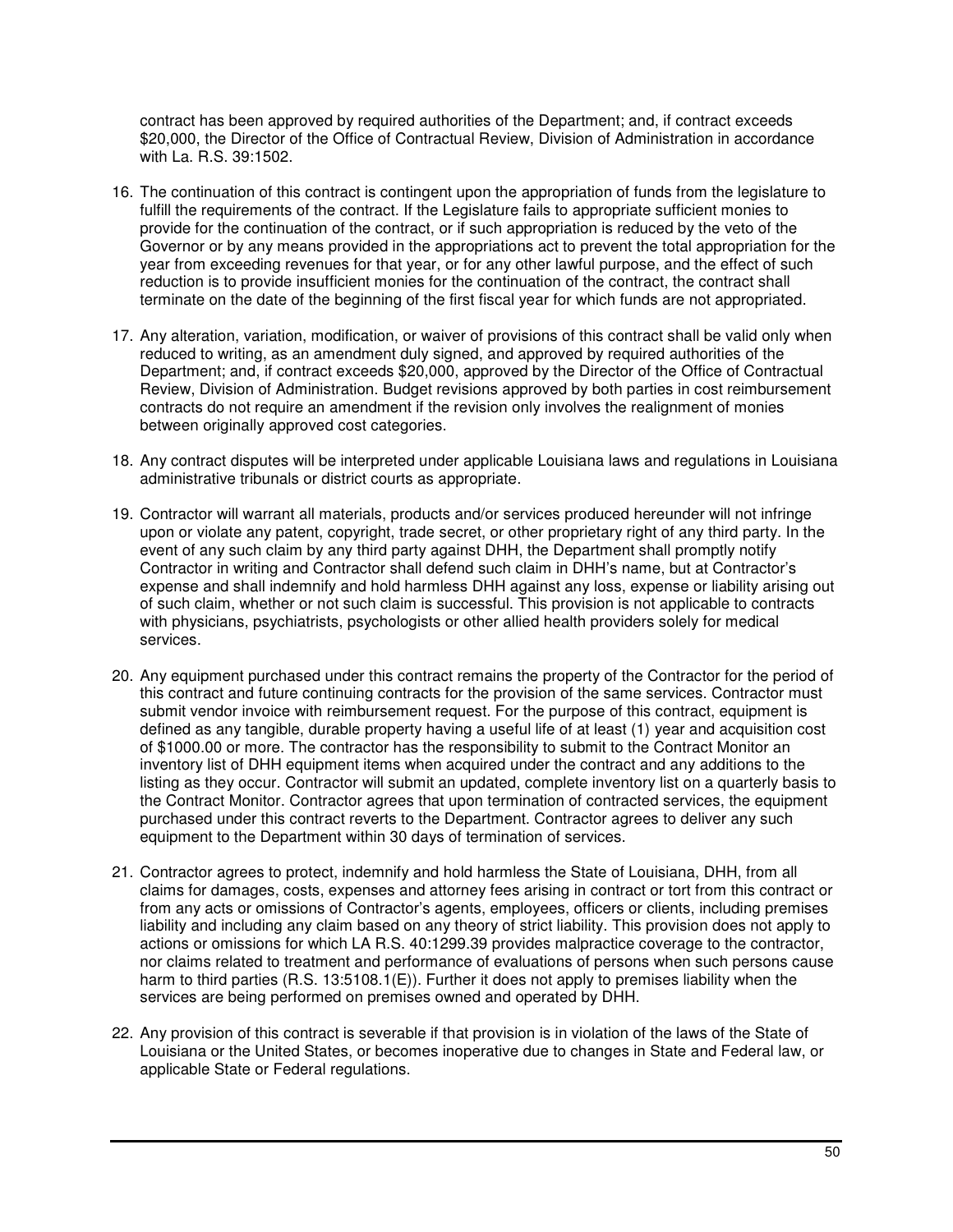23. Contractor agrees that the current contract supersedes all previous contracts, negotiations, and all other communications between the parties with respect to the subject matter of the current contract.

#### **THIS CONTRACT CONTAINS OR HAS ATTACHED HERETO ALL THE TERMS AND CONDITIONS AGREED UPON BY THE CONTRACTING PARTIES. IN WITNESS THEREOF, THIS CONTRACT IS SIGNED ON THE DATE INDICATED BELOW.**

|                  |             | <b>STATE OF LOUISIANA</b><br>DEPARTMENT OF HEALTH AND HOSPITALS           |             |
|------------------|-------------|---------------------------------------------------------------------------|-------------|
| <b>SIGNATURE</b> | <b>DATE</b> | <b>SIGNATURE</b>                                                          | <b>DATE</b> |
| <b>NAME</b>      |             | <b>NAME</b>                                                               |             |
| <b>TITLE</b>     |             | Secretary, Department of Health and Hospitals or Designee<br><b>TITLE</b> |             |
|                  |             |                                                                           |             |
| <b>SIGNATURE</b> | <b>DATE</b> | <b>SIGNATURE</b>                                                          | <b>DATE</b> |
| <b>NAME</b>      |             | <b>NAME</b>                                                               |             |
| <b>TITLE</b>     |             | <b>TITLE</b>                                                              |             |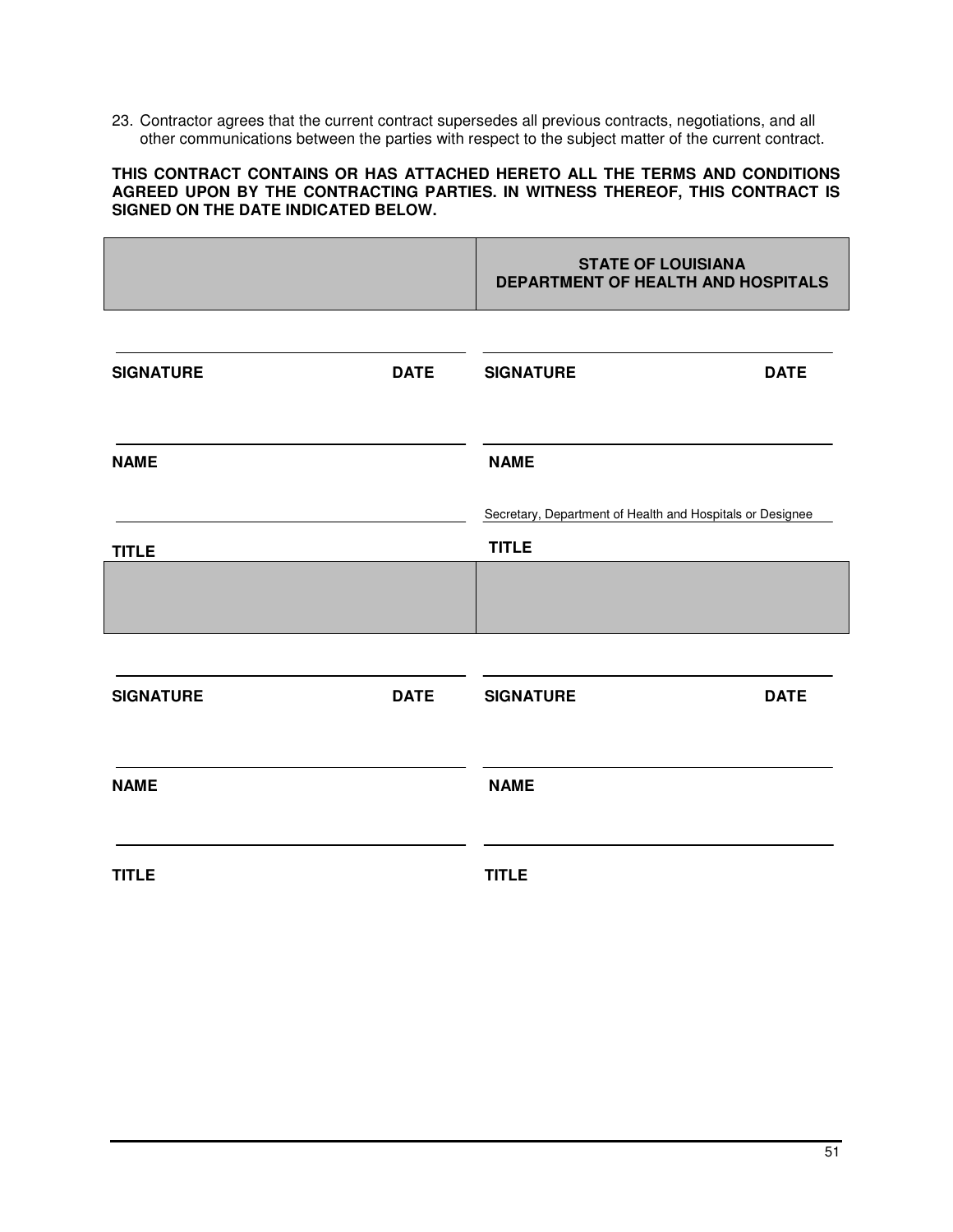(Rev. 1/04)

#### **HIPAA Business Associate Addendum:**

This Business Associate Addendum is hereby made a part of this contract in its entirety as Attachment to the contract.

- 1. The U. S. Department of Health and Human Services has issued final regulations, pursuant to the Health Insurance Portability and Accountability Act of 1996 ("HIPAA"), governing the privacy of individually identifiable health information. See 45 CFR Parts 160 and 164 (the "HIPAA Privacy Rule"). The Department of Health and Hospitals, ("DHH"), as a "Covered Entity" as defined by HIPAA, is a provider of health care, a health plan, or otherwise has possession, custody or control of health care information or records.
- 2. "Protected health information" ("PHI") means individually identifiable health information including all information, data, documentation and records, including but not limited to demographic, medical and financial information that relates to the past, present, or future physical or mental health or condition of an individual; the provision of health care to an individual or payment for health care provided to an individual; and that identifies the individual or which DHH believes could be used to identify the individual.

"Electronic protected health information" means PHI that is transmitted by electronic media or maintained in electronic media.

"Security incident" means the attempted or successful unauthorized access, use, disclosure, modification, or destruction of information or interference with system operations in an information system.

- 3. Contractor is considered a Business Associate of DHH, as contractor either: (A) performs certain functions on behalf of or for DHH involving the use or disclosure of protected individually identifiable health information by DHH to contractor, or the creation or receipt of PHI by contractor on behalf of DHH; or (B) provides legal, actuarial, accounting, consulting, data aggregation, management, administrative, accreditation, financial or social services for DHH involving the disclosure of PHI.
- 4. Contractor agrees that all PHI obtained as a result of this contractual agreement shall be kept confidential by contractor, its agents, employees, successors and assigns as required by HIPAA law and regulations and by this contract and addendum.
- 5. Contractor agrees to use or disclose PHI solely (A) for meeting its obligations under this contract, or (B) as required by law, rule or regulation or as otherwise permitted under this contract or the HIPAA Privacy Rule.
- 6. Contractor agrees that at termination of the contract, or upon request of DHH, whichever occurs first, contractor will return or destroy (at the option of DHH) all PHI received or created by contractor that contractor still maintains in any form and retain no copies of such information; or if such return or destruction is not feasible, contractor will extend the confidentiality protections of the contract to the information and limit further uses and disclosure to those purposes that make the return or destruction of the information infeasible.
- 7. Contractor will ensure that its agents, employees, subcontractors or others to whom it provides PHI received by or created by contractor on behalf of DHH agree to the same restrictions and conditions that apply to contractor with respect to such information. Contractor also agrees to take all reasonable steps to ensure that its employees', agents' or subcontractors' actions or omissions do not cause contractor to breach the terms of this Addendum. Contractor will use all appropriate safeguards to prevent the use or disclosure of PHI other than pursuant to the terms and conditions of this contract and Addendum.
- 8. Contractor shall, within 3 days of becoming aware of any use or disclosure of PHI, other than as permitted by this contract and Addendum, report such disclosure in writing to the person(s) named in section 14 (Terms of Payment), page 1 of the CF-1.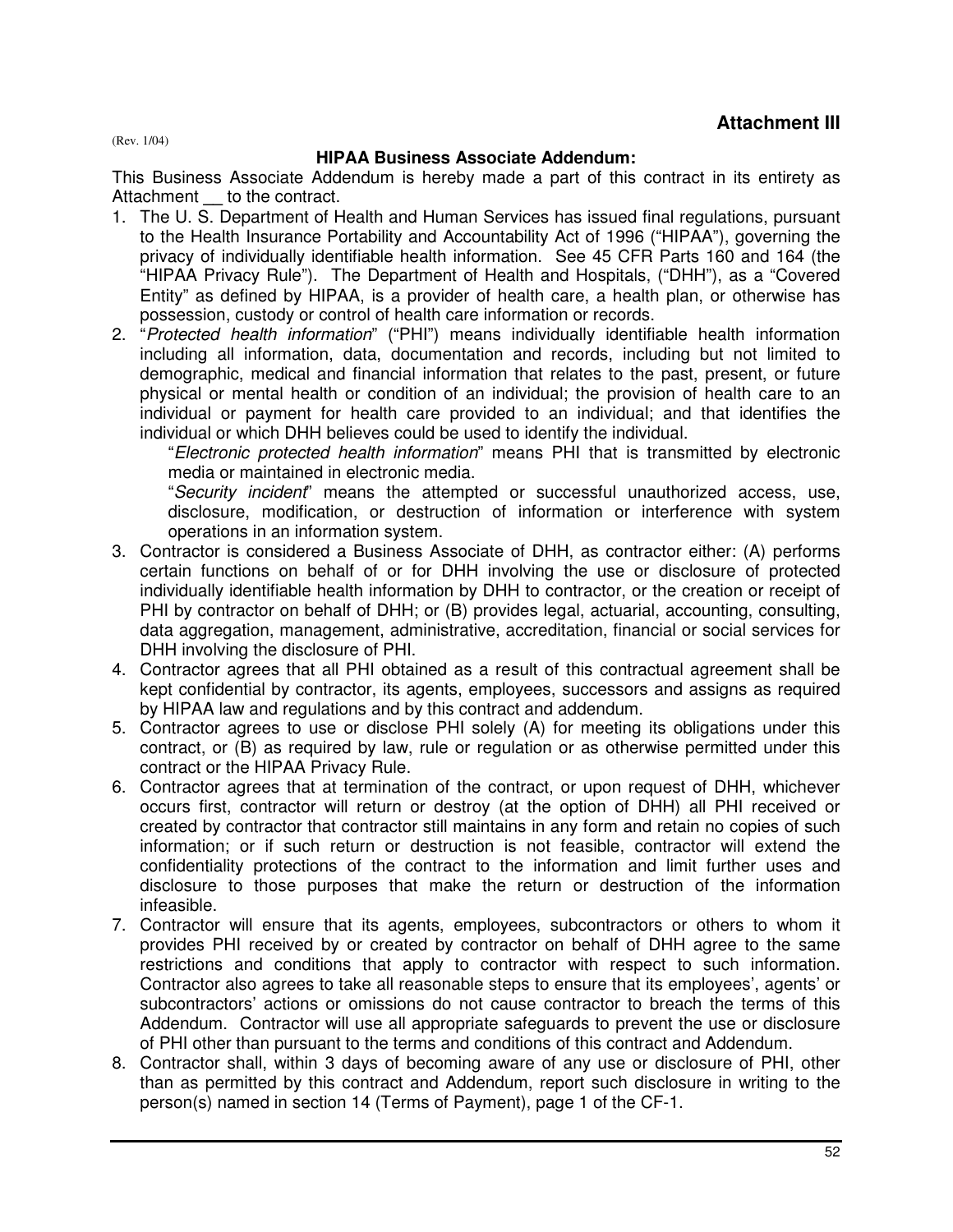- 9. Contractor shall make available such information in its possession which is required for DHH to provide an accounting of disclosures in accordance with 45 CFR 164.528. In the event that a request for accounting is made directly to contractor, contractor shall forward such request to DHH within two (2) days of such receipt. Contractor shall implement an appropriate record keeping process to enable it to comply with the requirements of this provision. Contractor shall maintain data on all disclosures of PHI for which accounting is required by 45 CFR 164.528 for at least six (6) years after the date of the last such disclosure.
- 10. Contractor shall make PHI available to DHH upon request in accordance with 45 CFR 164.524.
- 11. Contractor shall make PHI available to DHH upon request for amendment and shall incorporate any amendments to PHI in accordance with 45 CFR 164.526.
- 12. Contractor shall make its internal practices, books, and records relating to the use and disclosure of PHI received from or created or received by contractor on behalf of DHH available to the Secretary of the U. S. DHHS for purposes of determining DHH's compliance with the HIPAA Privacy Rule.
- 13. Compliance with Security Regulations:

In addition to the other provisions of this Addendum, if Contractor creates, receives, maintains, or transmits electronic PHI on DHH's behalf, Contractor shall, no later than April 20, 2005:

(A) Implement administrative, physical, and technical safeguards that reasonably and appropriately protect the confidentiality, integrity, and availability of the electronic protected health information that it creates, receives, maintains, or transmits on behalf of DHH;

(B) Ensure that any agent, including a subcontractor, to whom it provides such information agrees to implement reasonable and appropriate safeguards to protect it; and

(C) Report to DHH any security incident of which it becomes aware.

- 14. Contractor agrees to indemnify and hold DHH harmless from and against all liability and costs, including attorneys' fees, created by a breach of this Addendum by contractor, its agents, employees or subcontractors, without regard to any limitation or exclusion of damages provision otherwise set forth in the contract.
- 15. Notwithstanding any other provision of the contract, DHH shall have the right to terminate the contract immediately if DHH determines that contractor has violated any material term of this Addendum.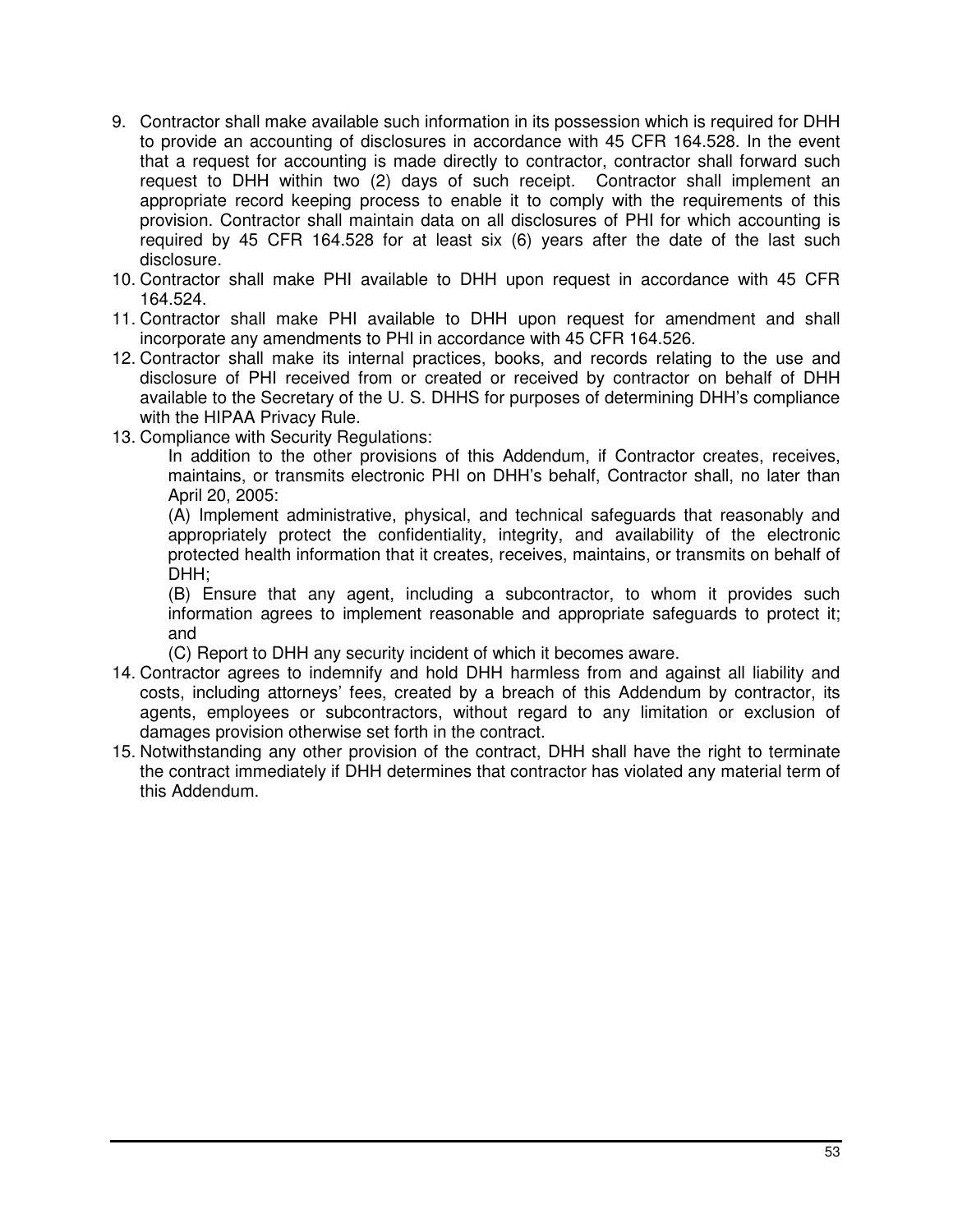Proposer must enter the hourly rate, number of hours, and calculated total for each deliverable specified in the statement of work.

| Task#   |                  | Deliverable # (Hourly Rate $X$ # of Hours) | <b>Total</b><br>$\blacksquare$ |
|---------|------------------|--------------------------------------------|--------------------------------|
| Task 1  | 1.1              |                                            |                                |
|         |                  |                                            |                                |
|         | 1.2              |                                            |                                |
|         | 1.3              |                                            |                                |
| Task 2  | 2.1              |                                            |                                |
|         | 2.2              |                                            |                                |
| Task 3  | 3.1              |                                            |                                |
|         | 3.2              |                                            |                                |
| Task 4  | 4.1              |                                            |                                |
| Task 5  | 5.1              |                                            |                                |
|         | 5.2              |                                            |                                |
| Task 6  | 6.1              |                                            |                                |
| Task 7  | 7.1              |                                            |                                |
|         | 7.2              |                                            |                                |
|         | 7.3              |                                            |                                |
| Task 8  | 8.1              |                                            |                                |
|         | 8.2              |                                            |                                |
| Task 9  | 9.1              |                                            |                                |
|         | 9.2              |                                            |                                |
|         | $\overline{9.3}$ |                                            |                                |
|         | 9.4              |                                            |                                |
|         | 9.5              |                                            |                                |
|         | 9.6              |                                            |                                |
|         | 9.7              |                                            |                                |
|         | 9.8              |                                            |                                |
|         | 9.9              |                                            |                                |
|         | 9.10             |                                            |                                |
|         | 9.11             |                                            |                                |
| Task 10 | 10.1             |                                            |                                |
|         | 10.2             |                                            |                                |
|         | 10.3             |                                            |                                |
|         | 10.4             |                                            |                                |
|         | 10.5             |                                            |                                |
|         | 10.6             |                                            |                                |
|         | 10.7             |                                            |                                |
|         | 10.8             |                                            |                                |
|         | 10.9             |                                            |                                |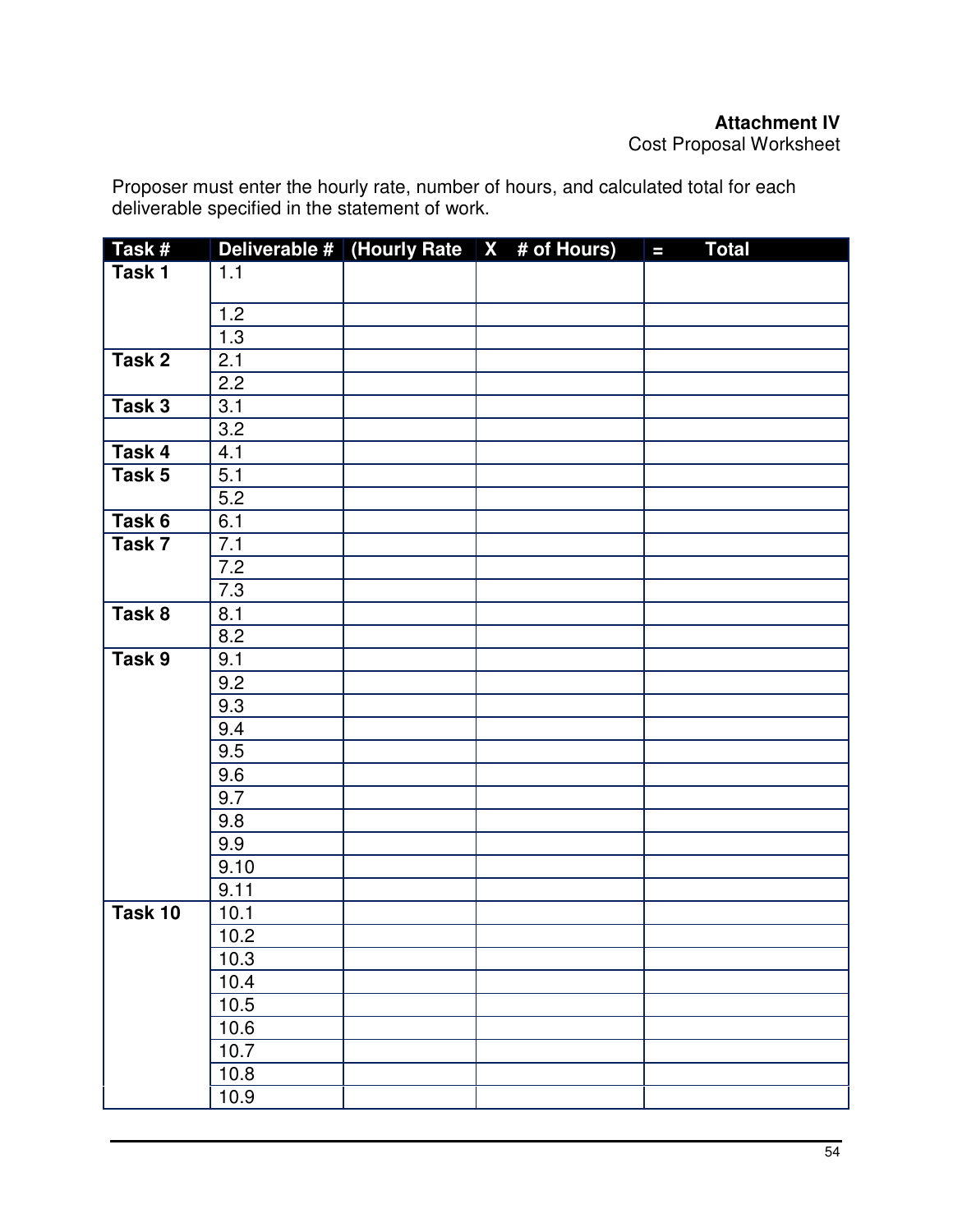| Task#     |                   | Deliverable # (Hourly Rate $\vert$ X # of Hours) | <b>Total</b><br>$\blacksquare$ |
|-----------|-------------------|--------------------------------------------------|--------------------------------|
| Task 11   | 11.1              |                                                  |                                |
|           | 11.2              |                                                  |                                |
| Task 12   | 12.1              |                                                  |                                |
|           | 12.2              |                                                  |                                |
|           | 12.3              |                                                  |                                |
|           | 12.4              |                                                  |                                |
|           | 13.1              |                                                  |                                |
| Task 13   | 13.2              |                                                  |                                |
|           | 13.3              |                                                  |                                |
| Task 14   | 14.1              |                                                  |                                |
|           | 14.2              |                                                  |                                |
| Task $15$ | $15.\overline{1}$ |                                                  |                                |
| Task 16   | 16.1              |                                                  |                                |
|           | 16.2              |                                                  |                                |
|           | 16.3              |                                                  |                                |
|           | 16.4              |                                                  |                                |
|           | $16.\overline{5}$ |                                                  |                                |
|           | 16.6              |                                                  |                                |
| Task 17   | 17.1              |                                                  |                                |
|           | 17.2              |                                                  |                                |
|           | 17.3              |                                                  |                                |
|           | 17.4              |                                                  |                                |
|           | 17.5              |                                                  |                                |
|           | 17.6              |                                                  |                                |
| Task 18   | 18.1              |                                                  |                                |
|           | 18.2              |                                                  |                                |
|           | 18.3              |                                                  |                                |
|           | 18.4              |                                                  |                                |
|           | 18.5              |                                                  |                                |
|           | 18.6              |                                                  |                                |
|           | 18.7              |                                                  |                                |
|           | 18.8              |                                                  |                                |
|           | 18.9              |                                                  |                                |
|           | 18.10             |                                                  |                                |
|           | 18.11             |                                                  |                                |
|           | 18.12             |                                                  |                                |
|           | 18.13             |                                                  |                                |
|           | 18.14             |                                                  |                                |
|           | 18.15             |                                                  |                                |
|           | 18.16             |                                                  |                                |
|           | 18.17             |                                                  |                                |
|           | 18.18             |                                                  |                                |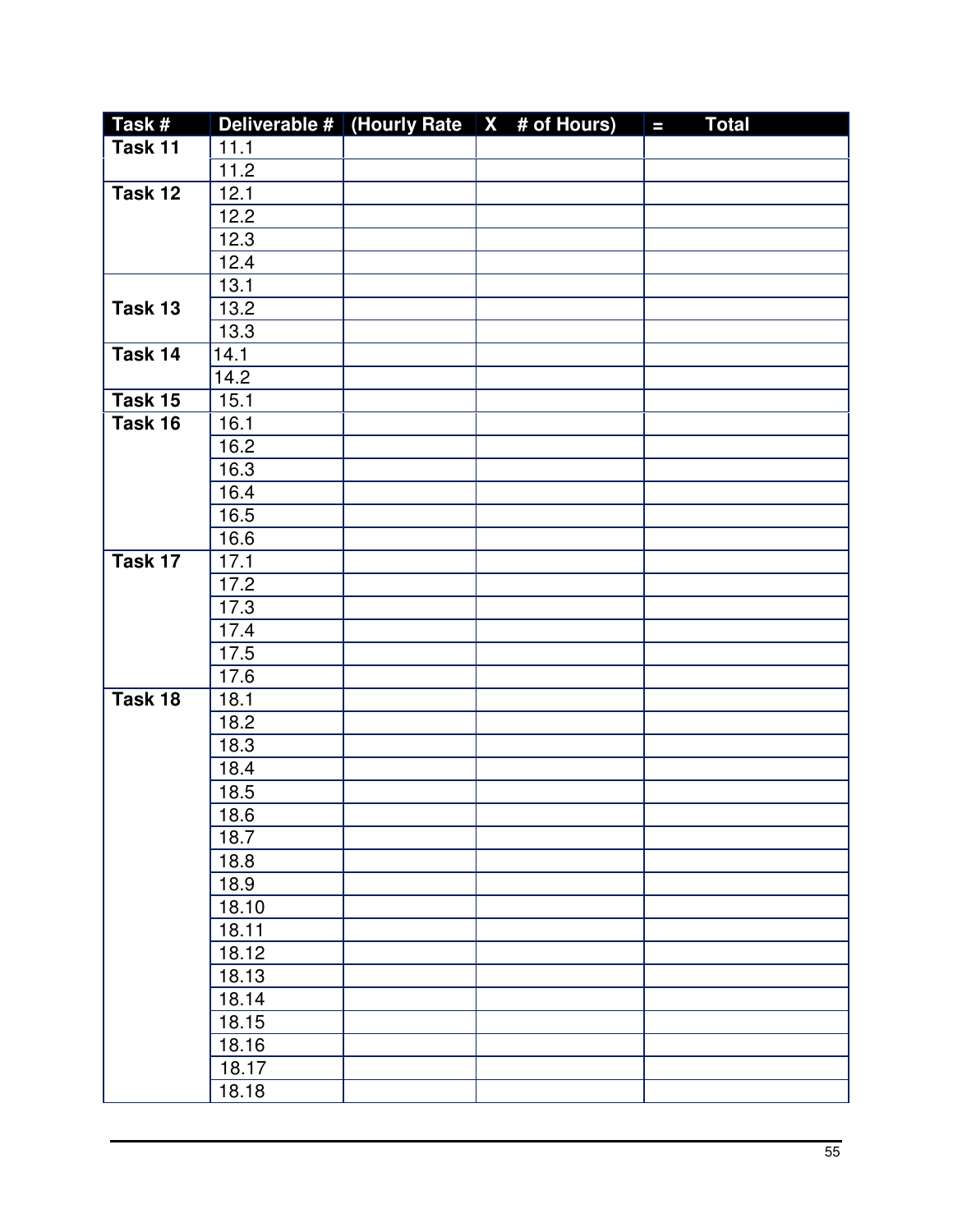| Task#                       |       | Deliverable # (Hourly Rate $\vert X \vert$ # of Hours) | <b>Total</b><br>Τ |
|-----------------------------|-------|--------------------------------------------------------|-------------------|
|                             | 18.19 |                                                        |                   |
|                             | 18.20 |                                                        |                   |
|                             | 18.21 |                                                        |                   |
|                             | 18.22 |                                                        |                   |
| Task 19                     | 19.1  |                                                        |                   |
| Task 20                     | 20.1  |                                                        |                   |
|                             | 20.2  |                                                        |                   |
|                             | 20.3  |                                                        |                   |
|                             | 20.4  |                                                        |                   |
|                             | 20.5  |                                                        |                   |
| <b>Maintenance and</b>      |       | 3,000                                                  |                   |
| <b>Support (Pool Hours)</b> |       |                                                        |                   |
|                             |       |                                                        |                   |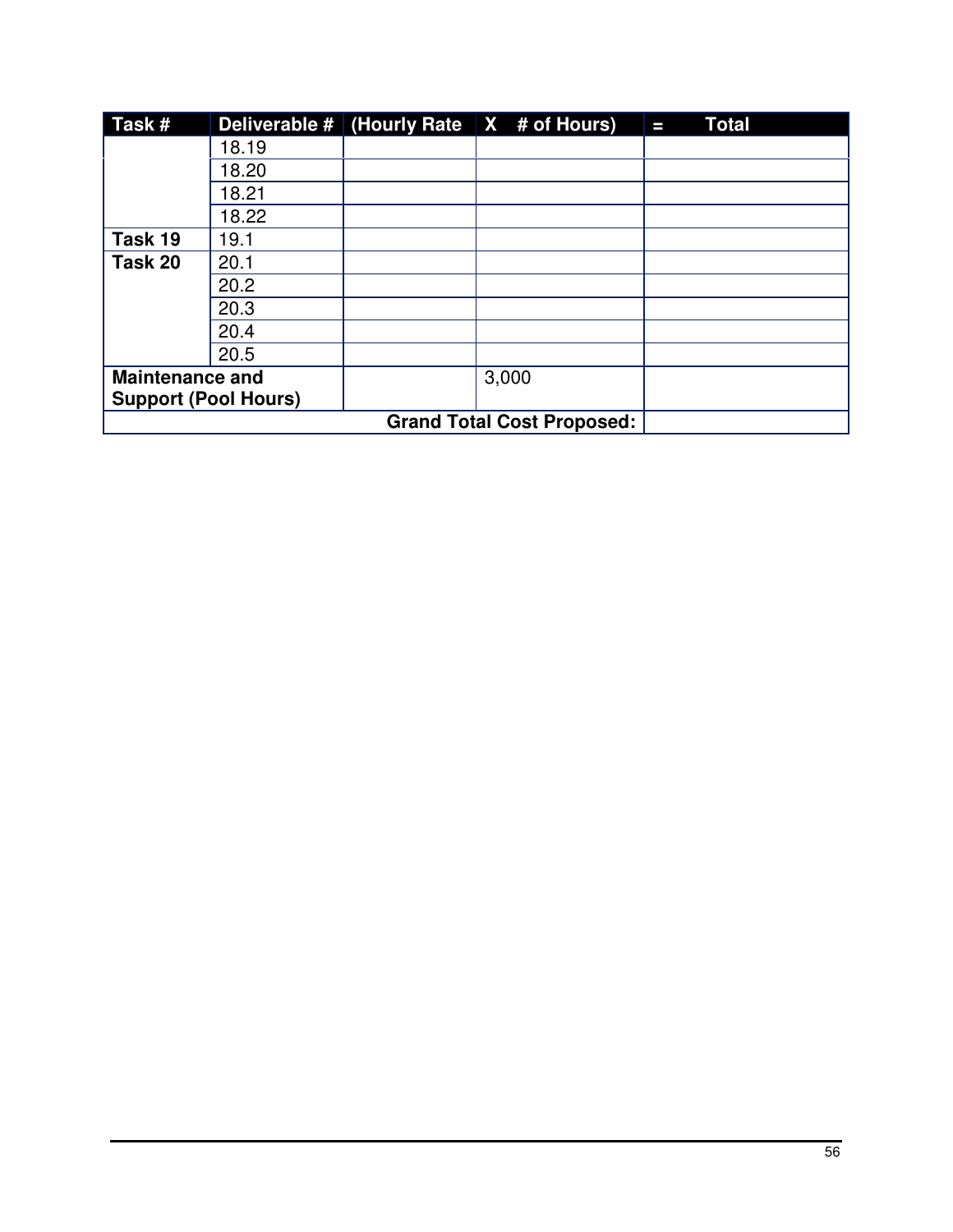# **Attachment V**  Tracking Grantee Portal Standards and Recommendations

# Portal Requirements

A key network requirement is the capability of portals to support controlled user access and general public access. The LEPHT portals will provide both public and secure data access. The public interface will allow summary information and use the appropriate Analysis, Visualization, and Reporting (AVR) tools to provide information to the general public. The LEPHT portals will also offer secure access to restricted data. Through the secure portal, users may, based on their established roles, gain access to restricted data.

To access the Network, the public and secure portals allow for two distinct user groups. The public portal provides general users appropriate information, provides some analysis and interpretation, and provides the ability to explore aggregate levels of data. This portal allows the network to address confidentiality concerns while disseminating information to the public.

The secure portal will provide role-based access to restricted data. The secure LEPHT portal will require a secure login that authenticates the user and allows authorized access to appropriate data and services.

The user's access to data will vary based on the user's role. At a minimum, the LEPHT portal must have a public role and a secure role. The LEPHT public portal will have one defined role: public. Because only a public role is defined, users accessing this portal will be assigned this public role by default. The LEPHT secure portal will have more than one role. Some secure users will only have read-access to data, while other users will have administrative functionality such as write and edit. To address this differing functionality, the LEPHT secure portal will have a minimum of two secure roles.

Grantee portals use a variety of technologies and interfaces to make data accessible, but follow standards established by the Tracking Program, including the following:

- Network
	- $\circ$  Provide a link to the National Tracking Network public portal from individual grantee public portals.
	- o Provide access to environmental, exposure, and health effect data.
	- o Comply with Section 508 standards.
- Analysis, Visualization, and Reporting
	- o Maintain visual consistency among pages on grantee portals.
	- $\circ$  Support the means to generate visual displays of data, including maps, charts, tables, and graphs.
	- o Provide the ability to display both counts and rates on a map.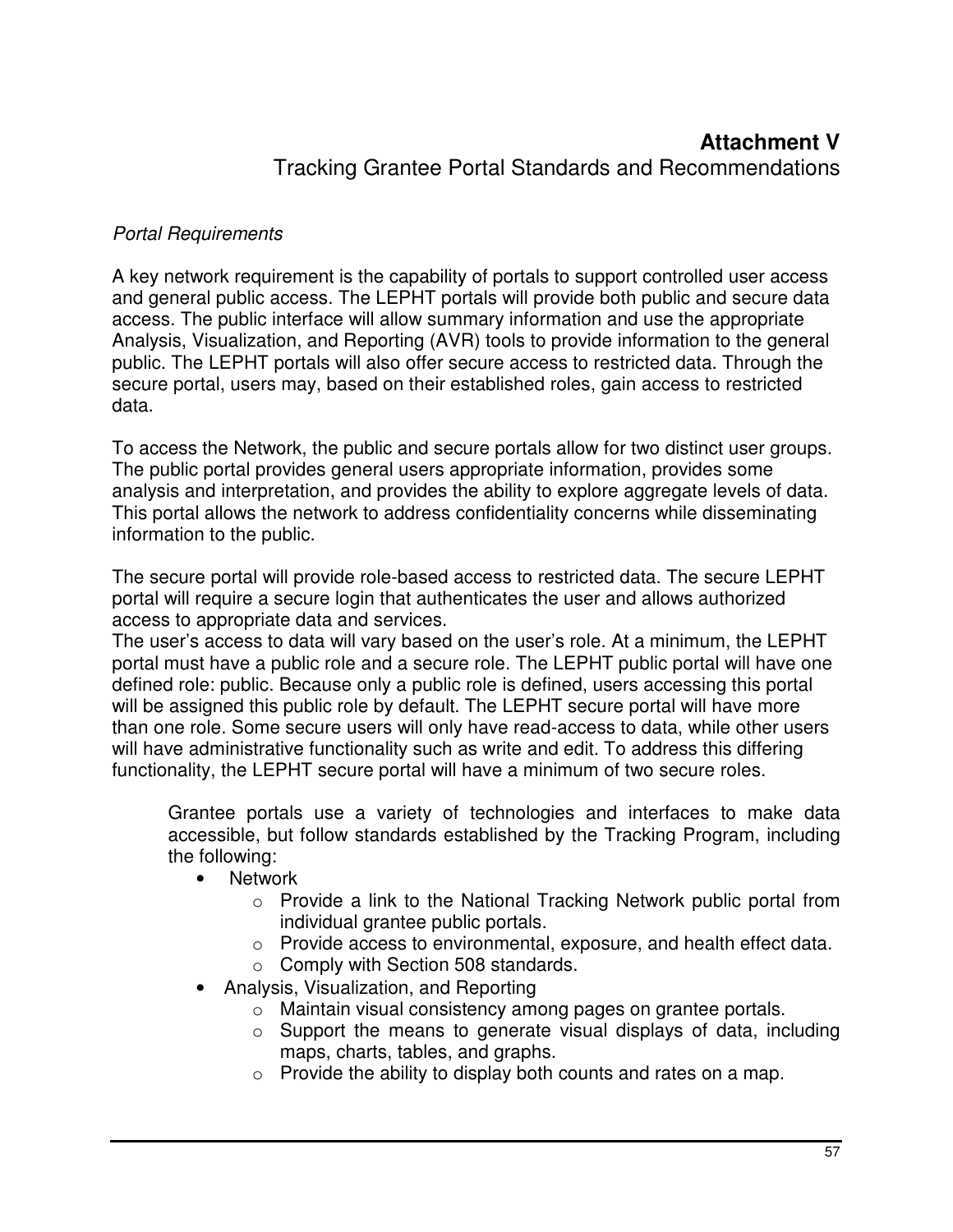- o Use standard color pallets from proven evidence-based research for color sections.
- $\circ$  Provide the capability to combine multiple appropriate data sources in a single graph, table, or chart.
- o Ensure protection for data as necessary through small number protection - aggregation, smoothing, etc.
- o Provide users the ability to interact with data tools and displays.
- o Provide users the ability to see alternate views of the information.
- o Ensure that analysis functionality provides for "minimally aggregated" data, as in counts and rates.
- o Provide the capability to execute queries to obtain data.
- **Metadata** 
	- o Allow for the discovery of data by searchable metadata using the standardized metadata template for all data available on the grantee portal.
- Data Content and Discovery
	- o Provide data results and information on grantee public portals within three clicks of the search initiation.
	- o Provide a trail for users to return to starting or entry point.
	- $\circ$  Allow for export of appropriate data to a common format, such as comma delimited.
	- $\circ$  Provide a structured flow that links related information and data sources.
	- o Organize contents of pages to facilitate the identification of detailed information.
	- o Provide the capability to combine and display multiple data query results.
	- o Establish categories to facilitate data browsing and discovery.
	- o Provide clear labeling for categorical information.
	- o Provide a set of Frequently Asked Questions (FAQ).
	- o Provide clear definitions of terms.
	- o Provide on-line documentation.
	- o Provide a phone number or email address that users may use to get additional information or clarification.

### Secure Portal Requirements

The Tracking Program has provided the following standards for development of grantee secure portals:

- Network
	- o Comply with Section 508 standards.
	- o Provide access to environmental, exposure, and health effect data.
- Analysis Visualization and Reporting
	- o Support the means to generate, visual displays of data, including maps, charts, tables, and graphs.
	- $\circ$  Provide the ability to display both counts and rates on a map.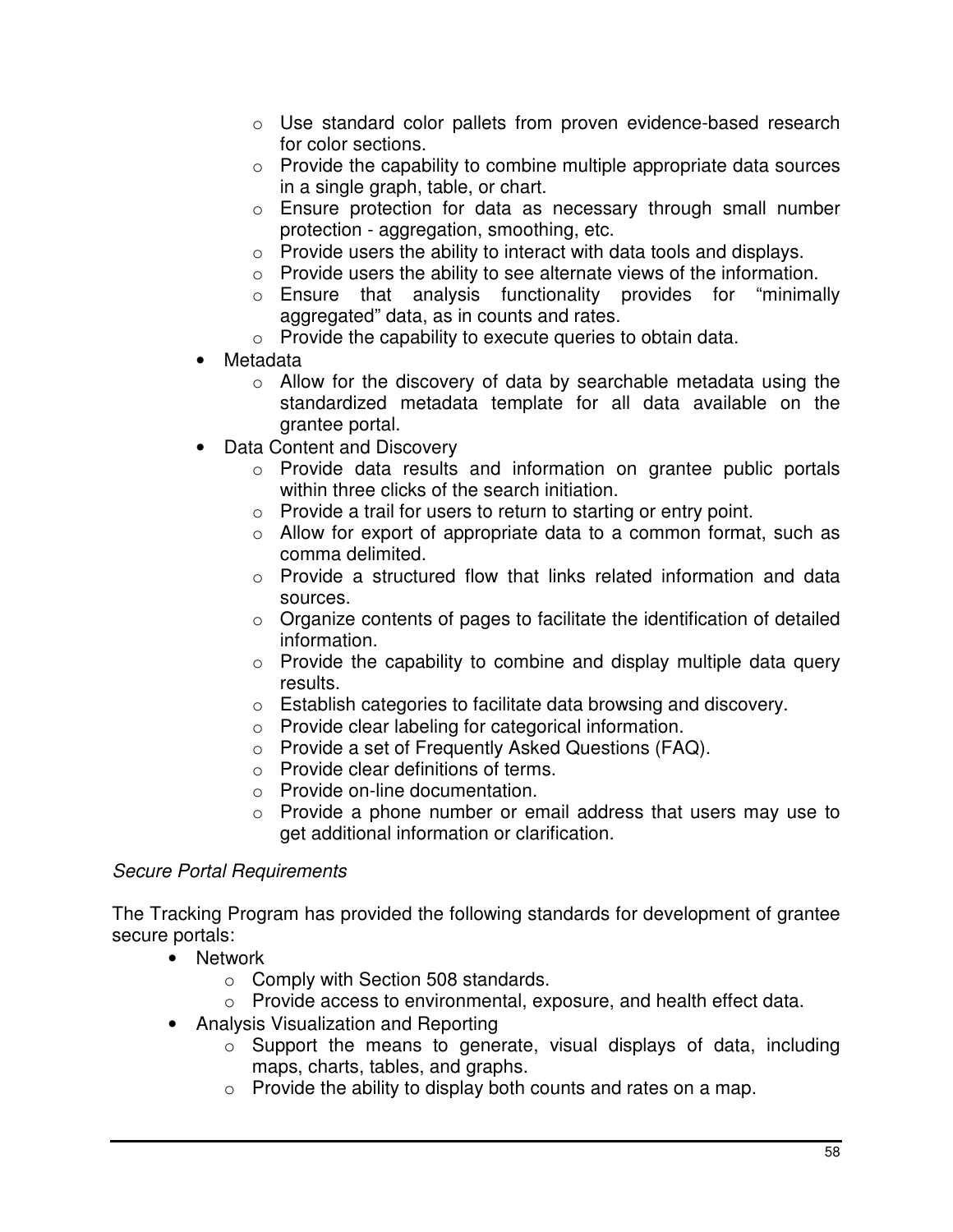- $\circ$  Use of standard color pallets from proven evidence-based research for color sections.
- o Provide the capability to combine multiple appropriate data sources in a single graph, table, or chart.
- $\circ$  Ensure that analysis functionality provides for minimally aggregated data, as in counts and rates.
- Data Content and Discovery
	- $\circ$  Provide the capability to execute queries to obtain data in both secure and public portals.
		- **Provide a set of Frequently Asked Questions (FAQ).**
		- **Provide clear definitions of terms.**
		- **Provide on-line documentation.**
- **Security** 
	- o Provide for various levels of data access depending on the user's role on the secure portal.
	- o On secure portals, ensure data security.
	- o Provide a secure login where users will be authenticated.
	- o Provide access to varying levels of data and services based on a user's authorized role.

Using a Web browser and security credentials, registered users are able to access (or will currently be able to access):

- Compiled NCDM stored in the National repositories,
- Data discovery and description services (metadata),
- Restricted access data (with appropriate permissions)
- Robust online analysis, visualization, and reporting tools,
- A repository of analytical tools and methods,
- Collaboration and knowledge management functions (document sharing, discussion, contact management), including
	- **Support for Tracking Network Workgroups, and**
	- Online reference information for selected topics (NCDM and others).

These standards will evolve as the Tracking Program collects feedback from users of the portals and identifies typical uses and desired functionality.

**Table 1** lists portal characteristics by functional category and designates each as either required or recommended for State EPHT Network Portals.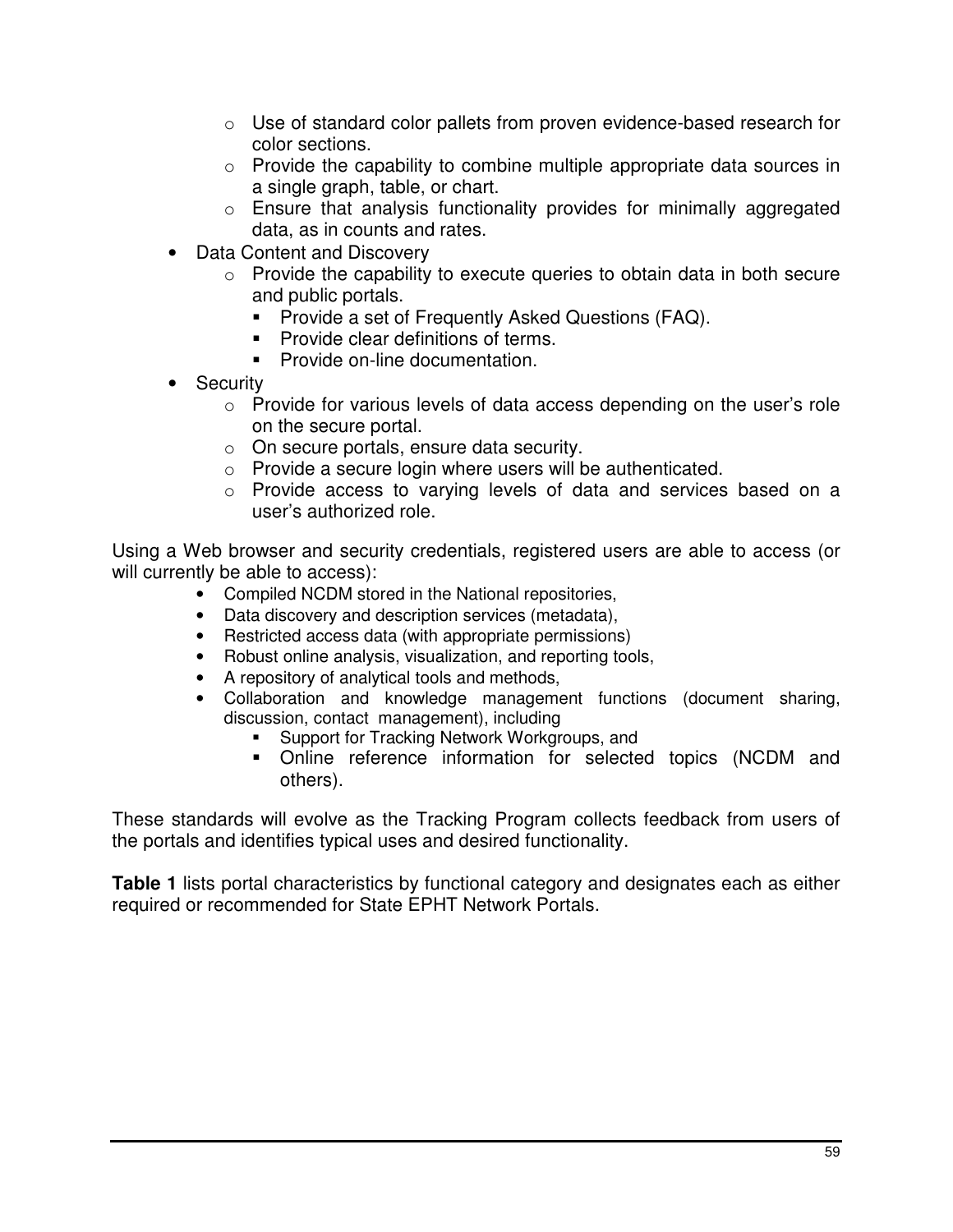**Table 1. Required and Recommended State Portal Characteristics by Functional Category**

| <b>Tracking Network</b>                     |                                                                                                                                                                 |
|---------------------------------------------|-----------------------------------------------------------------------------------------------------------------------------------------------------------------|
|                                             | <b>Standards</b>                                                                                                                                                |
|                                             | Provide both public and secure grantee portals.                                                                                                                 |
|                                             | Provide a link to the Tracking Network's National Portal from<br>individual state portals.                                                                      |
|                                             | Maintain visual consistency among pages on a grantee's portal.                                                                                                  |
|                                             | Organize contents of pages to facilitate the identification of detailed<br>information.                                                                         |
|                                             | Provide a structured flow that links related information and data<br>sources.                                                                                   |
|                                             | Comply with Section 508 standards in both secure and public portals.                                                                                            |
|                                             | Provide for the ability to search metadata in both secure and public<br>portals.                                                                                |
|                                             | <b>Recommendations</b>                                                                                                                                          |
|                                             | Provide data results and information on grantee public portals within<br>three clicks of the search initiation.                                                 |
|                                             | Provide a path to return easily to previous screens.                                                                                                            |
|                                             |                                                                                                                                                                 |
| Analysis, Visualization,<br>and Reporting   |                                                                                                                                                                 |
|                                             | <b>Standards</b>                                                                                                                                                |
|                                             | Support the means to generate, in both secure and public portals,<br>visual displays of data, including maps, charts, tables, and graphs.                       |
|                                             | Provide the ability, in both secure and public portals, to display both<br>count and rates on a map.                                                            |
|                                             | Use in both secure and public portals standard color pallets from<br>proven scientific research for color sections.                                             |
|                                             | Provide, in both secure and public portals, the capability to combine<br>multiple appropriate data sources in a single graph, table, or chart.                  |
|                                             | Ensure that in both secure and public portals analysis functionality<br>provides for "minimally aggregated" data, as in counts and rates.                       |
|                                             | Provide the ability to disseminate information in various ways<br>depending on user data access, including standardized reports and<br>Web-based query results. |
|                                             | <b>Recommendations</b>                                                                                                                                          |
|                                             | Provide users the ability to interact with data tools and displays.                                                                                             |
|                                             | Provide users the ability to see alternate views of the information.                                                                                            |
|                                             |                                                                                                                                                                 |
| <b>Data Content and</b><br><b>Discovery</b> |                                                                                                                                                                 |
|                                             | <b>Standards</b>                                                                                                                                                |
|                                             | Provide the capability to execute queries to obtain data in both                                                                                                |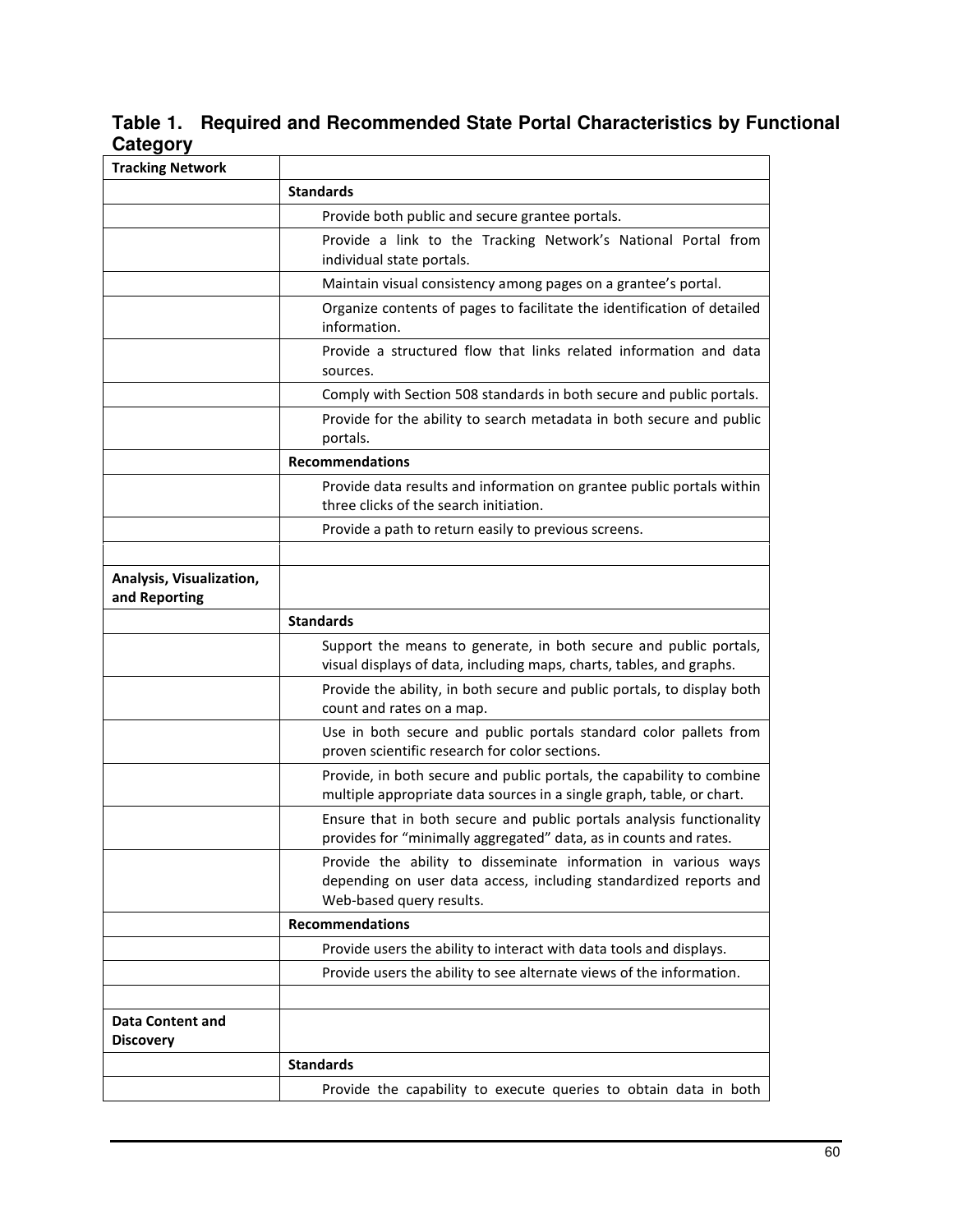| <b>Tracking Network</b> |                                                                                                                                                                                                                                                                                                 |
|-------------------------|-------------------------------------------------------------------------------------------------------------------------------------------------------------------------------------------------------------------------------------------------------------------------------------------------|
|                         | secure and public portals.                                                                                                                                                                                                                                                                      |
|                         | Provide for various levels of data access depending on the user's<br>role.                                                                                                                                                                                                                      |
|                         | Provide both secure and public portal access to environmental,<br>exposure, and health effect data. Specifically all data agreed to in<br>the individual grantee's response to CDC-RFA-EHA06-601 and<br>according to the timeline submitted in the grantee's response on<br>their state portal. |
|                         | Establish a public portal and a secure, restricted-use portal.                                                                                                                                                                                                                                  |
|                         | Allow for export of appropriate data to a common format, such as<br>comma delimited based on the user's role.                                                                                                                                                                                   |
|                         | Provide the capability to combine and to display multiple data query<br>results.                                                                                                                                                                                                                |
|                         | <b>Recommendations</b>                                                                                                                                                                                                                                                                          |
|                         | Establish clear categories to facilitate data browsing and discovery.                                                                                                                                                                                                                           |
|                         | Provide clear labeling for categorical information.                                                                                                                                                                                                                                             |
|                         | Break information into easily digestible subcategories.                                                                                                                                                                                                                                         |
|                         |                                                                                                                                                                                                                                                                                                 |
| <b>Documentation</b>    |                                                                                                                                                                                                                                                                                                 |
|                         | <b>Standards</b>                                                                                                                                                                                                                                                                                |
|                         | Provide in both secure and public portals a set of Frequently Asked<br>Questions (FAQ).                                                                                                                                                                                                         |
|                         | Provide in both secure and public portals clear definitions of terms.                                                                                                                                                                                                                           |
|                         | Provide in both secure and public portals on-line documentation.                                                                                                                                                                                                                                |
|                         | <b>Recommendations</b>                                                                                                                                                                                                                                                                          |
|                         | Provide a phone number or email address that users may use to get<br>additional information or clarification.                                                                                                                                                                                   |
|                         |                                                                                                                                                                                                                                                                                                 |
| Metadata                |                                                                                                                                                                                                                                                                                                 |
|                         | <b>Standards</b>                                                                                                                                                                                                                                                                                |
|                         | Allow for the discovery of data by searchable metadata using the<br>Tracking Metadata template for all data available on the grantee's<br>portal.                                                                                                                                               |
|                         | In both secure and public portals, allow for metadata search and<br>discovery.                                                                                                                                                                                                                  |
|                         |                                                                                                                                                                                                                                                                                                 |
| <b>Secure Access</b>    |                                                                                                                                                                                                                                                                                                 |
|                         | <b>Standards</b>                                                                                                                                                                                                                                                                                |
|                         | In both secure and public portals, provide data security and<br>protection.                                                                                                                                                                                                                     |
|                         | Provide a secure login where users will be authenticated and will be<br>authorized access to data and services.                                                                                                                                                                                 |
|                         | Provide access to varying levels of data based on a user's role.                                                                                                                                                                                                                                |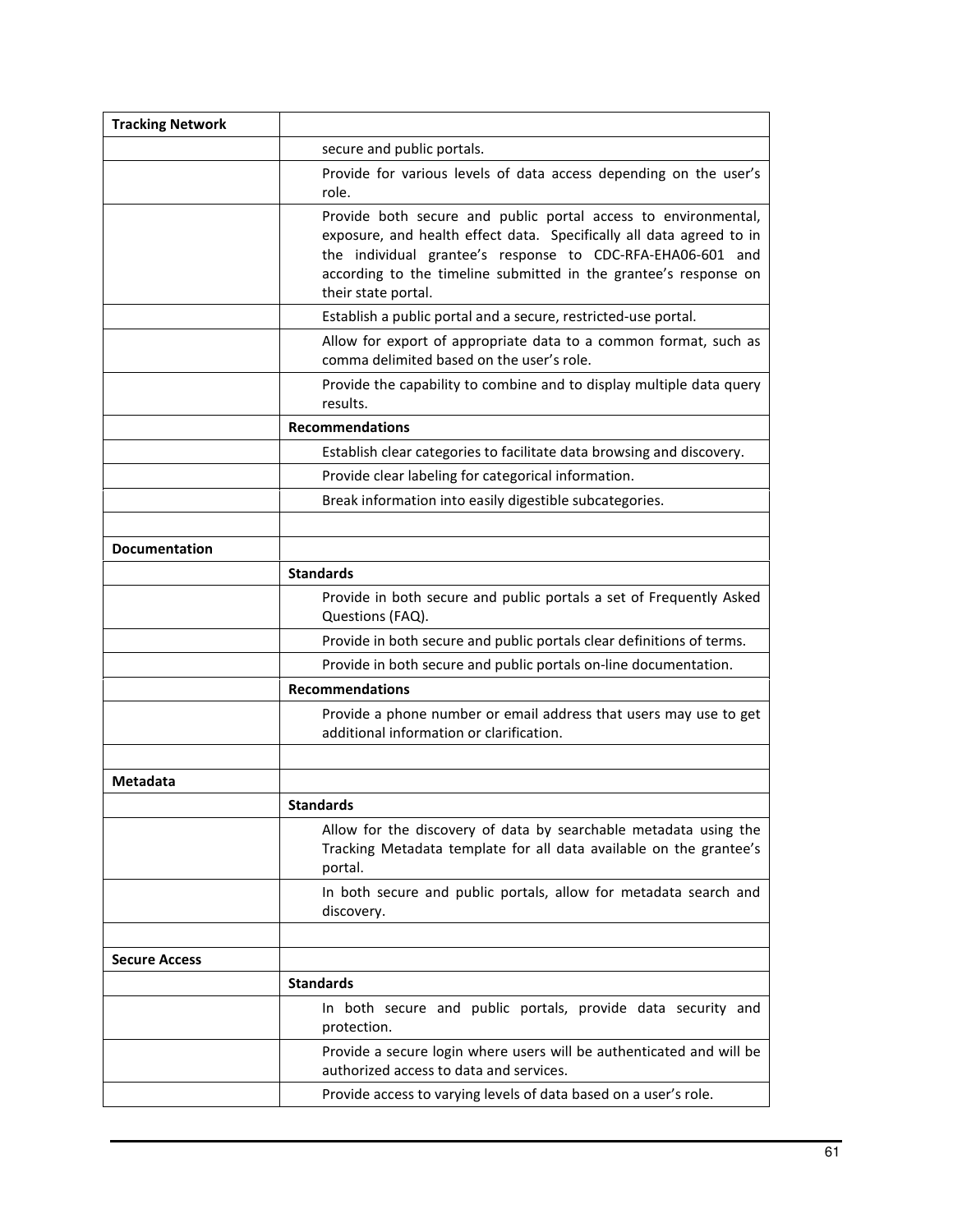# Attachment VI

Assessment of Data and Surveillance Systems Needed to Develop Core Indicators

| <b>Core Measure</b>                                                                                                               | Data Set<br>Owner /<br>Source                                         | Years<br>Data<br><b>Availabl</b><br>e | <b>Schedule</b><br><b>Updated</b>                  | <b>Characteristics of Dataset</b>                                                                                                                                                                                                                                                                          | DSA, TPA and/or<br><b>MOU Status</b>                                             | <b>Data Set Format</b>                                                                                                                                                                                                                                                                                           | <b>Other Details</b>                                                                                          |
|-----------------------------------------------------------------------------------------------------------------------------------|-----------------------------------------------------------------------|---------------------------------------|----------------------------------------------------|------------------------------------------------------------------------------------------------------------------------------------------------------------------------------------------------------------------------------------------------------------------------------------------------------------|----------------------------------------------------------------------------------|------------------------------------------------------------------------------------------------------------------------------------------------------------------------------------------------------------------------------------------------------------------------------------------------------------------|---------------------------------------------------------------------------------------------------------------|
| <b>Hospital Inpatient</b><br>Discharge Data for<br>Asthma, Acute<br>Myocardial<br>Infarction and<br>Carbon Monoxide<br>Poisonings | LDHH/OPH-<br>Vital<br>Records and<br><b>Statistics</b><br>(LVR)       | 1998-<br>2007                         | Yearly<br>Inpatient last<br>updated:<br>12/31/2007 | Includes inpatient<br>hospitalizations, outpatient<br>visits, emergency room visits,<br>discharges, days of care,<br>personal identifiers, race,<br>address, gender, age, type &<br>source of admission,<br>discharge status, ICD/Ecodes<br>& procedure codes, duration<br>of stay, cost, and payor source | Received data<br>use right<br>12/9/10<br>DSA pending-<br>expect by<br>12/31/2010 | SAS program 1) imports complete<br>annual datasets into SAS & ACCESS<br>database, and 2) extracts<br>conditions/cases of interest into<br>cumulative SAS & ACCESS database.<br>Data cleaning needed: out-of-state<br>residents; duplicate entries;<br>miscoded values; coding<br>readmissions for same condition | Use of ICD9-CM<br>codes vary by<br>hospital. Data not<br>timely. Limited info<br>on exposure                  |
| Childhood Blood<br>Lead Registries                                                                                                | DHH/LA<br>Childhood<br>Lead<br>Prevention<br>Program<br><b>LACLPP</b> | 1998-<br>present                      | Yearly<br>Last updated:<br>01/02/2009              | Lead Application (for children<br>aged birth-6). Includes:<br>Patient & Provider Name and<br>address, DOB, type & date of<br>test, and test results, case<br>follow info on elevated cases                                                                                                                 | Received data<br>use right 1/10<br>DSA pending-<br>expect by<br>12/31/2010       | • Electronic data received in various<br>formats (HL7, excel)<br>• Parser developed to import &<br>standardize fields & ACCESS<br>database developed to store &<br>process records<br>• Records weekly imported into<br>database                                                                                 | Large volume of<br>reports from<br>different sources<br>requires frequent<br>data processing &<br>management. |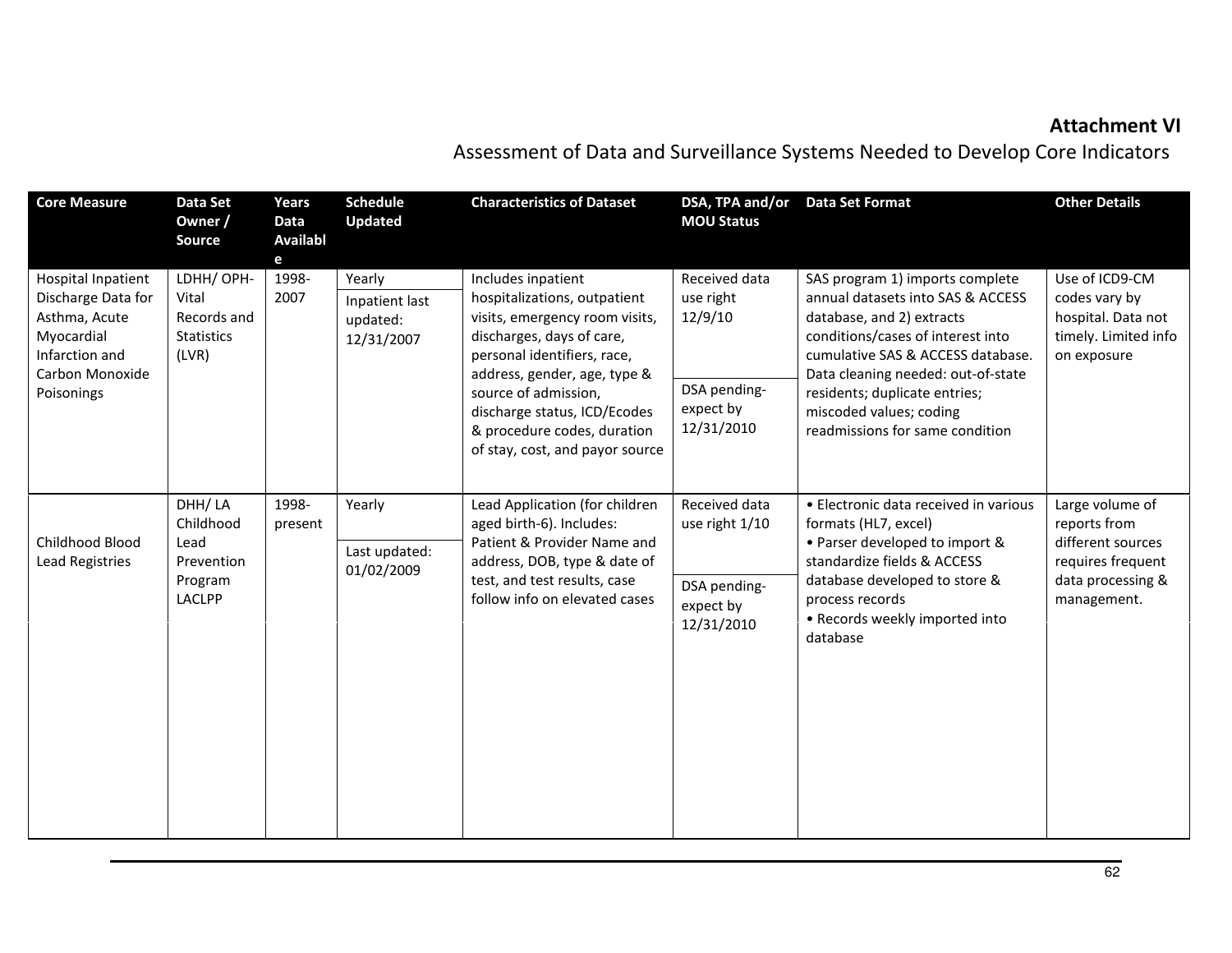| <b>Core Measure</b>                               | <b>Data Set</b><br>Owner /<br><b>Source</b>                                  | Years<br>Data<br><b>Availabl</b><br>e | <b>Schedule</b><br><b>Updated</b>     | <b>Characteristics of Dataset</b>                                                                                                                                                                                  | DSA, TPA and/or<br><b>MOU Status</b>                                       | <b>Data Set Format</b>                                                                                           | <b>Other Details</b>                                                                                                                                         |
|---------------------------------------------------|------------------------------------------------------------------------------|---------------------------------------|---------------------------------------|--------------------------------------------------------------------------------------------------------------------------------------------------------------------------------------------------------------------|----------------------------------------------------------------------------|------------------------------------------------------------------------------------------------------------------|--------------------------------------------------------------------------------------------------------------------------------------------------------------|
| <b>Vital Statistics</b><br>Reproductive<br>Health | DHH/ Vital<br>Statistics /<br>Reproductiv<br>e and<br>Maternal<br>Health     | $1990 -$<br>2006                      | Yearly<br>Last updated:<br>11/15/2007 | Birth dataset (live births, fetal<br>deaths, and infant deaths)<br>includes LA resident births<br>born out of state                                                                                                | Received data<br>use right 1/10<br>DSA pending-<br>expect by<br>12/31/2010 | SAS & ACCESS database. Data<br>cleaning needed: out-of-state<br>residents; duplicate entries; missing<br>values. | Use of ICD9-CM<br>codes vary by<br>hospital. Data not<br>timely. Limited info<br>on exposure                                                                 |
| <b>Birth Defects</b>                              | DHH/LA<br><b>Birth</b><br><b>Defects</b><br>Monitoring<br>Network<br>(LBDMN) | 2005-<br>2007                         | Yearly<br>Last updated:<br>11/15/2007 | Birth dataset (live births, fetal<br>deaths, and infant deaths)<br>includes resident births that<br>occurred out of state.<br>Contains all personal<br>identifiers, patient address,<br>race, sex, weight and date | Pending change<br>of Program<br>management                                 | • Data imported directly into<br>ACCESS database<br>• Minimal cleaning/recoding<br>required                      | • Not statewide<br>· data collection<br>only began in 2005                                                                                                   |
| Cancer                                            | LA Tumor<br>Registry                                                         | $1996 -$<br>2004                      | Yearly<br>Last updated:<br>08/30/2007 | Cancer Registry - Cancer<br>incidence by year, age, sex,<br>race, cancer site, stage, grade,<br>and geographic area.                                                                                               | Received data<br>use right 2/10<br>DSA pending-<br>expect by<br>12/31/2010 | • Data imported directly into<br>ACCESS database<br>• Minimal cleaning/recoding<br>required                      | • Statewide<br>coverage<br>·Includes all fields<br>collected<br>• Personal<br>identifiers allow<br>linkage with other<br>datasets<br>• Statewide<br>coverage |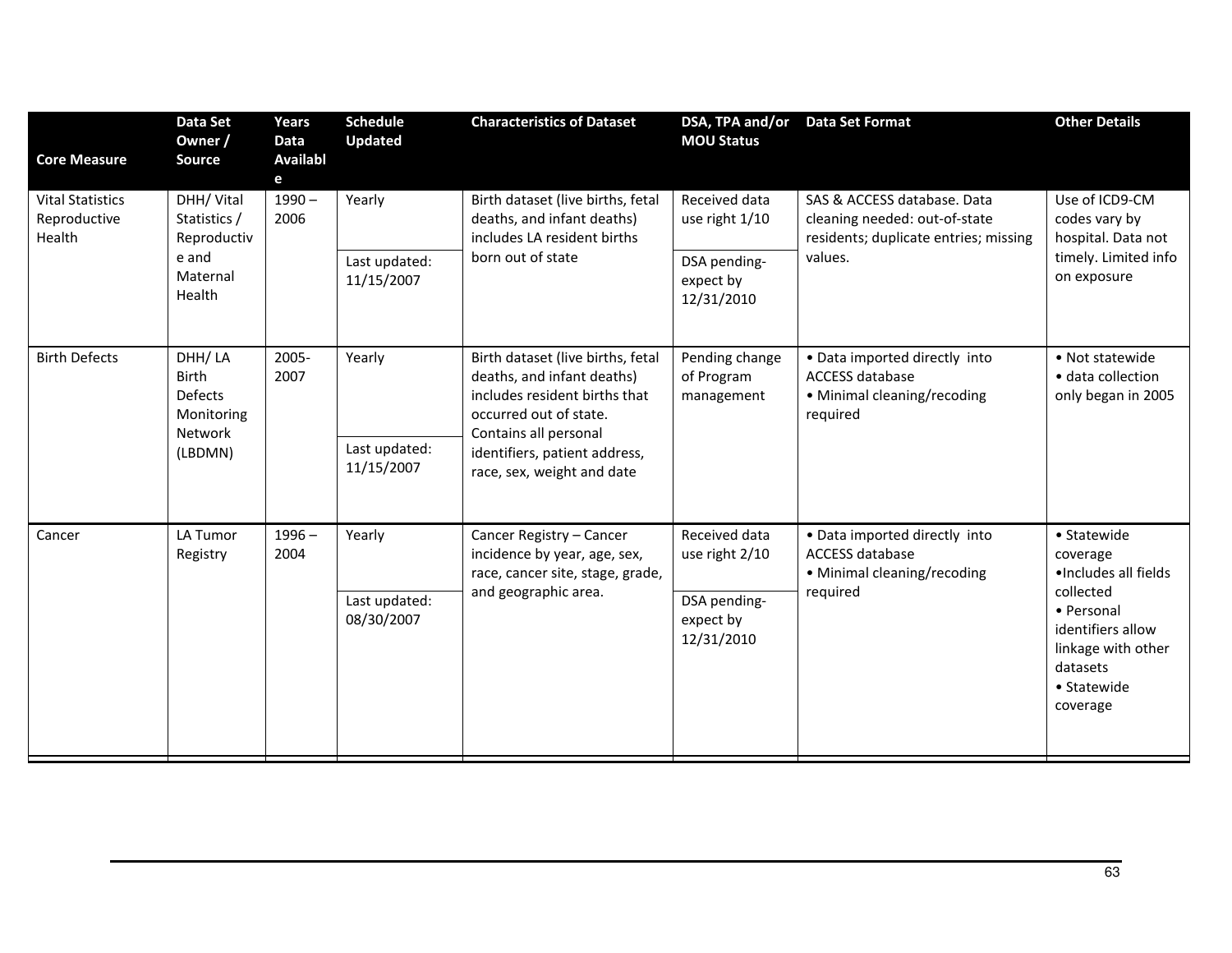| <b>Core Measure</b>                                                                                                 | <b>Data Set</b><br>Owner /<br><b>Source</b>                                           | Years<br>Data<br><b>Availabl</b><br>$\mathbf{e}$ | <b>Schedule</b><br><b>Updated</b>                                | <b>Characteristics of Dataset</b>                                                                                                                                                                                                                                                                                | DSA, TPA and/or<br><b>MOU Status</b>                                                                                                                                                                                                                                               | <b>Data Set Format</b>                                               | <b>Other Details</b>                                                                                                                                                      |                                                                                                                                                                        |
|---------------------------------------------------------------------------------------------------------------------|---------------------------------------------------------------------------------------|--------------------------------------------------|------------------------------------------------------------------|------------------------------------------------------------------------------------------------------------------------------------------------------------------------------------------------------------------------------------------------------------------------------------------------------------------|------------------------------------------------------------------------------------------------------------------------------------------------------------------------------------------------------------------------------------------------------------------------------------|----------------------------------------------------------------------|---------------------------------------------------------------------------------------------------------------------------------------------------------------------------|------------------------------------------------------------------------------------------------------------------------------------------------------------------------|
| Data/Information<br>of Water<br>Contaminants                                                                        | DHH/<br>Sanitarian<br>Services /<br>Drinking<br>Water<br>Quality<br>Program<br>(SDWP) | $1999-$<br>present                               | Daily. Quarterly<br>and annual data<br>to be provided<br>by SDWP | SDWIS (Safe Drinking Water<br>Information System) -<br>Includes data from multiple<br>legacy systems. The<br>beginning year that data is<br>available will depend upon<br>the request. Water system /<br>monitoring well ID & location<br>(geocoded), analyte name,<br>concentration, det. limit,<br>sample date | Data request<br>sent 1/2010.<br>Received data<br>use right 3/10                                                                                                                                                                                                                    | • Data imported directly into<br><b>ACCESS database</b>              | • Limited ability to<br>identify residences<br>covered by each<br>community system<br>• Monitoring<br>frequency not<br>consistent-<br>determined by<br>contaminant, state |                                                                                                                                                                        |
| Data/Information<br>of Air<br>Contaminants:<br><b>Particulate Matter</b><br>(PM2.5) Levels,<br>Ozone Levels, et al. | Environmen<br>tal Quality<br>(LDEQ)                                                   | LA Dept of                                       | 1997-<br>present                                                 | Yearly                                                                                                                                                                                                                                                                                                           | Louisiana Emissions Inventory<br>System) - Air Emission<br>Reporting and Testing and<br>Related Facility data [System<br>components are actively<br>being developed. Monitor<br>location (geocoded), time-<br>average concentrations (O3<br>and PM2.5), date and<br>averaging time | Per DEQ-<br>Publicly<br>available, No<br>Data Agreement<br>Necessary | • Data imported directly into<br><b>ACCESS database</b>                                                                                                                   | Monitors not in all<br>parishes and mainly<br>in urban areas (only<br>26-O3 and 28-<br>PM2.5 monitors)<br>thus requires EPA<br>or LDEQ modeled<br>data to fill in gaps |
|                                                                                                                     |                                                                                       | $1992 -$<br>present                              | Monthly                                                          | Air Sampling Data - Air<br>Quality data as retrieved from<br>air monitoring stations<br>throughout the state.                                                                                                                                                                                                    |                                                                                                                                                                                                                                                                                    |                                                                      |                                                                                                                                                                           |                                                                                                                                                                        |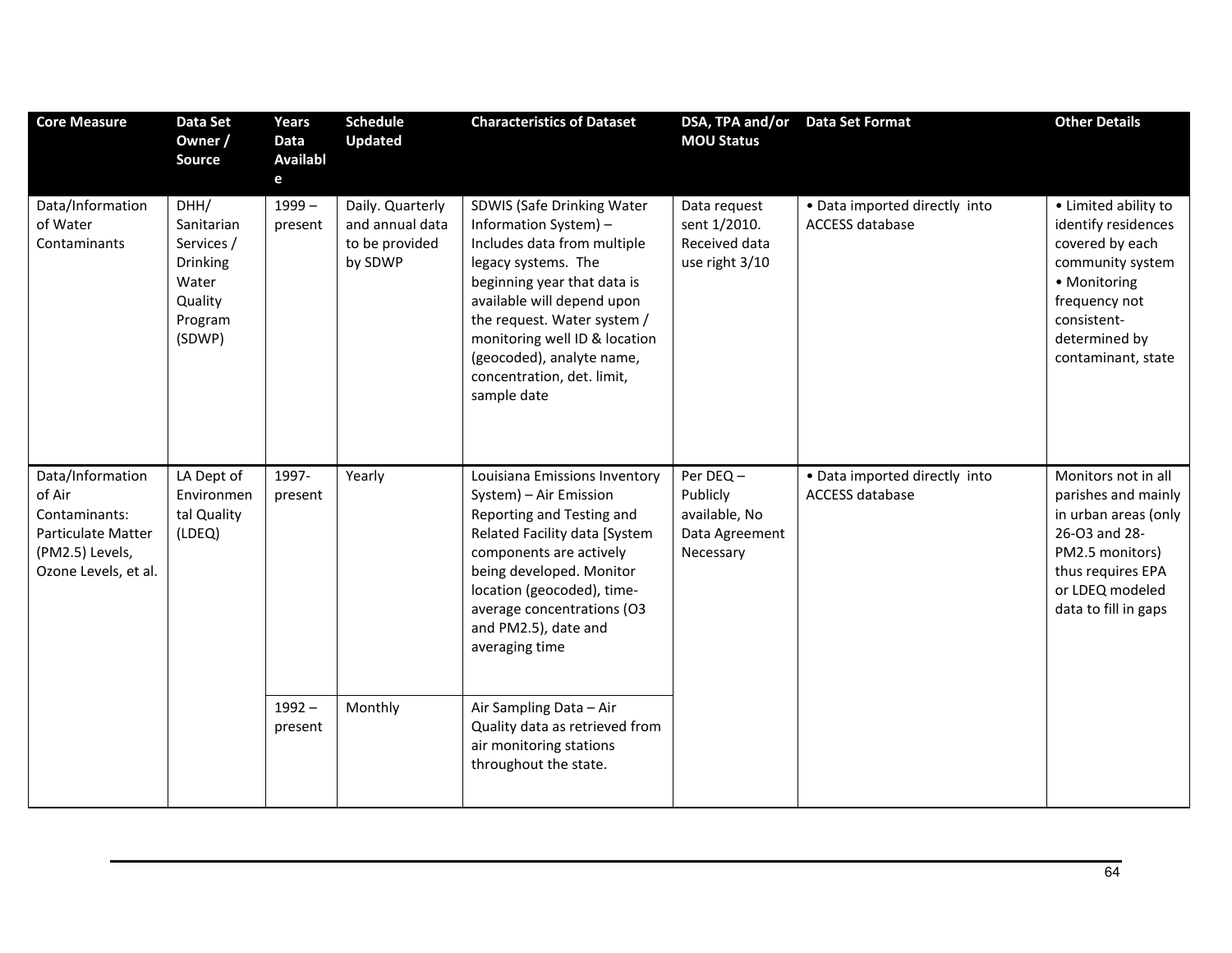| <b>Core Measure</b>                                          | Data Set<br>Owner /<br><b>Source</b>                             | Years<br>Data<br>Availabl<br>е | <b>Schedule</b><br><b>Updated</b> | <b>Characteristics of Dataset</b>                                                                                                                                                                                                                                 | DSA, TPA and/or<br><b>MOU Status</b>                                         | <b>Data Set Format</b>                                                                                                                                                       | <b>Other Details</b>                                                                          |
|--------------------------------------------------------------|------------------------------------------------------------------|--------------------------------|-----------------------------------|-------------------------------------------------------------------------------------------------------------------------------------------------------------------------------------------------------------------------------------------------------------------|------------------------------------------------------------------------------|------------------------------------------------------------------------------------------------------------------------------------------------------------------------------|-----------------------------------------------------------------------------------------------|
| Mortality-CO<br>deaths; infant<br>mortality                  | LDHH/ OPH-<br>Vital<br>Records and<br><b>Statistics</b><br>(LVR) | 1999-<br>2007                  | Annually                          | • Complete dataset: contains<br>all personal identifiers, race,<br>Hispanic origin, address,<br>gender, age, ICD-10 codes,<br>place of death                                                                                                                      | Received data<br>use right<br>12/9/10 DSA<br>pending-expect<br>by 12/31/2010 | • Data imported directly into<br>ACCESS database (cumulative)<br>• Minimal cleaning/recoding<br>required                                                                     | 1-2 year delay<br>• Reason for<br>mortality not<br>always reported or<br>correctly attributed |
| Poison Control<br>Data-CO and<br>Pesticide Exposure<br>Calls | LA PCC                                                           | $2008 -$<br>2009               | Daily                             | Zip code level total PCC calls<br>and all closed carbon<br>monoxide and pesticide<br>exposure reports. Includes<br>name, gender, age, weight,<br>phone, acuity, reason exp, exp<br>site and route, treatment,<br>substance, clinical effects and<br>call details. | No Data<br>Agreement<br>Necessary                                            | PCC call reports received in pdf<br>format and annual counts via excel<br>from npds online database                                                                          |                                                                                               |
|                                                              |                                                                  |                                |                                   |                                                                                                                                                                                                                                                                   |                                                                              | Please Note: All data sharing and release is controlled, per dataset, as detailed in the Trading Partnership Agreement (TPA) or Memorandum of Agreement (MOA). Additionally, |                                                                                               |

some data may be constrained by Louisiana State Laws.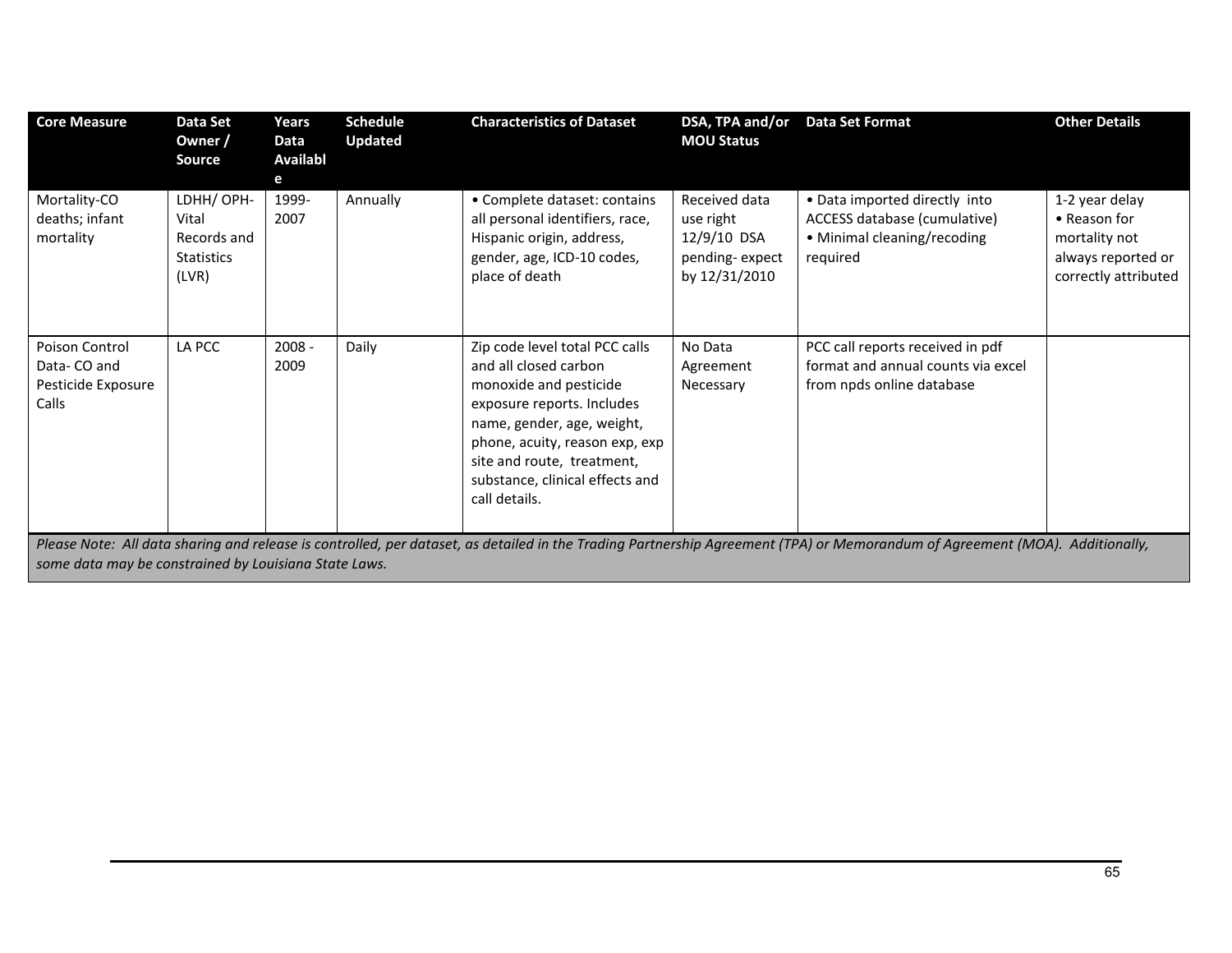Attachment VII Proposed LEPHT Network High Level Architecture

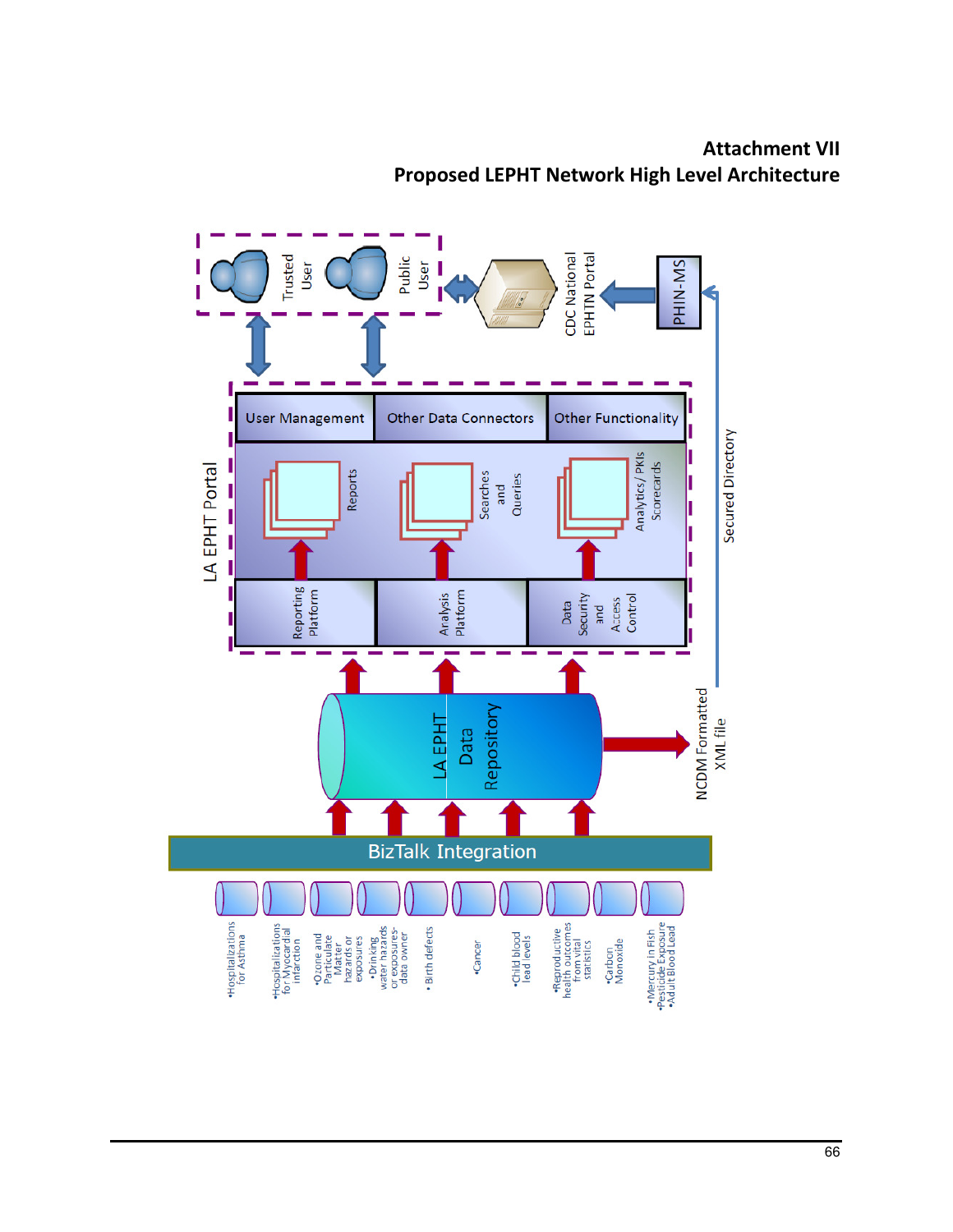# <u>DHH IT WEEKLY STATUS REPORT ATTACHMENT VIII</u>

| <b>PROJECT#:</b>           |  |  |                                              |               |                             |                             |                             |                       |                             |   |   |             |
|----------------------------|--|--|----------------------------------------------|---------------|-----------------------------|-----------------------------|-----------------------------|-----------------------|-----------------------------|---|---|-------------|
| <b>Project Name:</b>       |  |  |                                              |               |                             |                             |                             |                       | Overall<br>Status:          | G | Y | $\mathbf R$ |
| <b>Business</b><br>Analyst |  |  |                                              |               |                             |                             |                             |                       |                             |   |   |             |
|                            |  |  |                                              |               |                             |                             |                             |                       |                             |   |   |             |
| <b>Key Milestone</b>       |  |  | <b>Start</b>                                 |               |                             | % Complete                  |                             | <b>Status/Remarks</b> |                             |   |   |             |
|                            |  |  |                                              |               |                             |                             |                             |                       |                             |   |   |             |
|                            |  |  |                                              |               |                             |                             |                             |                       |                             |   |   |             |
|                            |  |  |                                              |               |                             |                             |                             |                       |                             |   |   |             |
|                            |  |  |                                              |               |                             |                             |                             |                       |                             |   |   |             |
|                            |  |  |                                              |               |                             |                             |                             |                       |                             |   |   |             |
|                            |  |  |                                              |               |                             |                             |                             |                       |                             |   |   |             |
|                            |  |  |                                              |               |                             |                             |                             |                       |                             |   |   |             |
|                            |  |  | <b>Technical</b><br><b>Team Lead</b><br>Plan | <b>Actual</b> | <b>User Liaison</b><br>Plan | <b>End</b><br><b>Actual</b> | <b>TOP 3 ISSUES</b><br>Plan | <b>Actual</b>         | <b>Bus. Owner: OPH/SEET</b> |   |   |             |

| <b>Activities Completed During Period</b><br>1 |       |                      |                    |  |  |  |
|------------------------------------------------|-------|----------------------|--------------------|--|--|--|
| <b>Activity Name / Brief Description</b>       | Owner | Days<br>Early/(Late) | Completion<br>Date |  |  |  |
|                                                |       |                      |                    |  |  |  |
|                                                |       |                      |                    |  |  |  |
|                                                |       |                      |                    |  |  |  |
|                                                |       |                      |                    |  |  |  |
|                                                |       |                      |                    |  |  |  |
|                                                |       |                      |                    |  |  |  |